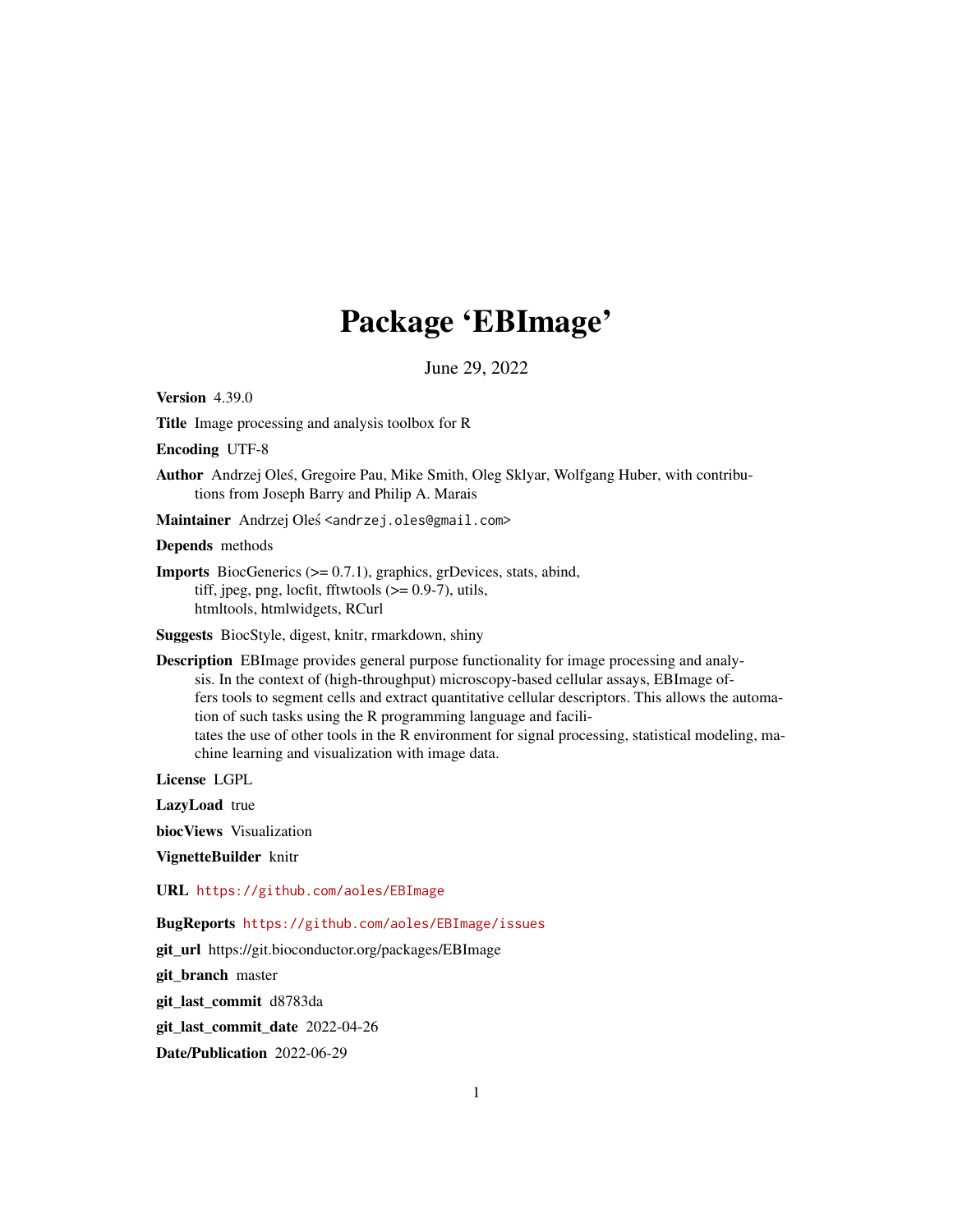# R topics documented:

| abind | 3              |
|-------|----------------|
|       | $\overline{4}$ |
|       | 5              |
|       | 6              |
|       | 8              |
|       | 9              |
|       | 10             |
|       | 11             |
|       | 14             |
|       | 16             |
|       | 18             |
|       | 19             |
|       | 20             |
|       | 22             |
|       | 23             |
|       | 24             |
|       | 25             |
|       | 26             |
|       | 28             |
|       | 29             |
|       | 31             |
|       | 33             |
|       | 34             |
|       | 36             |
|       | 38             |
|       | 39             |
| otsu  | 40             |
|       | 41             |
|       | 42             |
|       | 44             |
|       | 46             |
|       | 47             |
|       | 49             |
|       | 50             |
|       | 51             |
|       | 52             |
|       |                |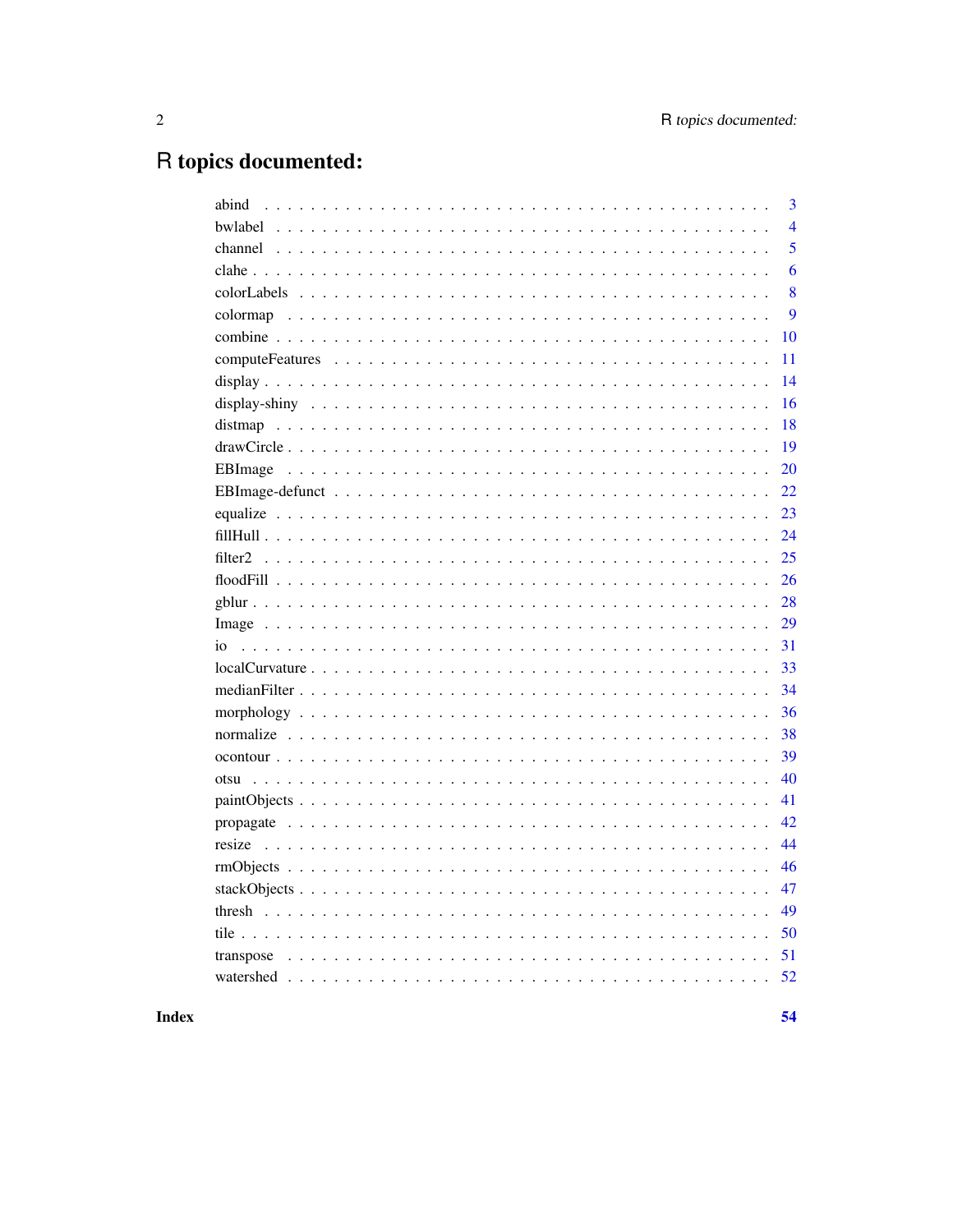<span id="page-2-1"></span><span id="page-2-0"></span>

Methods for function [abind](#page-2-1) from package abind useful for combining Image arrays.

# Value

An Image object or an array, containing the combined data arrays of the input objects.

## Usage

 $abind(...)$ 

# Arguments

... Arguments to [abind](#page-2-1)

#### Methods

signature( $\dots$  = "Image") This method is defined primarily for the sake of preserving the class of the combined Image objects. Unlike the original [abind](#page-2-1) function, if dimnames for all combined objects are NULL it does not introduce a list of empty dimnames for each dimension.

signature( $\ldots$  = "ANY") Dispatches to the original [abind](#page-2-1) function.

#### Author(s)

Andrzej Oleś, <andrzej.oles@embl.de>, 2017

# See Also

[combine](#page-9-1) provides a more convenient interface to merging images into an image sequence. Use [tile](#page-49-1) to lay out images next to each other in a regular grid.

```
f = system.file("images", "sample-color.png", package="EBImage")
x = readImage(f)## combine images horizontally
y = abind(x, x, along=1)display(y)
## stack images one on top of the other
z = \text{abind}(x, x, \text{ along=2})display(z)
```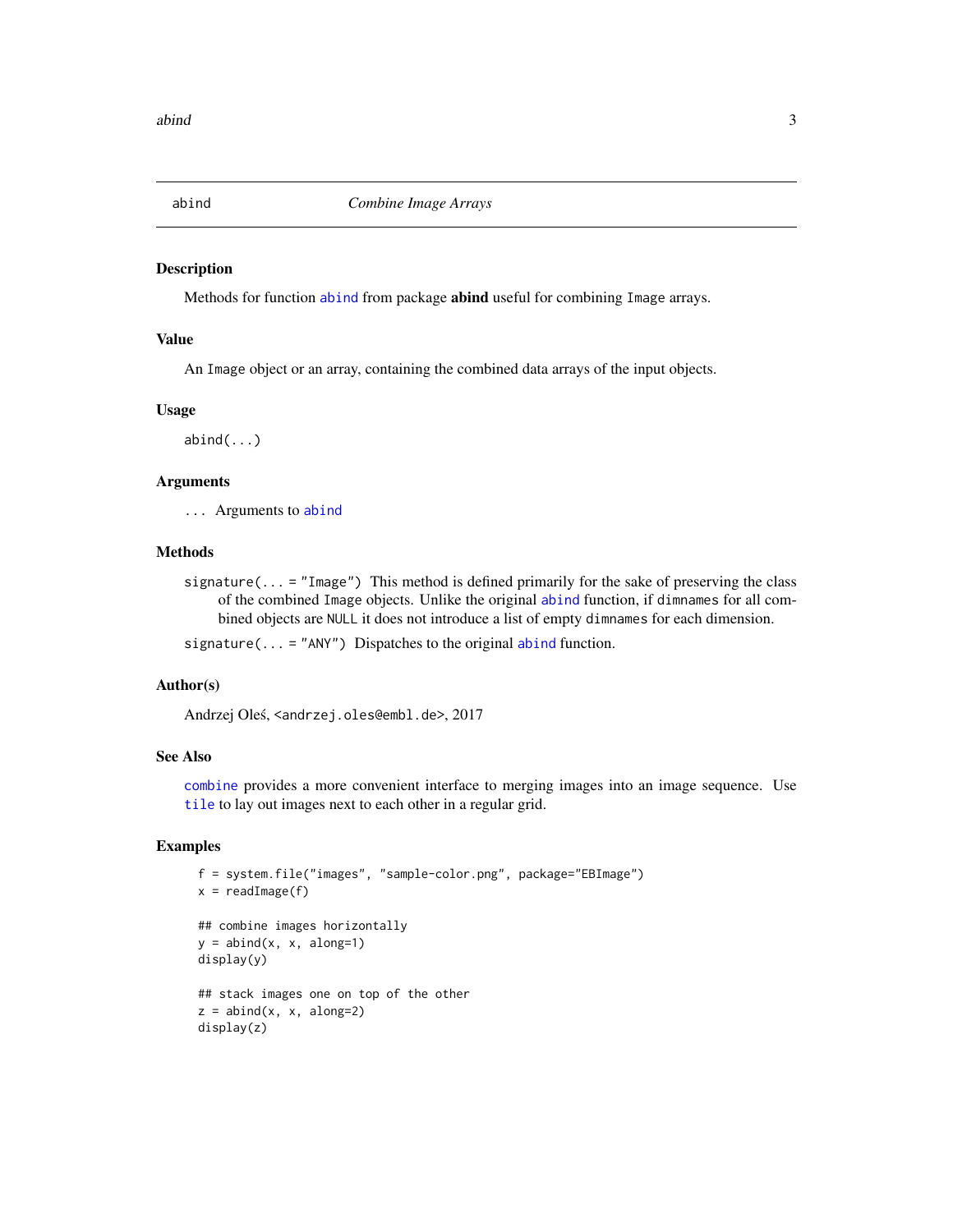<span id="page-3-1"></span><span id="page-3-0"></span>

Labels connected (connected sets) objects in a binary image.

#### Usage

bwlabel(x)

#### Arguments

x An Image object or an array. x is considered as a binary image, whose pixels of value 0 are considered as background ones and other pixels as foreground ones.

# Details

All pixels for each connected set of foreground (non-zero) pixels in x are set to an unique increasing integer, starting from 1. Hence,  $max(x)$  gives the number of connected objects in x.

# Value

A Grayscale Image object or an array, containing the labelled version of x.

#### Author(s)

Gregoire Pau, 2009

# See Also

[computeFeatures](#page-10-1), [propagate](#page-41-1), [watershed](#page-51-1), [paintObjects](#page-40-1), [colorLabels](#page-7-1)

```
## simple example
x = readImage(system.file('images', 'shapes.png', package='EBImage'))
x = x[110:512, 1:130]display(x, title='Binary')
y = bwlabel(x)display(normalize(y), title='Segmented')
## read nuclei images
x = readImage(system.file('images', 'nuclei.tif', package='EBImage'))
display(x)
```

```
## computes binary mask
y = thresh(x, 10, 10, 0.05)
y = opening(y, makeBrush(5, shape='disc'))
```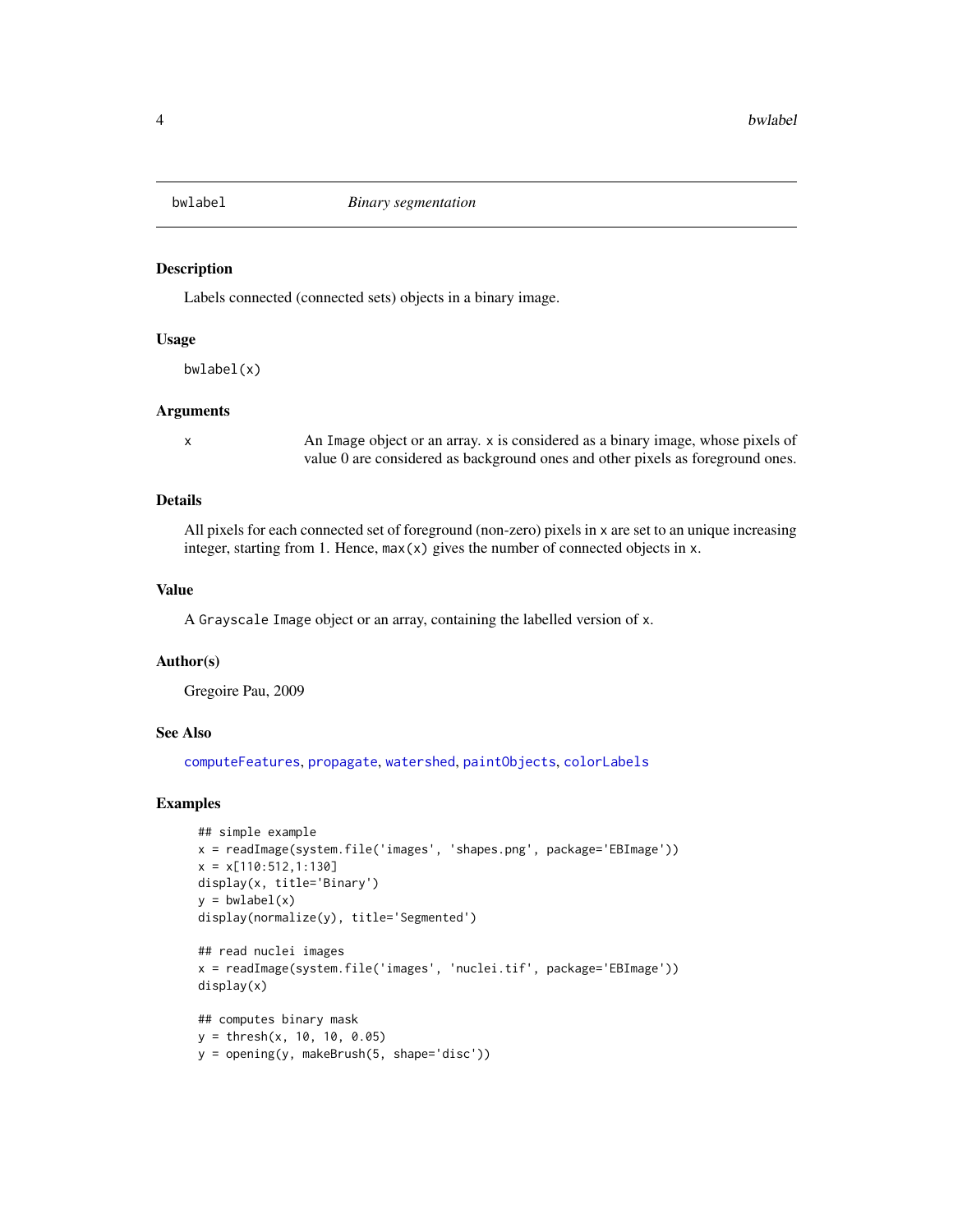#### <span id="page-4-0"></span>channel 5

```
display(y, title='Cell nuclei binary mask')
## bwlabel
z = bwlabel(y)
display(normalize(z), title='Cell nuclei')
nbnuclei = apply(z, 3, max)
cat('Number of nuclei=', paste(nbnuclei, collapse=','),'\n')
## paint nuclei in color
cols = c('black', sample(rainbow(max(z))))
zrainbow = Image(cols[1+z], dim=dim(z))
display(zrainbow, title='Cell nuclei (recolored)')
```
channel *Color and image color mode conversions*

#### Description

channel handles color space conversions between image modes. rgbImage combines Grayscale images into a Color one. toRGB is a wrapper function for convenient grayscale to RGB color space conversion; the call  $toRGB(x)$  returns the result of channel(x, 'rgb').

#### Usage

channel(x, mode) rgbImage(red, green, blue) toRGB(x)

#### Arguments

| x                | An Image object or an array.                                                                                      |  |
|------------------|-------------------------------------------------------------------------------------------------------------------|--|
| mode             | A character value specifying the target mode for conversion. See Details.                                         |  |
| red, green, blue |                                                                                                                   |  |
|                  | Image objects in Grayscale color mode or arrays of the same dimension. If<br>missing, a black image will be used. |  |

#### Details

Conversion modes:

- rgb Converts a Grayscale image or an array into a Color image, replicating RGB channels.
- gray, grey Converts a Color image into a Grayscale image, using uniform 1/3 RGB weights.
- luminance Luminance-preserving Color to Grayscale conversion using CIE 1931 luminance weights:  $0.2126 \times R + 0.7152 \times G + 0.0722 \times B$ .
- red, green, blue Extracts the red, green or blue channel from a Color image. Returns a Grayscale image.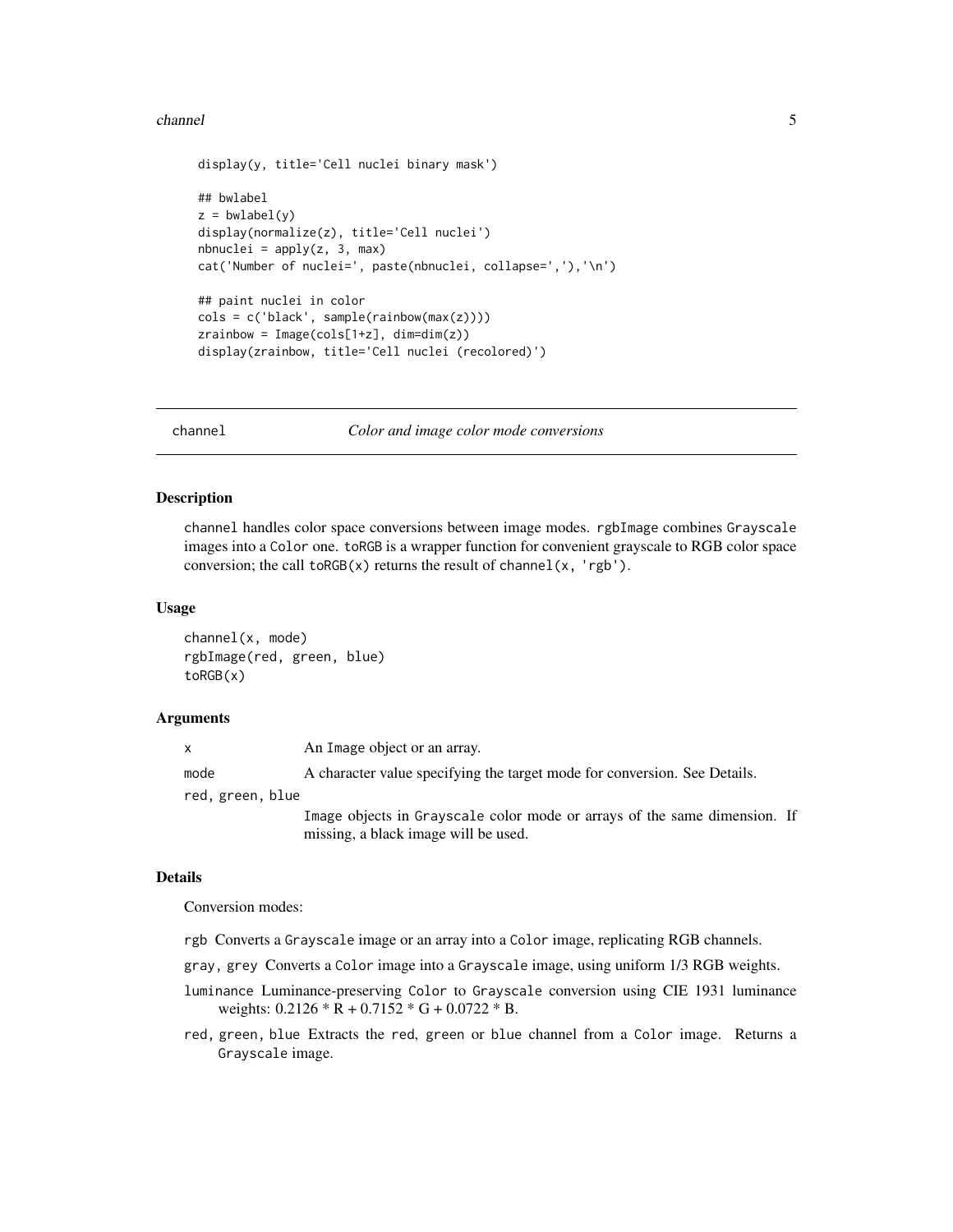<span id="page-5-0"></span>asred, asgreen, asblue Converts a Grayscale image or an array into a Color image of the specified hue.

NOTE: channel changes the pixel intensities, unlike colorMode which just changes the way that EBImage renders an image.

#### Value

An Image object or an array.

#### Author(s)

Oleg Sklyar, <osklyar@ebi.ac.uk>

# See Also

[colorMode](#page-28-1)

# Examples

```
x = readImage(system.file("images", "shapes.png", package="EBImage"))
display(x)
y = channel(x, 'asgreen')display(y)
## rgbImage
x = readImage(system.file('images', 'nuclei.tif', package='EBImage'))
y = readImage(system.file('images', 'cells.tif', package='EBImage'))
display(x, title='Cell nuclei')
display(y, title='Cell bodies')
cells = rgbImage(green=1.5*y, blue=x)
display(cells, title='Cells')
```
<span id="page-5-1"></span>clahe *Contrast Limited Adaptive Histogram Equalization*

## Description

Improve contrast locally by performing adaptive histogram equalization.

#### Usage

clahe(x,  $nx = 8$ ,  $ny = nx$ ,  $bins = 256$ ,  $limit = 2$ ,  $keep-range = FALSE$ )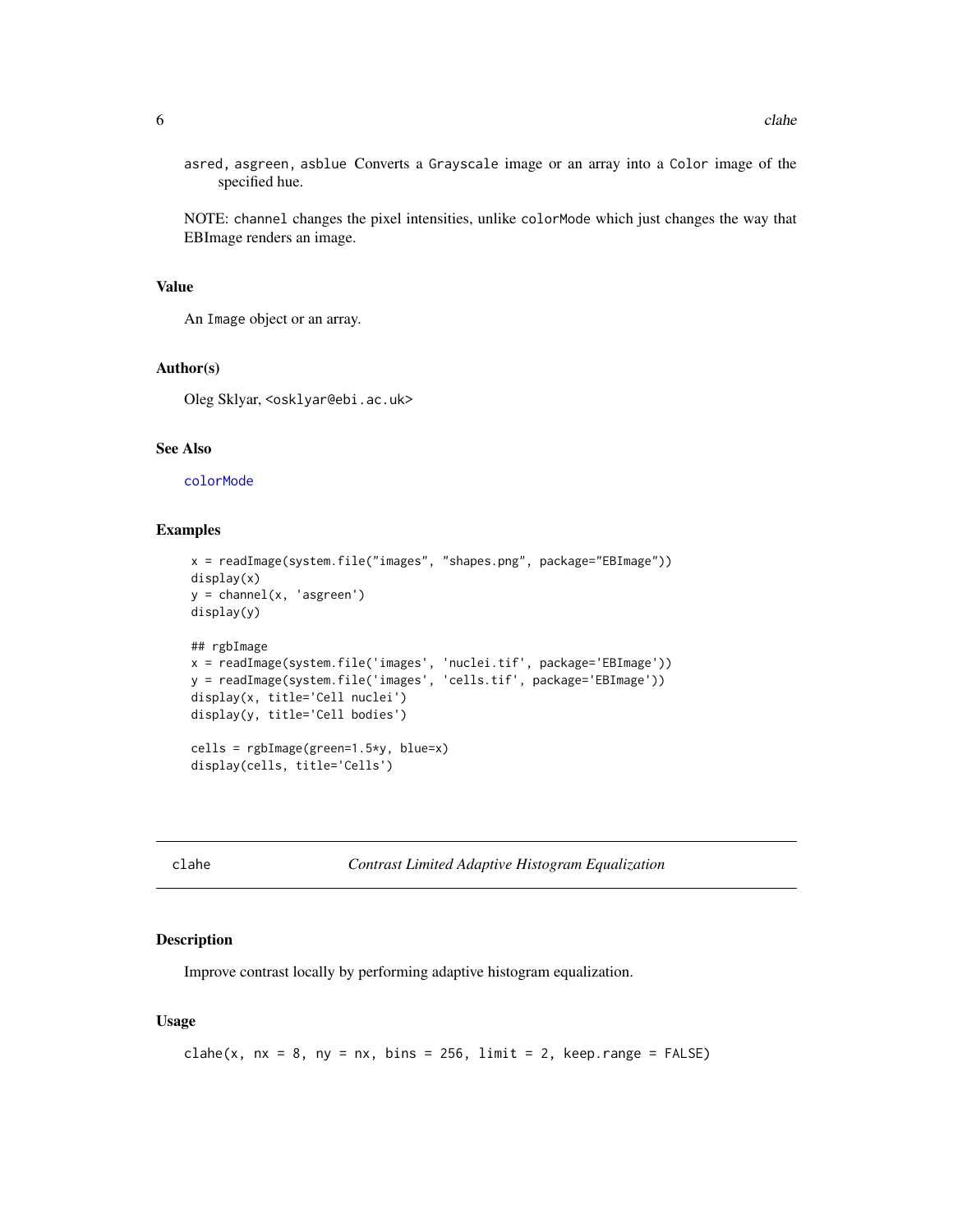#### clahe 7

#### Arguments

| $\mathsf{x}$ | an Image object or an array.                                                                                                                            |
|--------------|---------------------------------------------------------------------------------------------------------------------------------------------------------|
| nx           | integer, number of contextual regions in the X direction (min 2, max $256$ )                                                                            |
| ny           | integer, number of contextual regions in the Y direction (min 2, max 256)                                                                               |
| bins         | integer, number of greybins for histogram ("dynamic range"). Smaller values<br>(eg. 128) speed up processing while still producing good quality output. |
| limit        | double, normalized clip limit (higher values give more contrast). A clip limit<br>smaller than 0 results in standard (non-contrast limited) AHE.        |
| keep.range   | logical, retain image minimum and maximum values rather then use the full<br>available range                                                            |

# Details

Adaptive histogram equalization (AHE) is a contrast enhancement technique which overcomes the limitations of standard histogram equalization. Unlike ordinary histogram equalization the adaptive method redistributes the lightness values of the image based on several histograms, each corresponding to a distinct section of the image. It is therefore useful for improving the local contrast and enhancing the definitions of edges in each region of an image. However, AHE has a tendency to overamplify noise in relatively homogeneous regions of an image. Contrast limited adaptive histogram equalization (CLAHE) prevents this by limiting the amplification.

The function is based on the implementation by Karel Zuiderveld [1]. This implementation assumes that the X- and Y image dimensions are an integer multiple of the X- and Y sizes of the contextual regions. The input image x should contain pixel values in the range from 0 to 1, inclusive; values lower than 0 or higher than 1 are clipped before applying the filter. Internal processing is performed in 16-bit precision. If the image contains multiple channels or frames, the filter is applied to each one of them separately.

#### Value

An Image object or an array, containing the filtered version of x.

#### Note

The interpolation step of the original implementation by Karel Zuiderveld [1] was modified to use double precision arithmetic in order to make the filter rotationally invariant for even-sized contextual regions, and the result is properly rounded rather than truncated towards 0 in order to avoid a systematic shift of pixel values.

# Author(s)

Andrzej Oleś, <andrzej.oles@embl.de>, 2017

#### References

[1] K. Zuiderveld: Contrast Limited Adaptive Histogram Equalization. In: P. Heckbert: Graphics Gems IV, Academic Press 1994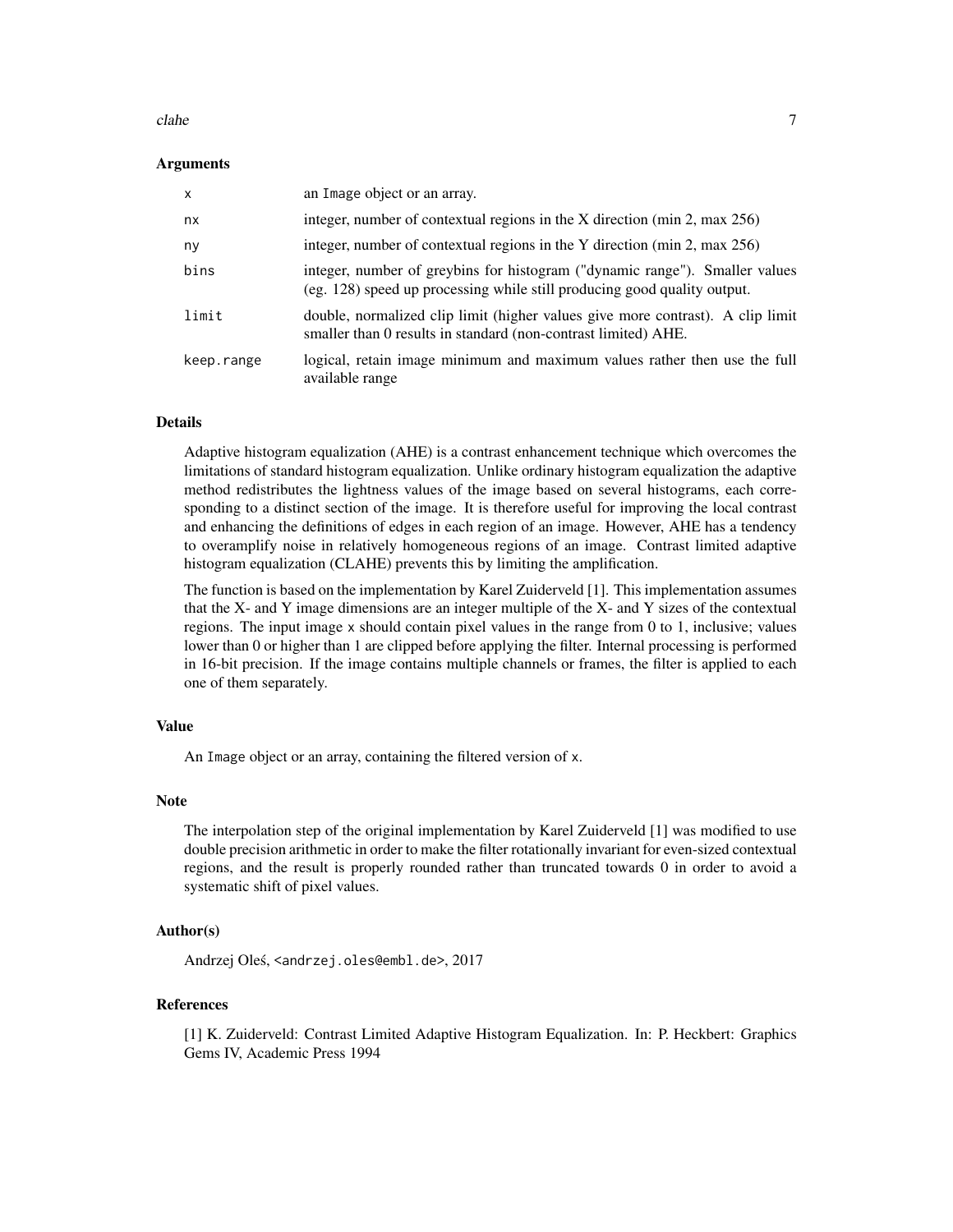# See Also

[equalize](#page-22-1)

# Examples

```
x = readImage(system.file("images", "sample-color.png", package="EBImage"))
y = clabe(x)display(y)
```
<span id="page-7-1"></span>colorLabels *Color Code Labels*

# Description

Color codes the labels of object masks by a random permutation.

# Usage

colorLabels(x, normalize = TRUE)

# Arguments

|           | an Image object in Grayscale color mode or an array containing object masks. |
|-----------|------------------------------------------------------------------------------|
|           | Object masks are sets of pixels with the same unique integer value           |
| normalize | if TRUE normalizes the resulting color image                                 |

# Details

Performs color coding of object masks, which are typically obtained using the bwlabel function. Each label from x is assigned an unique color. The colors are distributed among the labels using a random permutation. If normalize is set to TRUE the intensity values of the resulting image are mapped to the [0,1] range.

# Value

An Image object containing color coded objects of x.

# Author(s)

Bernd Fischer, Andrzej Oles, 2013-2014

# See Also

[bwlabel](#page-3-1), [normalize](#page-37-1)

<span id="page-7-0"></span>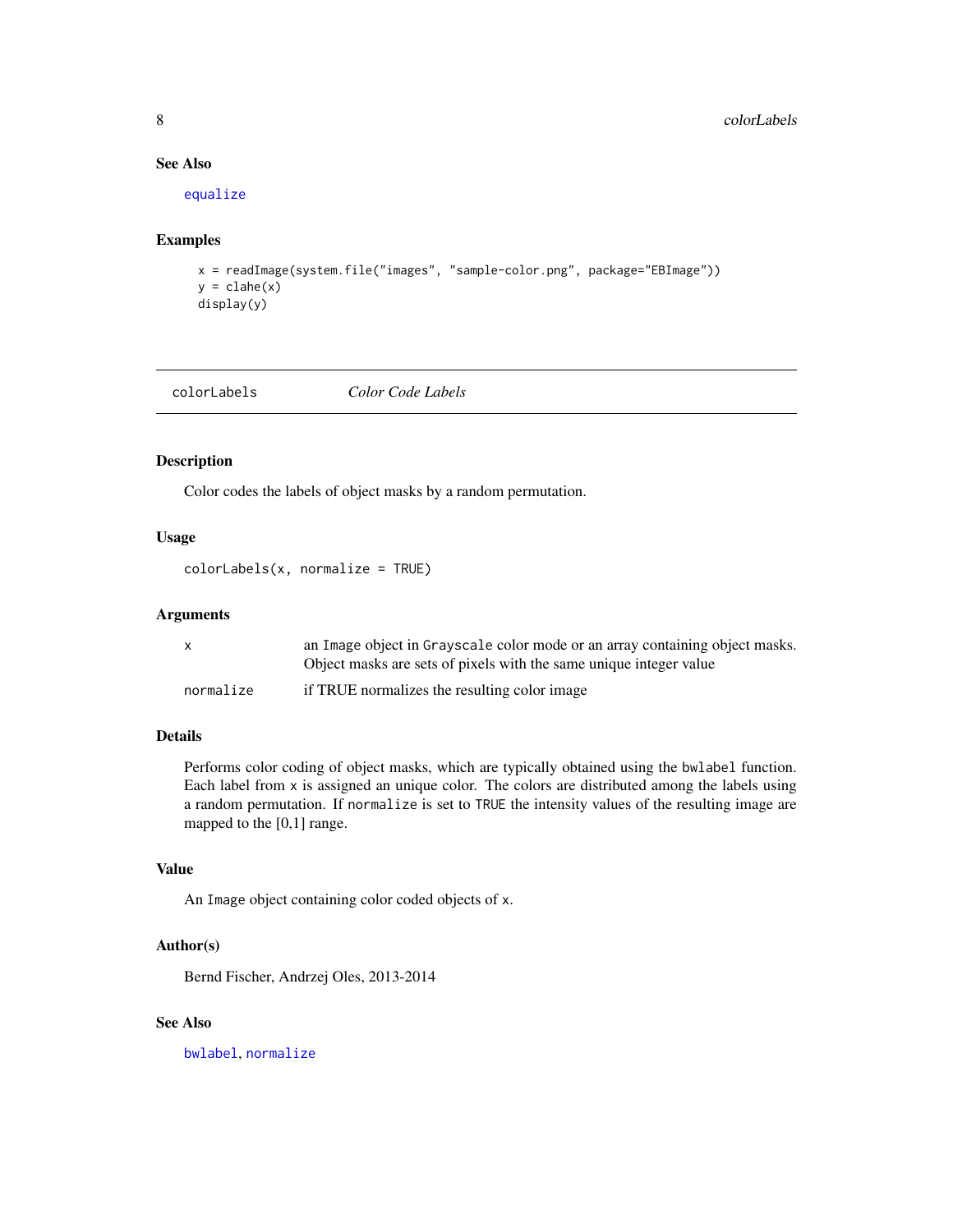#### <span id="page-8-0"></span>colormap **9**

#### Examples

```
x = readImage(system.file('images', 'shapes.png', package='EBImage'))
x = x[110:512, 1:130]y = bwlabel(x)z = colorLabels(y)display(z, title='Colored segmentation')
```
colormap *Map a Greyscale Image to Color*

#### Description

Maps a greyscale image to color using a color palette.

#### Usage

```
colors(256L)
```
# Arguments

| $\mathsf{x}$ | an Image object of color mode Grayscale, or an array |
|--------------|------------------------------------------------------|
| palette      | character vector containing the color palette        |

## Details

The colormap function first linearly maps the pixel intensity values of x to the integer range 1:length(palette). It then uses these values as indices to the provided color palette to create a color version of the original image.

The default palette contains 256 colors, which is the typical number of different shades in a 8bit grayscale image.

#### Value

An Image object of color mode Color, containing the color-mapped version of x.

#### Author(s)

Andrzej Oleś, <andrzej.oles@embl.de>, 2016

```
x = readImage(system.file("images", "sample.png", package="EBImage"))
## posterize an image using the topo.colors palette
y = \text{colormap}(x, \text{topo}.\text{colors}(8))display(y, method="raster")
```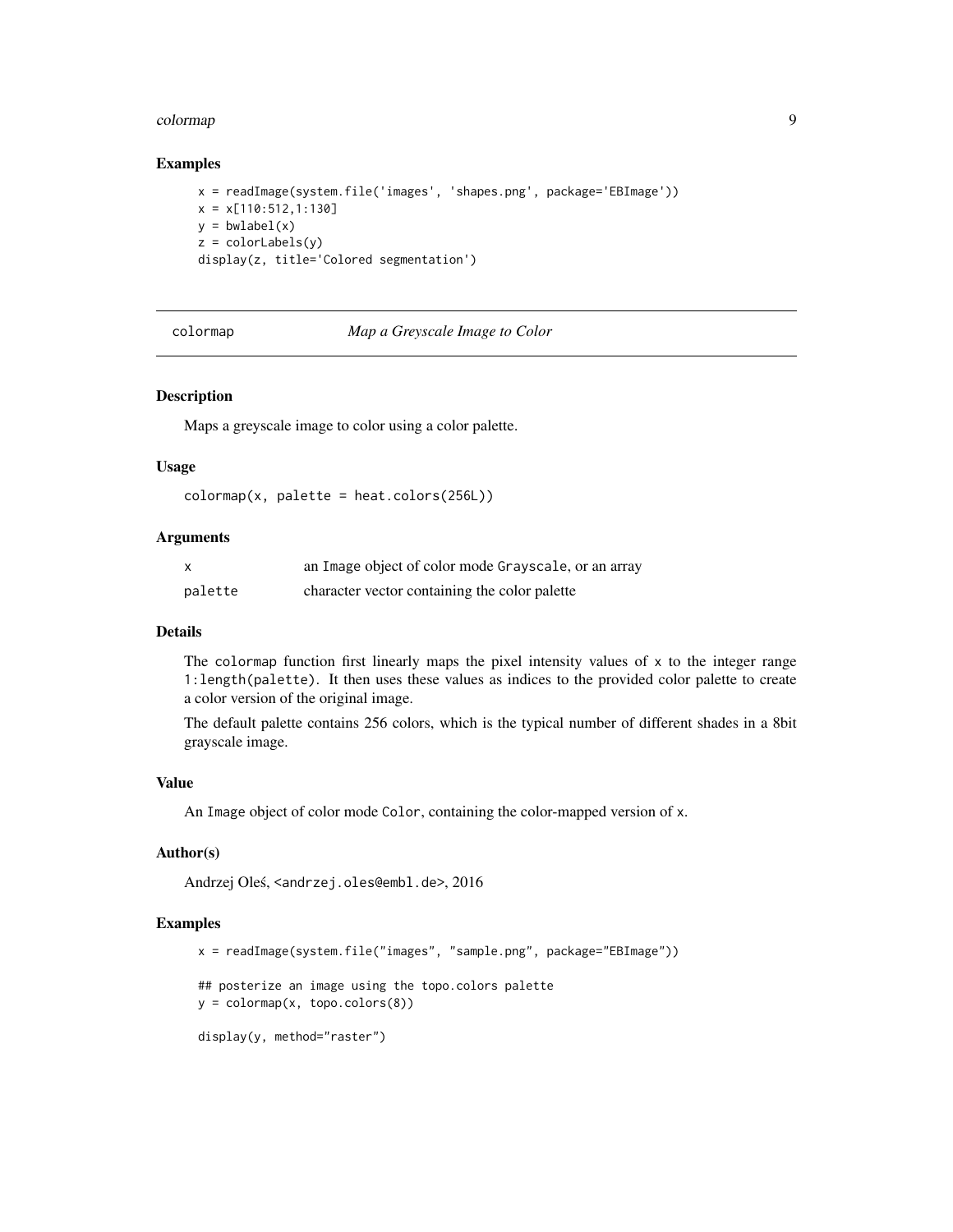10 combine

```
## mimic MatLab's 'jet.colors' colormap
jet.colors = colorRampPalette(c("#00007F", "blue", "#007FFF", "cyan", "#7FFF7F", "yellow", "#FF7F00", "red", "#7
y = colormap(x, jet.colors(256))
display(y, method="raster")
```
<span id="page-9-1"></span>

combine *Combine images*

#### Description

Merges images to create image sequences.

#### Usage

 $combine(x, y, ...)$ 

# Arguments

|         | An Image object, an array, or a list containing Image objects and arrays. |
|---------|---------------------------------------------------------------------------|
| - V     | An Image object or an array.                                              |
| $\cdot$ | Image objects or arrays.                                                  |

# Details

The function combine uses [abind](#page-2-1) to merge multi-dimensional arrays along the dimension depending on the color mode of x. If x is a Grayscale image or an array, image objects are combined along the third dimension, whereas when x is a Color image they are combined along the fourth dimension, leaving room on the third dimension for color channels.

#### Value

An Image object or an array.

# Author(s)

Gregoire Pau, Andrzej Oles, 2013

# See Also

The method [abind](#page-2-1) provides a more flexible interface which allows to specify the dimension along which to combine the images.

<span id="page-9-0"></span>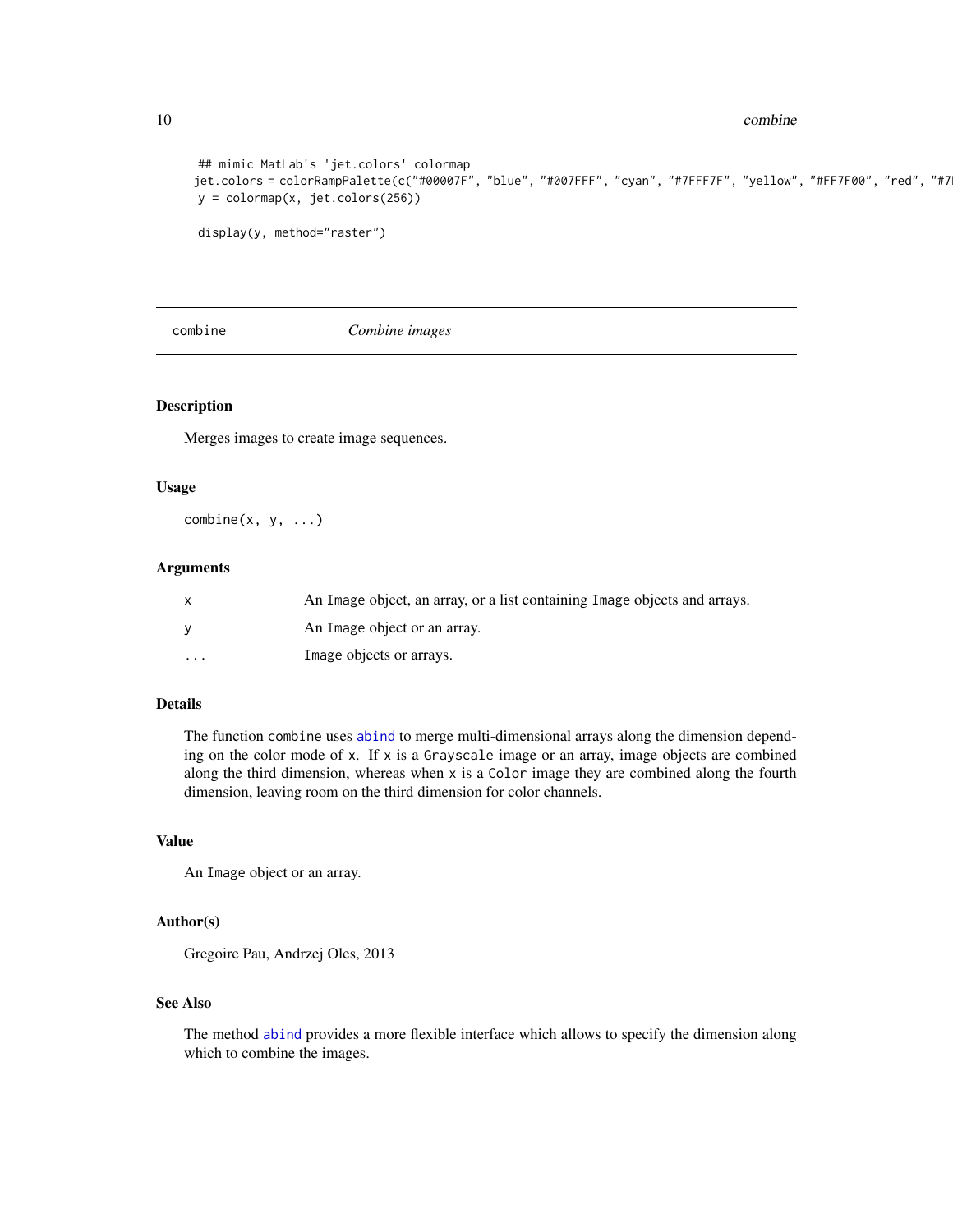# <span id="page-10-0"></span>computeFeatures 11

#### Examples

```
## combination of color images
img = readImage(system.file("images", "sample-color.png", package="EBImage"))[257:768,,]
x = combine(img, flip(img), flop(img))
display(x, all=TRUE)
## Blurred images
x = resize(img, 128, 128)
xt = list()for (t in seq(0.1, 5, len=9)) xt=c(xt, list(gblur(x, s=t)))xt = combine(xt)display(xt, title='Blurred images', all=TRUE)
```
<span id="page-10-1"></span>computeFeatures *Compute object features*

# <span id="page-10-2"></span>Description

Computes morphological and texture features from image objects.

# Usage

```
computeFeatures(x, ref, methods.noref=c("computeFeatures.moment", "computeFeatures.shape"),
 methods.ref=c("computeFeatures.basic", "computeFeatures.moment", "computeFeatures.haralick"),
 xname="x", refnames, properties=FALSE, expandRef=standardExpandRef, ...)
```

```
computeFeatures.basic(x, ref, properties=FALSE, basic.quantiles=c(0.01, 0.05, 0.5, 0.95, 0.99), xs, ..
computeFeatures.shape(x, properties=FALSE, xs, ...)
computeFeatures.moment(x, ref, properties=FALSE, xs, ...)
computeFeatures.haralick(x, ref , properties=FALSE, haralick.nbins=32, haralick.scales=c(1, 2), xs, ..
```

```
standardExpandRef(ref, refnames, filter = gblob())
```
#### Arguments

| $\boldsymbol{\mathsf{x}}$ | An Image object or an array containing labelled objects. Labelled objects are<br>pixel sets with the same unique integer value.                                                                              |
|---------------------------|--------------------------------------------------------------------------------------------------------------------------------------------------------------------------------------------------------------|
| ref                       | A matrix or a list of matrices, containing the intensity values of the reference<br>objects.                                                                                                                 |
| methods.noref             | A character vector containing the function names to be called to compute fea-<br>tures without reference intensities. Default is compute Features moment and<br>computeFeatures.shape.                       |
| methods.ref               | A character vector containing the function names to be called to compute fea-<br>tures with reference intensities. Default is computeFeatures.basic, computeFeatures.moment<br>and computeFeatures.haralick. |
| xname                     | A character string naming the object layer. Default is x.                                                                                                                                                    |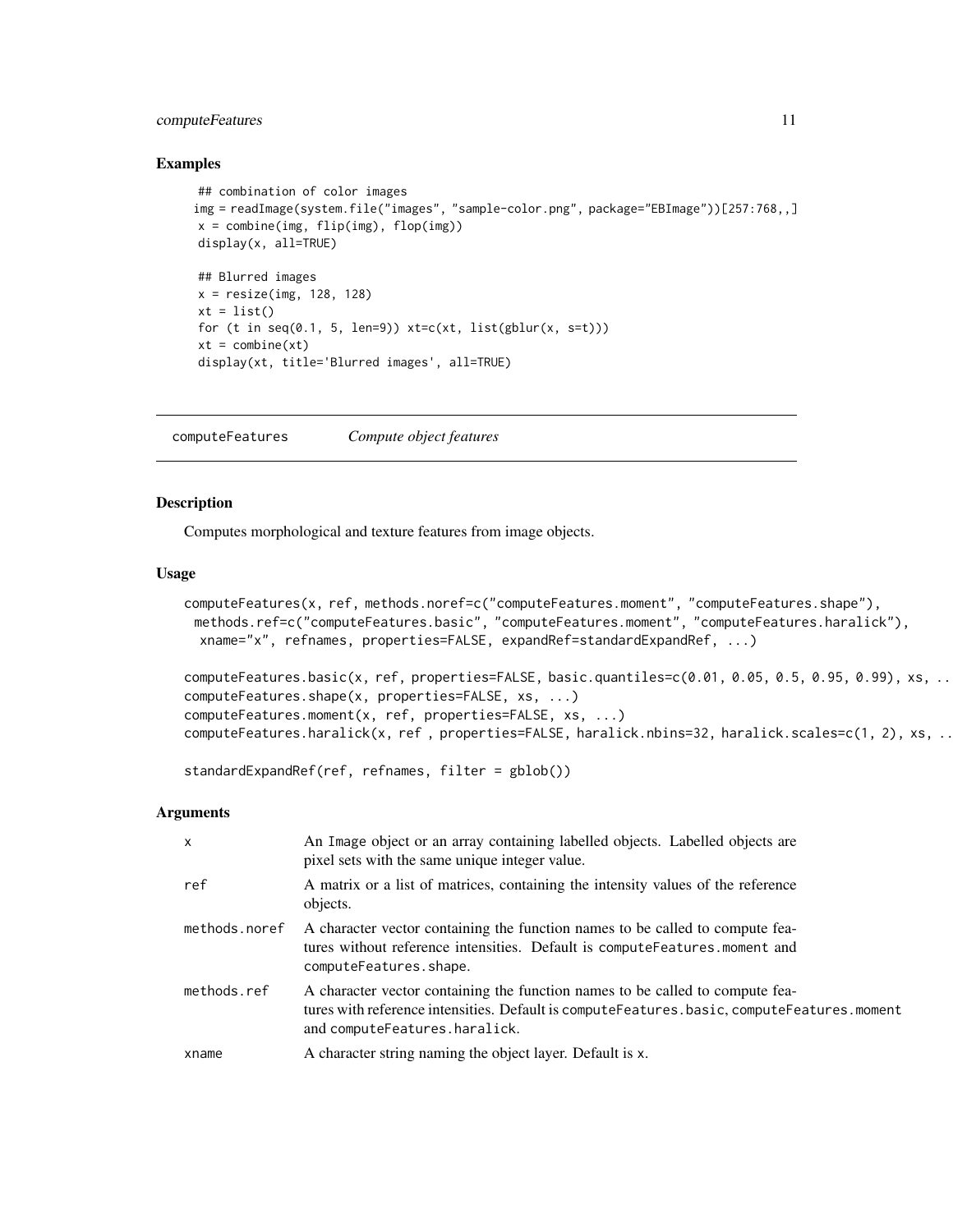<span id="page-11-0"></span>

| refnames        | A character vector naming the reference intensity layers. Default are the names<br>of ref, if present. If not, reference intensity layers are named using lower-case<br>letters. |
|-----------------|----------------------------------------------------------------------------------------------------------------------------------------------------------------------------------|
| properties      | A logical. If FALSE, the default, the function returns the feature matrix. If TRUE,<br>the function returns feature properties.                                                  |
| expandRef       | A function used to expand the reference images. Default is standard Expand Ref.<br>See Details.                                                                                  |
| basic.quantiles |                                                                                                                                                                                  |
|                 | A numerical vector indicating the quantiles to compute.                                                                                                                          |
|                 | haralick noting An integer indicating the number of bins using to compute the Haralick matrix.<br>See Details.                                                                   |
| haralick.scales |                                                                                                                                                                                  |
|                 | A integer vector indicating the number of scales to use to compute the Haralick<br>features.                                                                                     |
| XS              | An optional temporary object created by computeFeatures used for perfor-<br>mance considerations.                                                                                |
| filter          | The filter applied to reference images using filter2 in order to add granulom-<br>etry.                                                                                          |
| $\cdots$        | Optional arguments passed to the feature computation functions.                                                                                                                  |

#### Details

Features are named x.y.f, where x is the object layer, y the reference image layer and f the feature name. Examples include cell.dna.mean, indicating mean DNA intensity computed in the cell or nucleus.tubulin.cx, indicating the x center of mass of tubulin computed in the nucleus region.

The function computeFeatures computes sets of features. Features are organized in 4 sets, each computed by a different function. The function computeFeatures.basic computes spatial-independent statistics on pixel intensities:

- b.mean: mean intensity
- b.sd: standard deviation intensity
- b.mad: mad intensity
- b.q\*: quantile intensity

The function computeFeatures.shape computes features that quantify object shape:

- s.area: area size (in pixels)
- s.perimeter: perimeter (in pixels)
- s.radius.mean: mean radius (in pixels)
- s.radius.sd: standard deviation of the mean radius (in pixels)
- s.radius.max: max radius (in pixels)
- s.radius.min: min radius (in pixels)

The function computeFeatures.moment computes features related to object image moments, which can be computed with or without reference intensities: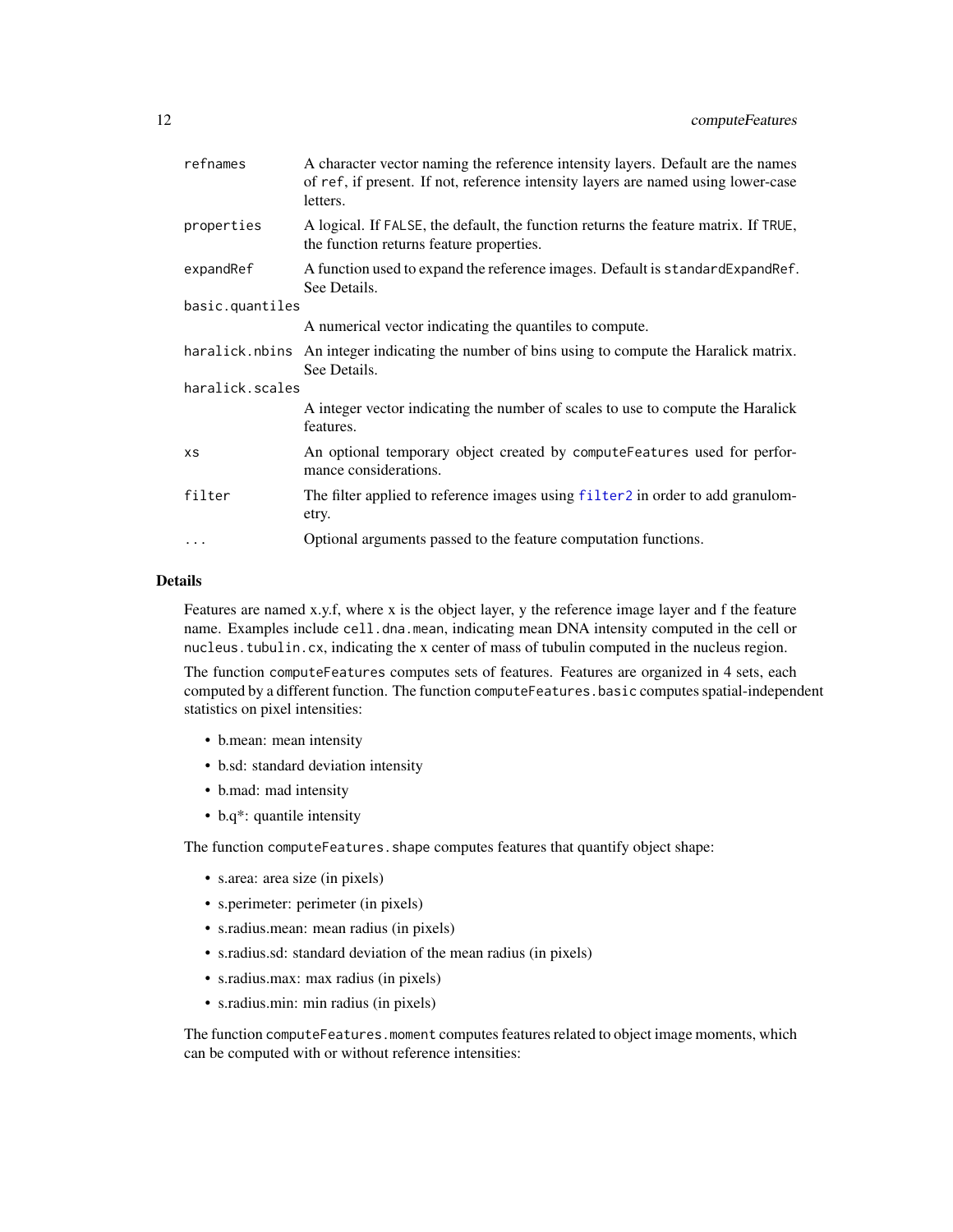#### <span id="page-12-0"></span>computeFeatures 13

- m.cx: center of mass x (in pixels)
- m.cy: center of mass y (in pixels)
- m.majoraxis: elliptical fit major axis (in pixels)
- m.eccentricity: elliptical eccentricity defined by sqrt(1-minoraxis^2/majoraxis^2). Circle eccentricity is 0 and straight line eccentricity is 1.
- m.theta: object angle (in radians)

The function computeFeatures.haralick computes features that quantify pixel texture. Features are named according to Haralick's original paper.

# Value

If properties if FALSE (by default), computeFeatures returns a matrix of n cells times p features, where p depends of the options given to the function. Returns NULL if no object is present.

If properties if TRUE, computeFeatures returns a matrix of p features times 2 properties (translation and rotation invariance). Feature properties are useful to filter out features that may not be needed for specific tasks, e.g. cell position when doing cell classification.

# Author(s)

Gregoire Pau, <gregoire.pau@embl.de>, 2011

# References

R. M. Haralick, K Shanmugam and Its'Hak Deinstein (1979). *Textural Features for Image Classification*. IEEE Transactions on Systems, Man and Cybernetics.

#### See Also

[bwlabel](#page-3-1), [propagate](#page-41-1)

```
## load and segment nucleus
y = readImage(system.file("images", "nuclei.tif", package="EBImage"))[,,1]
x = thresh(y, 10, 10, 0.05)
x = opening(x, makeBrush(5, shape='disc'))x = bwlabel(x)display(y, title="Cell nuclei")
display(x, title="Segmented nuclei")
## compute shape features
fts = computeFeatures.shape(x)
fts
## compute features
ft = computeFeatures(x, y, xname="nucleus")cat("median features are:\n")
apply(ft, 2, median)
```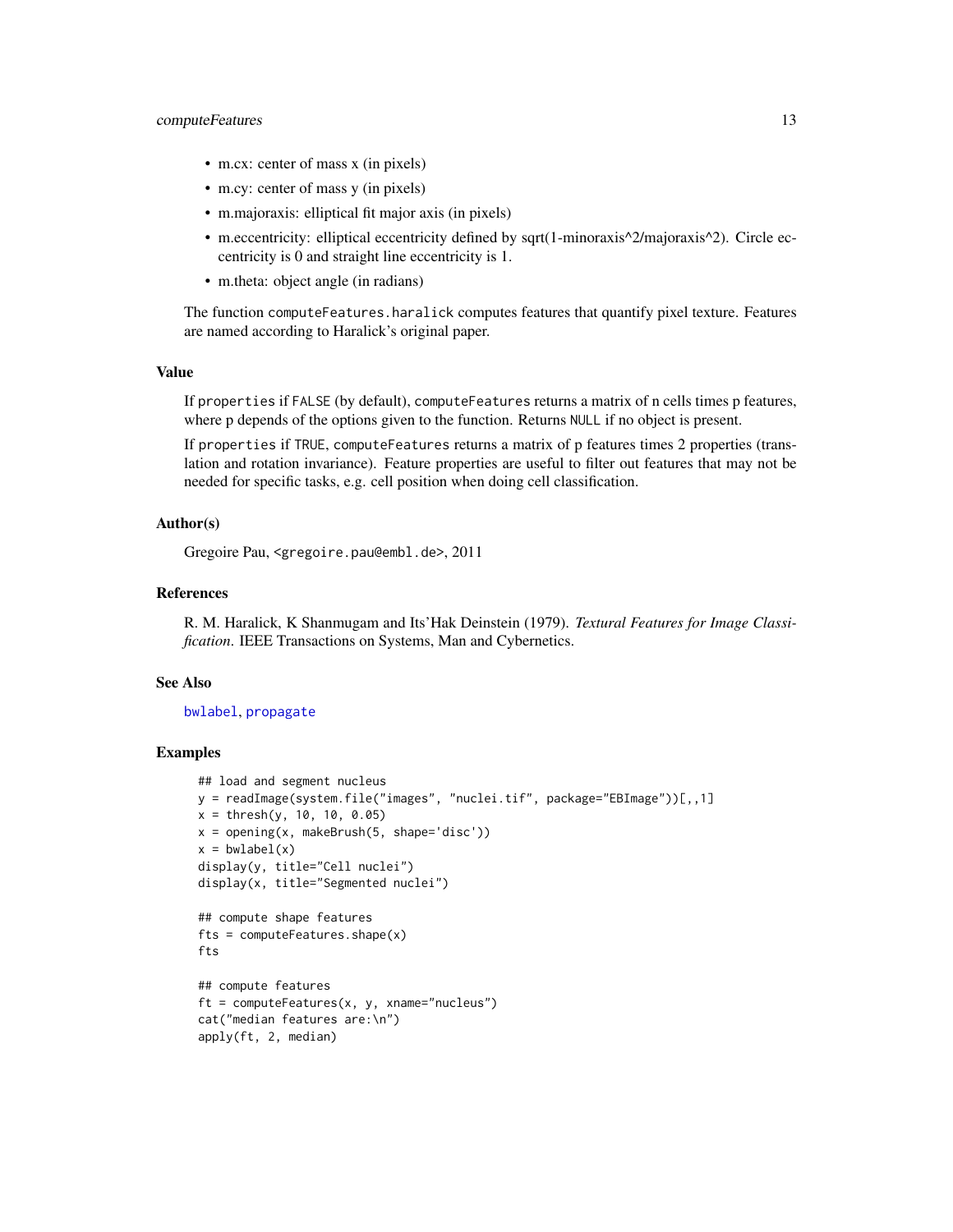14 display

```
## compute feature properties
ftp = computeFeatures(x, y, properties=TRUE, xname="nucleus")ftp
```
<span id="page-13-1"></span>display *Image Display*

# Description

Display images in an interactive JavaScript viewer or using R's built-in graphics capabilities.

#### Usage

```
display(x, method, ...)
## S3 method for class 'Image'
plot(x, \ldots)
```
# Arguments

| X       | an Image object or an array.                                                                                                                                                                                     |
|---------|------------------------------------------------------------------------------------------------------------------------------------------------------------------------------------------------------------------|
| method  | the way of displaying images. Defaults to "browser" when R is used interac-<br>tively, and to "raster" otherwise. The default behavior can be overridden by<br>setting options ("EBImage.display"). See Details. |
| $\cdot$ | arguments to be passed to the specialized display functions; for details see the<br>sections on individual display methods.                                                                                      |

#### Details

The default method used for displaying images depends on whether called from and interactive R session. If interactive() is TRUE images are displayed with the "browser" method, otherwise the "raster" method is used. This dynamic behavior can be overridden by setting options("EBImage.display") to either "browser" or "raster".

plot.Image S3 method is a wrapper for display(..., method="raster")

# "browser" method

The "browser" method runs an interactive JavaScript image viewer. A list of available features along with corresponding mouse and keyboard actions is shown by pressing 'h'. This method takes the following additional arguments.

embed logical(1), include images in the document as data URIs. Defaults to TRUE in non-interactive context (e.g. static R Markdown documents), otherwise to FALSE.

tempDir character(1), file path for storing any temporary image files. Defaults to tempfile("")

... arguments passed to [createWidget](#page-0-0), such as fixed width and height (in CSS units), elementId, or preRenderHook.

<span id="page-13-0"></span>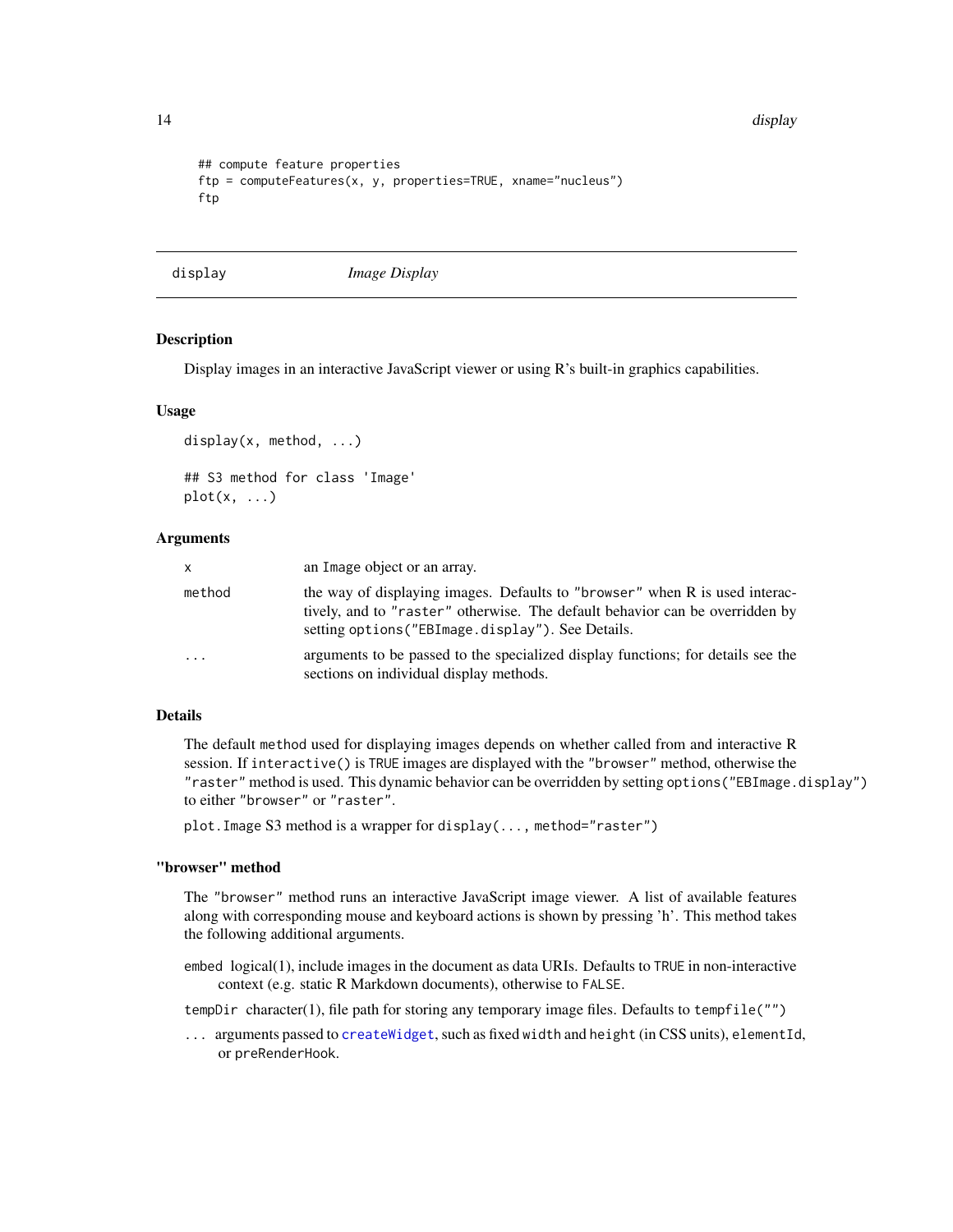#### <span id="page-14-0"></span>display that the control of the control of the control of the control of the control of the control of the control of the control of the control of the control of the control of the control of the control of the control of

# "raster" method

The "raster" method displays images as R raster graphics. The user coordinates of the plotting region are set to the image pixel coordinates with the origin  $(0, 0)$  in the upper left corner.

By default only the first frame of an image stack is shown; a different frame can also be specified. When all=TRUE the whole image stack is rendered and the frames are automatically positioned next to each other in a grid. The grid layout can be modified through nx and spacing and margin.

This method provides to following additional arguments to display.

interpolate a logical vector (or scalar) indicating whether to apply linear interpolation to the image when drawing.

frame a numeric indicating the frame number to display; only effective when all = FALSE.

- all logical, defaulting to FALSE. If set to TRUE, all frames of a stacked image are displayed arranged in a grid, otherwise (default) just a single frame specified in frame is displayed. The grid layout can be controlled by nx, spacing and margin.
- drawGrid a logical indicating whether to draw grid lines between individual frames. Defaults to TRUE unless spacing is non-zero. Line color, type and width can be specified through graphical parameters col, lty and lwd, respectively; see [par](#page-0-0) for details.
- nx integer. Specifies the number images in a row. Negative numbers are interpreted as the number of images in a column, e.g. use -1 to display a single row containing all the frames.
- spacing numeric. Specifies the separation between frames as a fraction of frame dimensions (positive numbers  $\langle 1 \rangle$  or in pixels (numbers  $\langle 2 \rangle = 1$ ). It can be either a single number or a vector of length 2, in which case its elements correspond to the horizontal and vertical spacing, respectively.
- margin numeric. Specifies the outer margins around the image, or a grid of images. Similarly as for spacing, different horizontal and vertical margins can be defined by providing a vector.
- graphical [par](#page-0-0)ameters passed to par

# Author(s)

Andrzej Oles, <andrzej.oles@embl.de>, 2012-2017

#### See Also

[display-shiny](#page-15-1)

```
## Display a single image
x = readImage(system.file("images", "sample-color.png", package="EBImage"))[257:768,,]
display(x)
## Display a thresholded sequence ...
y = readImage(system.file("images", "sample.png", package="EBImage"))[366:749, 58:441]
z = lapply(seq(from=0.5, to=5, length=6),
 function(s) gblur(y, s, boundary="replicate")
```

```
\lambdaz = combine(z)
```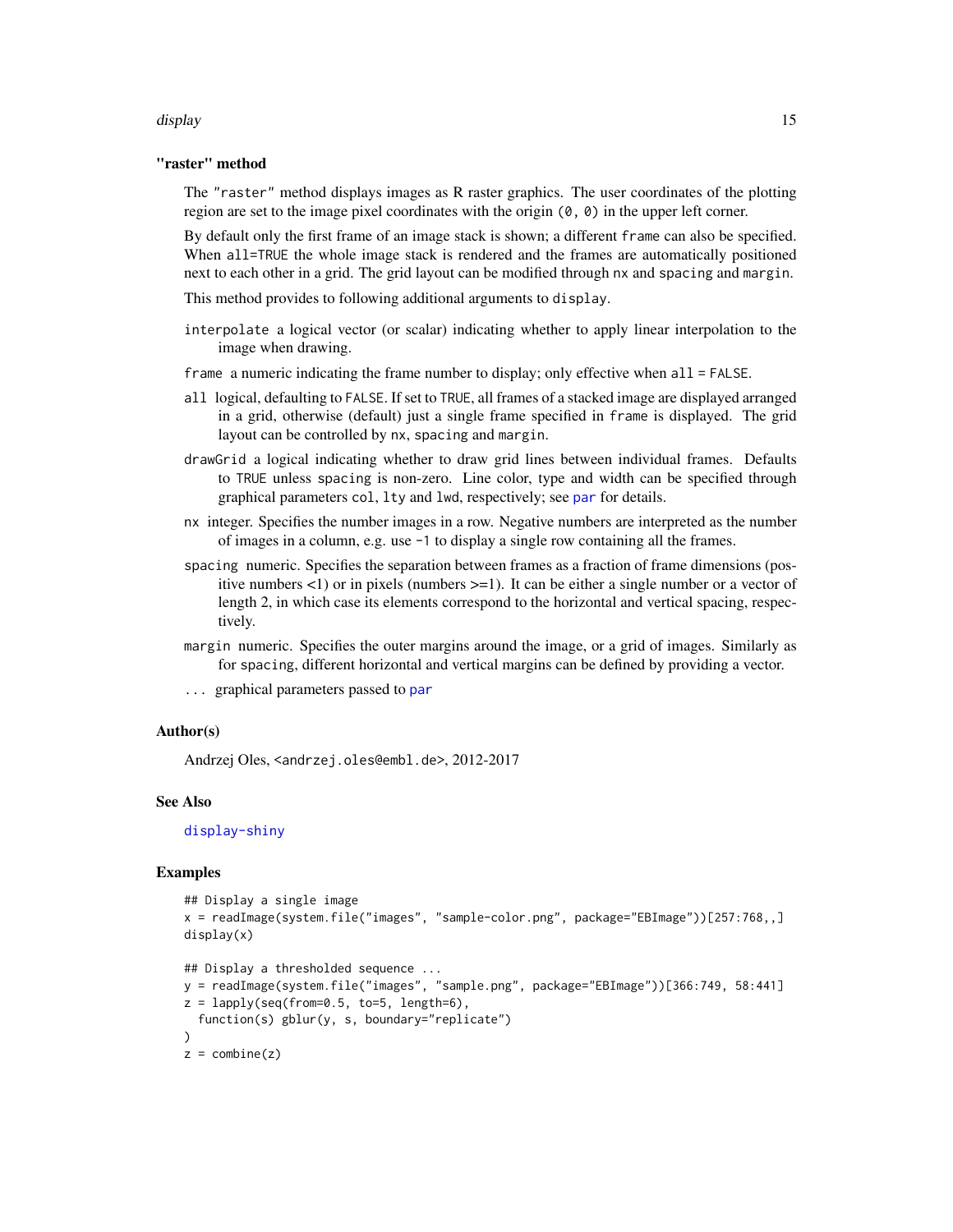```
## ... using the interactive viewer ...
display(z)
## ... or using R's build-in raster device
display(z, method = "raster", all = TRUE)
## Display the last frame
display(z, method = "raster", frame = numberOfFrames(z, type = "render"))
## Customize grid appearance
display(z, method = "raster", all = TRUE,nx = 2, spacing = 0.05, margin = 20, bg = "black")
```
<span id="page-15-1"></span>display-shiny *Shiny Bindings for display*

# Description

Output and render functions for using the interactive image viewer within Shiny applications and interactive R Markdown documents.

# Usage

```
displayOutput(outputId, width = "100%", height = "500px")
renderDisplay(expr, env = parent.frame(), quoted = FALSE)
```
# Arguments

| outputId      | output variable to read from                                                                                                      |
|---------------|-----------------------------------------------------------------------------------------------------------------------------------|
| width, height | Must be a valid CSS unit (like '100%', '400px', 'auto') or a number, which<br>will be coerced to a string and have 'px' appended. |
| expr          | An expression that generates the image viewer (typicall through a call to display)                                                |
| env           | The environment in which to evaluate expr.                                                                                        |
| quoted        | Is expr a quoted expression (with $\text{quote}()$ )? This is useful if you want to save<br>an expression in a variable.          |

# See Also

[display](#page-13-1)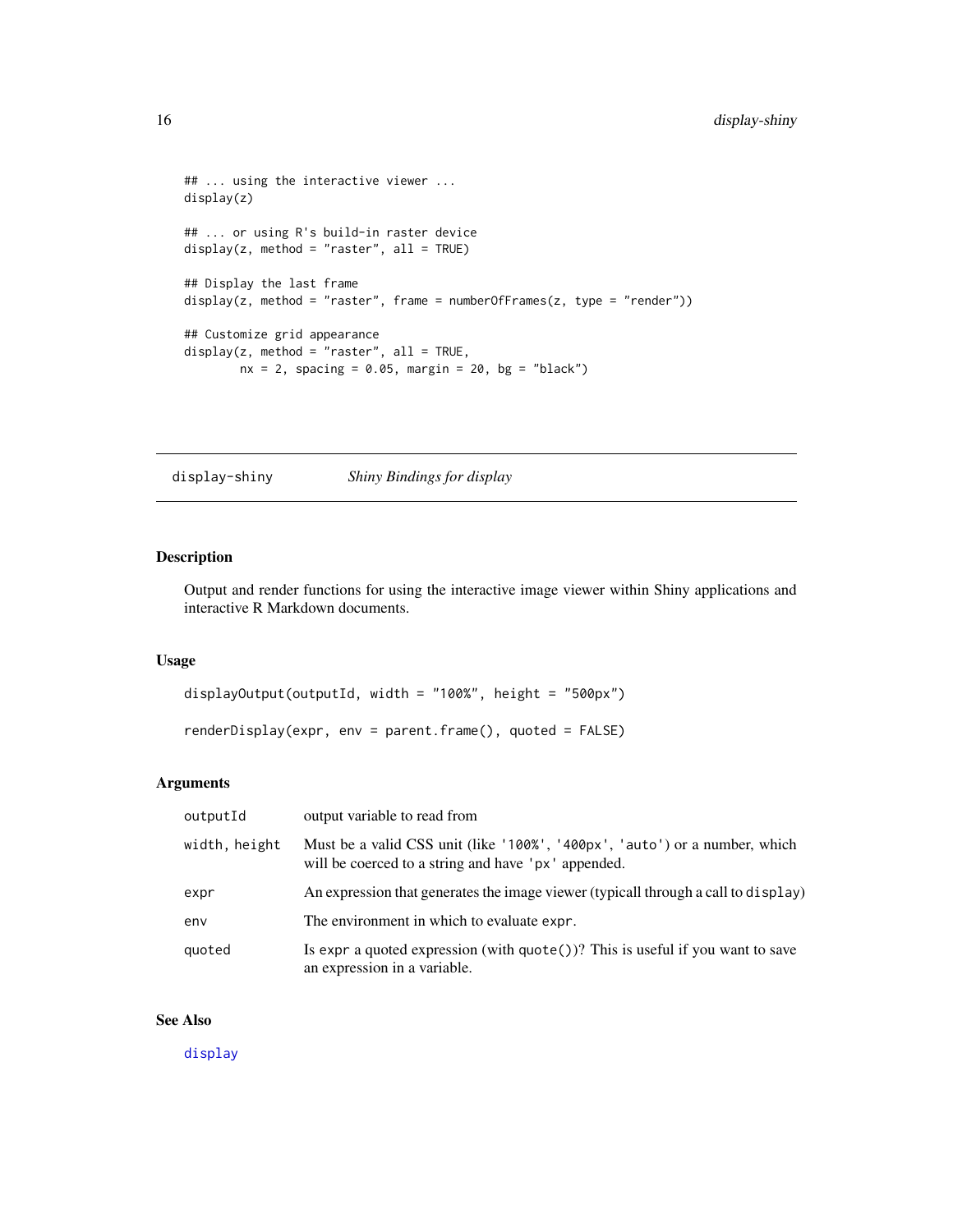# display-shiny 17

# Examples

}

```
# Only run this example in interactive R sessions
if (interactive()) {
 options(device.ask.default = FALSE)
 require("shiny")
 ui <- fluidPage(
    # Application title
    titlePanel("Image display"),
    # Sidebar with a select input for the image
    sidebarLayout(
      sidebarPanel(
     selectInput("image", "Sample image:", list.files(system.file("images", package="EBImage")))
     ),
      # Show a plot of the generated distribution
      mainPanel(
        tabsetPanel(
          tabPanel("Static raster", plotOutput("raster")),
          tabPanel("Interactive browser", displayOutput("widget"))
       )
     )
   )
 \mathcal{L}server <- function(input, output) {
   img \leq reactive({
     f = system.file("images", input$image, package="EBImage")
      readImage(f)
   })
   output$widget <- renderDisplay({
      display(img())
   })
   output$raster <- renderPlot({
      plot(img(), all=TRUE)
   })
 }
 # Run the application
 shinyApp(ui = ui, server = server)
```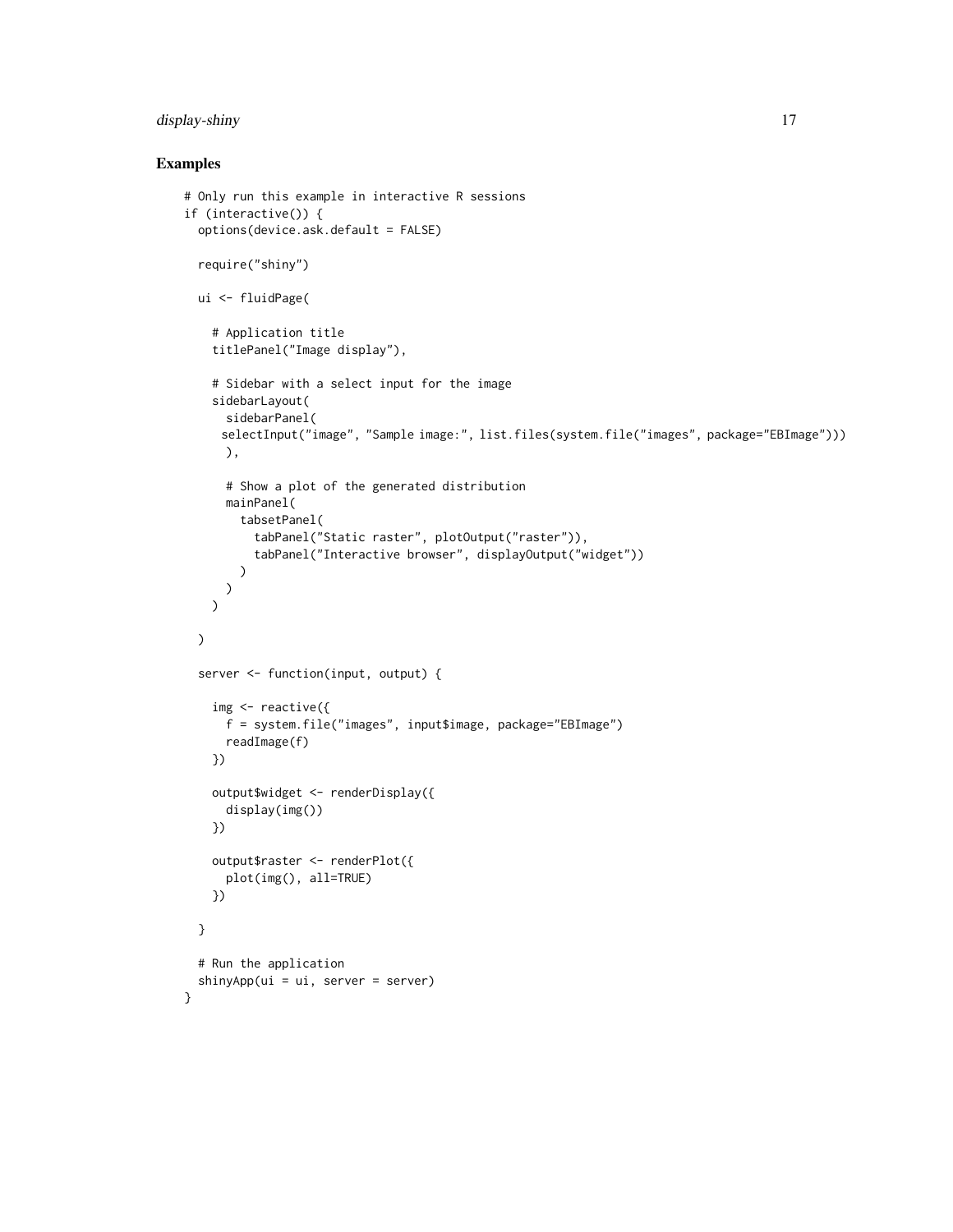<span id="page-17-0"></span>

Computes the distance map transform of a binary image. The distance map is a matrix which contains for each pixel the distance to its nearest background pixel.

#### Usage

distmap(x, metric=c('euclidean', 'manhattan'))

# **Arguments**

|        | An Image object or an array. x is considered as a binary image, whose pixels of<br>value 0 are considered as background ones and other pixels as foreground ones. |
|--------|-------------------------------------------------------------------------------------------------------------------------------------------------------------------|
| metric | A character indicating which metric to use, L1 distance (manhattan) or L2 dis-<br>tance (euclidean). Default is euclidean.                                        |

# Details

A fast algorithm of complexity  $O(M*N*log(max(M,N)))$ , where  $(M,N)$  are the dimensions of x, is used to compute the distance map.

# Value

An Image object or an array, with pixels containing the distances to the nearest background points.

#### Author(s)

Gregoire Pau, <gpau@ebi.ac.uk>, 2008

#### References

M. N. Kolountzakis, K. N. Kutulakos. Fast Computation of the Euclidean Distance Map for Binary Images, Infor. Proc. Letters 43 (1992).

```
x = readImage(system.file("images", "shapes.png", package="EBImage"))
display(x)
dx = \text{distmap}(x)display(dx/10, title='Distance map of x')
```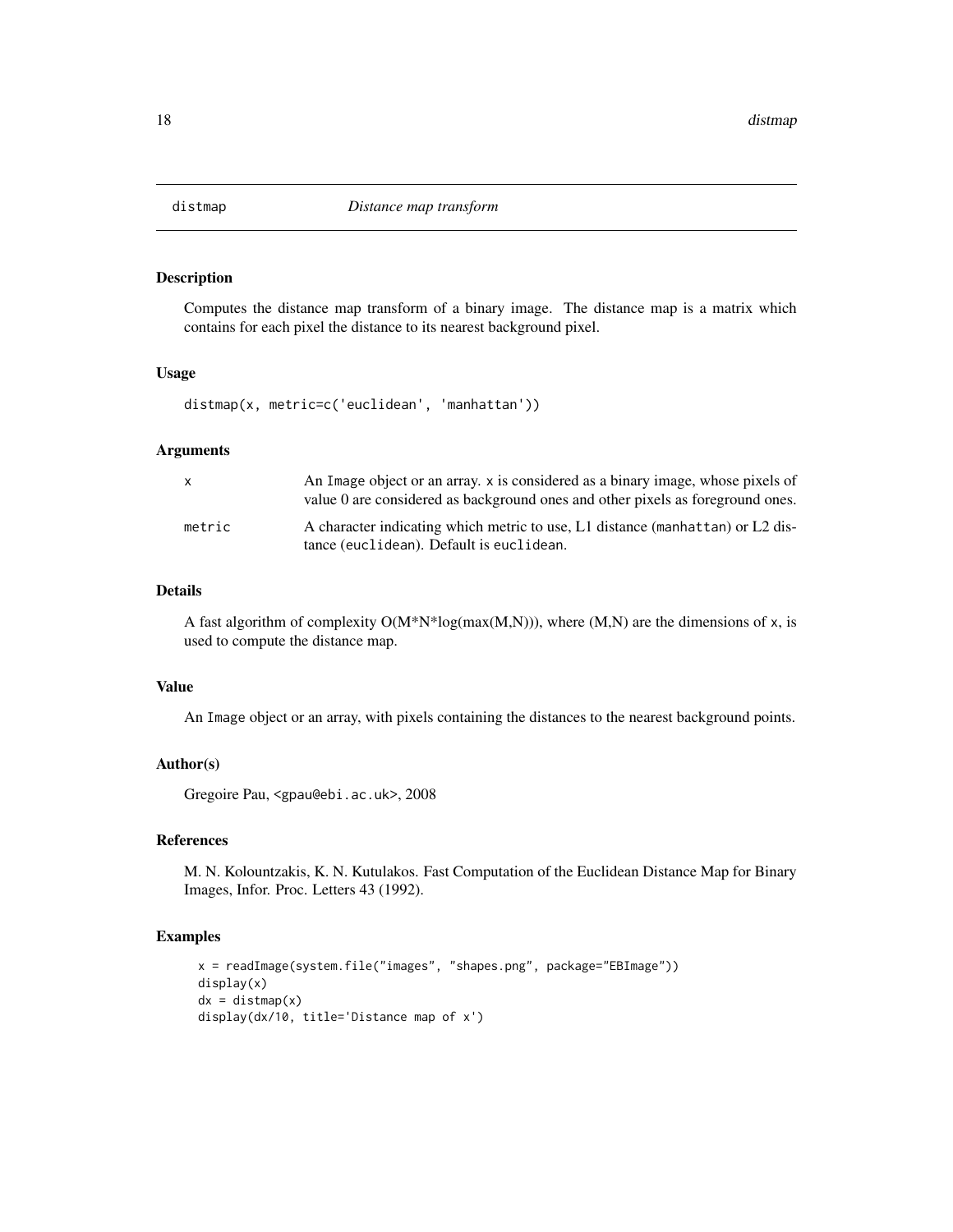<span id="page-18-0"></span>

Draw a circle on an image.

### Usage

drawCircle(img, x, y, radius, col, fill=FALSE, z=1)

# Arguments

| img          | An Image object or an array.                                                                  |
|--------------|-----------------------------------------------------------------------------------------------|
| x, y, radius | numerics indicating the center and the radius of the circle.                                  |
| col          | A numeric or a character string specifying the color of the circle.                           |
| fill         | A logical indicating whether the circle should be filled. Default is FALSE.                   |
| z            | A numeric indicating on which frame of the image the circle should be drawn.<br>Default is 1. |

# Value

An Image object or an array, containing the transformed version of img.

# Author(s)

Gregoire Pau, 2010

```
## Simple white circle
x = matrix(0, nrow=300, ncol=300)y = drawCircle(x, 100, 200, 47, col=1)
display(y)
## Simple filled yellow circle
x = channel(y, 'rgb')y = drawCircle(x, 200, 140, 57, col='yellow', fill=TRUE)
display(y)
```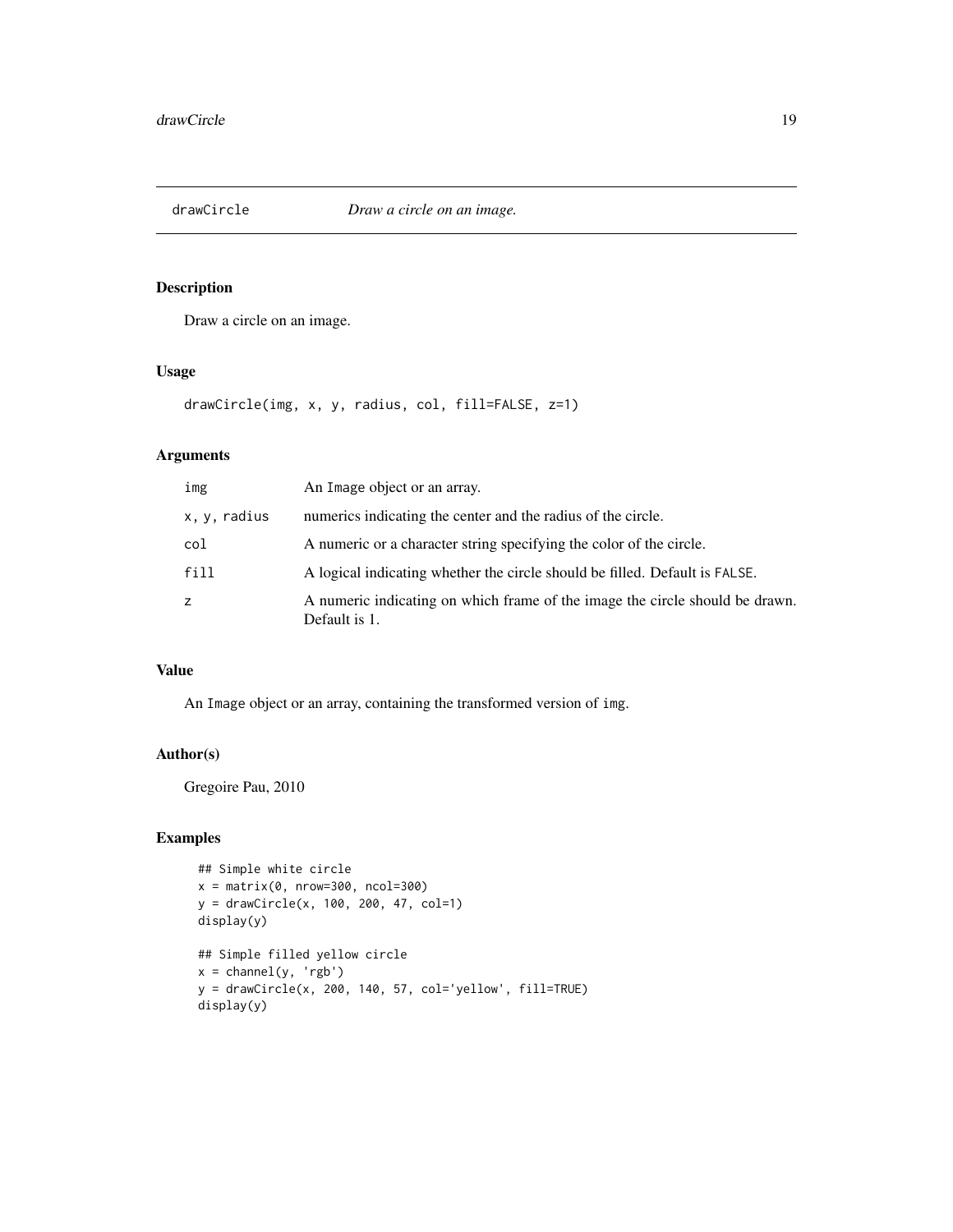<span id="page-19-0"></span>EBImage is an image processing and analysis package for R. Its primary goal is to enable automated analysis of large sets of images such as those obtained in high throughput automated microscopy.

EBImage relies on the Image object to store and process images but also works on multi-dimensional arrays.

# Package content

Image methods

- Image
- as.Image, is.Image, as.raster
- colorMode, imageData
- getFrame, numberOfFrames

Image I/O, display

- readImage, writeImage
- display
- image

Spatial transforms

- resize, flip, flop, transpose
- rotate, translate, affine

Image segmentation, objects manipulation

- thresh, bwlabel, otsu
- watershed, propagate
- ocontour
- paintObjects, rmObjects, reenumerate

Image enhancement, filtering

- normalize
- filter2, gblur, medianFilter

Morphological operations

- makeBrush
- erode, dilate, opening, closing
- whiteTopHat, blackTopHat, selfComplementaryTopHat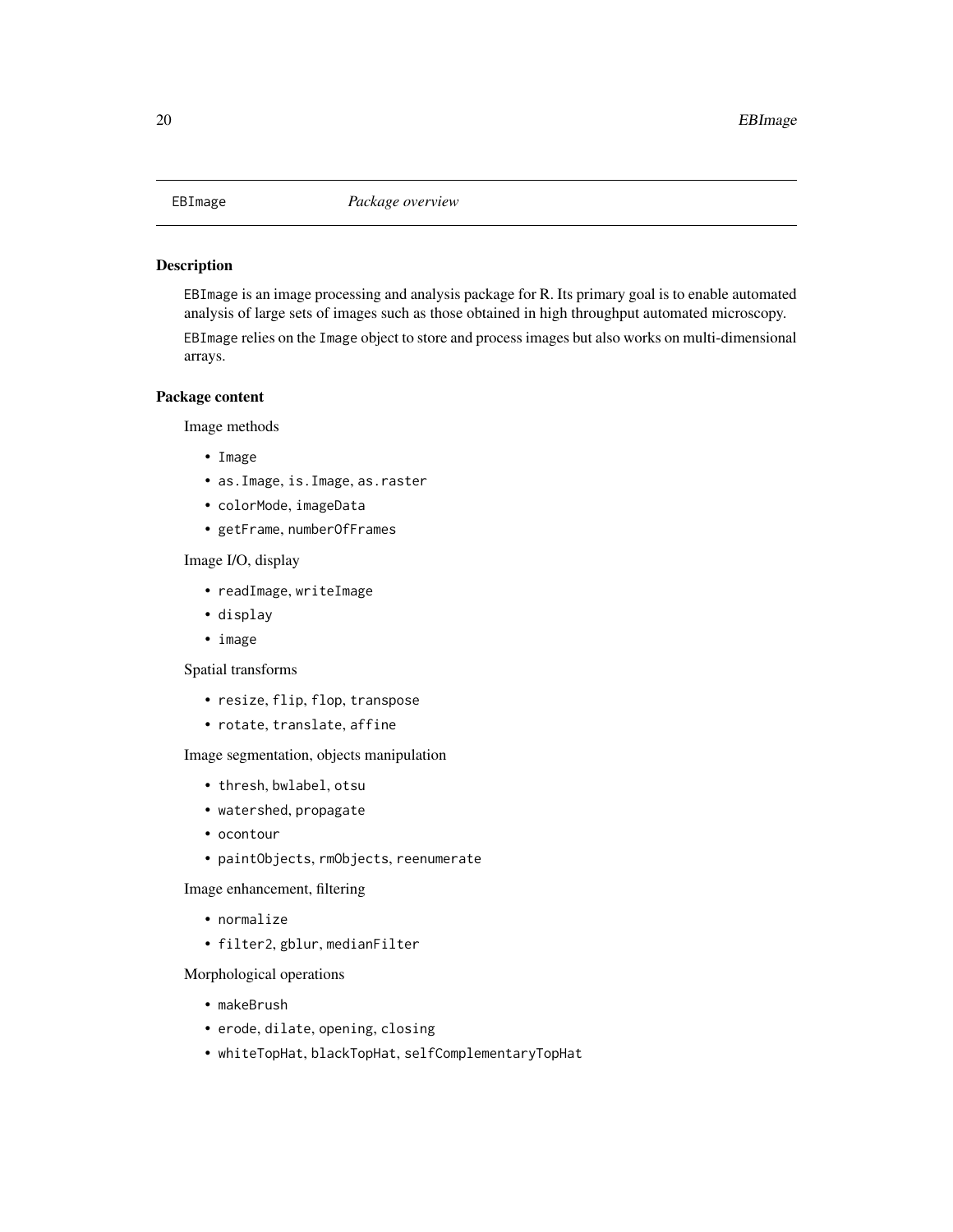#### EBImage 21

- distmap
- floodFill, fillHull

Color space manipulation

• rgbImage, channel, toRGB

Image stacking, combining, tiling

- stackObjects
- combine
- tile, untile

Drawing on images

• drawCircle

Features extraction

- computeFeatures
- computeFeatures.basic, computeFeatures.moment, computeFeatures.shape, computeFeatures.haralick
- standardExpandRef

# Defunct

- blur, equalize
- drawtext, drawfont
- getFeatures, hullFeatures, zernikeMoments
- edgeProfile, edgeFeatures,
- haralickFeatures, haralickMatrix
- moments, cmoments, smoments, rmoments

#### Authors

Oleg Sklyar, <osklyar@ebi.ac.uk>, Copyright 2005-2007

Gregoire Pau, <gpau@ebi.ac.uk>

Wolfgang Huber, <huber@ebi.ac.uk>

Andrzej Oles, <andrzej.oles@embl.de>

Mike Smith, <msmith@ebi.ac.uk>

European Bioinformatics Institute European Molecular Biology Laboratory Wellcome Trust Genome Campus Hinxton Cambridge CB10 1SD UK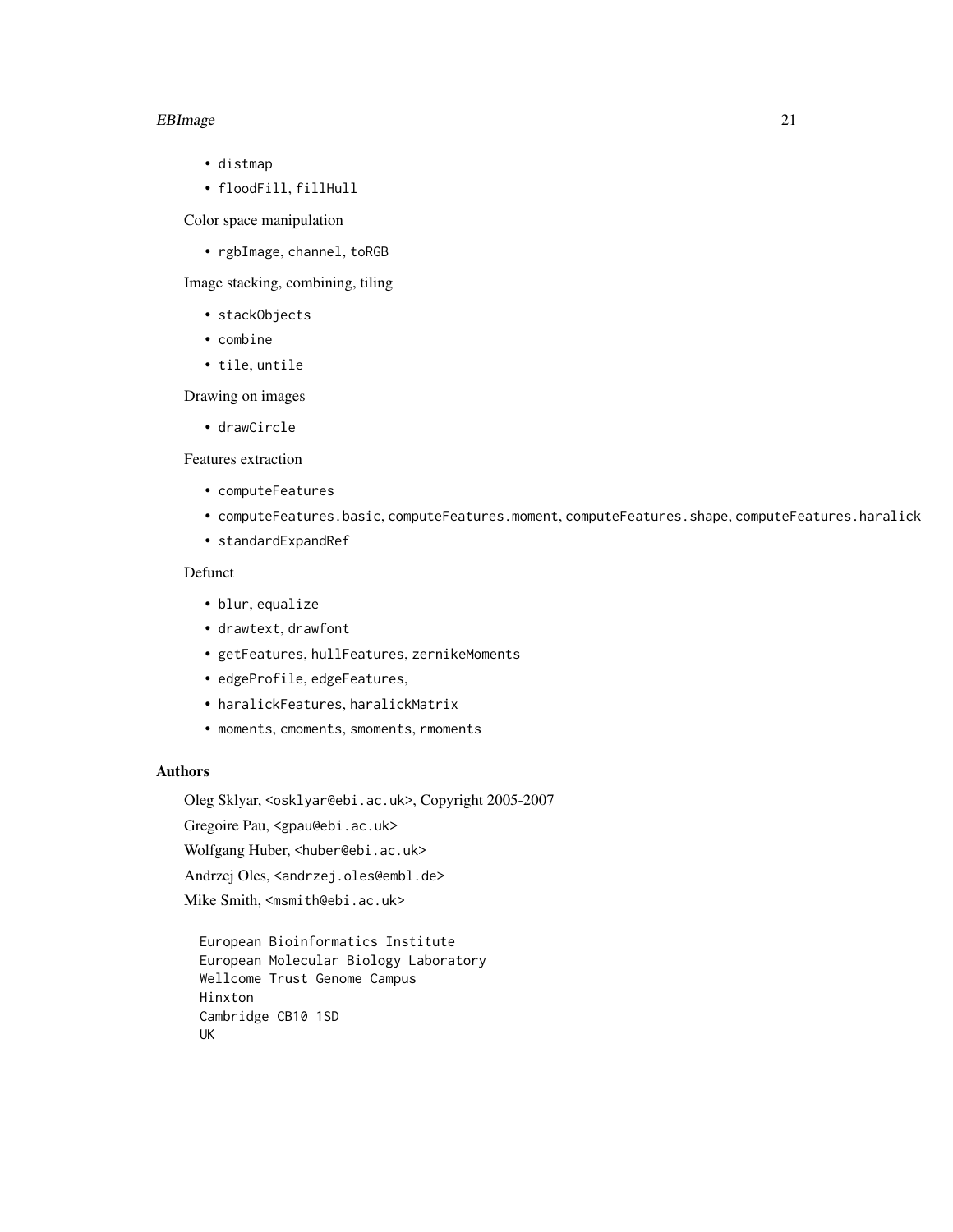The code of [propagate](#page-41-1) is based on the CellProfiler with permission granted to distribute this particular part under LGPL, the corresponding copyright (Jones, Carpenter) applies.

The source code is released under LGPL (see the LICENSE file in the package root for the complete license wording).

This library is free software; you can redistribute it and/or modify it under the terms of the GNU Lesser General Public License as published by the Free Software Foundation; either version 2.1 of the License, or (at your option) any later version. This library is distributed in the hope that it will be useful, but WITHOUT ANY WARRANTY; without even the implied warranty of MER-CHANTABILITY or FITNESS FOR A PARTICULAR PURPOSE.

See the GNU Lesser General Public License for more details. For LGPL license wording see <http://www.gnu.org/licenses/lgpl.html>

# Examples

```
example(readImage)
example(display)
example(rotate)
example(propagate)
```
EBImage-defunct *Defunct functions in package 'EBImage'*

# <span id="page-21-1"></span>Description

These functions are defunct and no longer available.

# Details

The following functions are defunct and no longer available; use the replacement indicated below.

- animate: [display](#page-13-1)
- blur: [gblur](#page-27-1)
- drawtext: see package vignette for documentation on how to add text labels to images
- drawfont: see package vignette for documentation on how to add text labels to images
- getFeatures: [computeFeatures](#page-10-1)
- getNumberOfFrames: [numberOfFrames](#page-28-1)
- hullFeatures: [computeFeatures.shape](#page-10-2)
- zernikeMoments: [computeFeatures](#page-10-1)
- edgeProfile: [computeFeatures](#page-10-1)
- edgeFeatures: [computeFeatures.shape](#page-10-2)
- haralickFeatures: [computeFeatures](#page-10-1)
- haralickMatrix: [computeFeatures](#page-10-1)
- moments: [computeFeatures.moment](#page-10-2)

<span id="page-21-0"></span>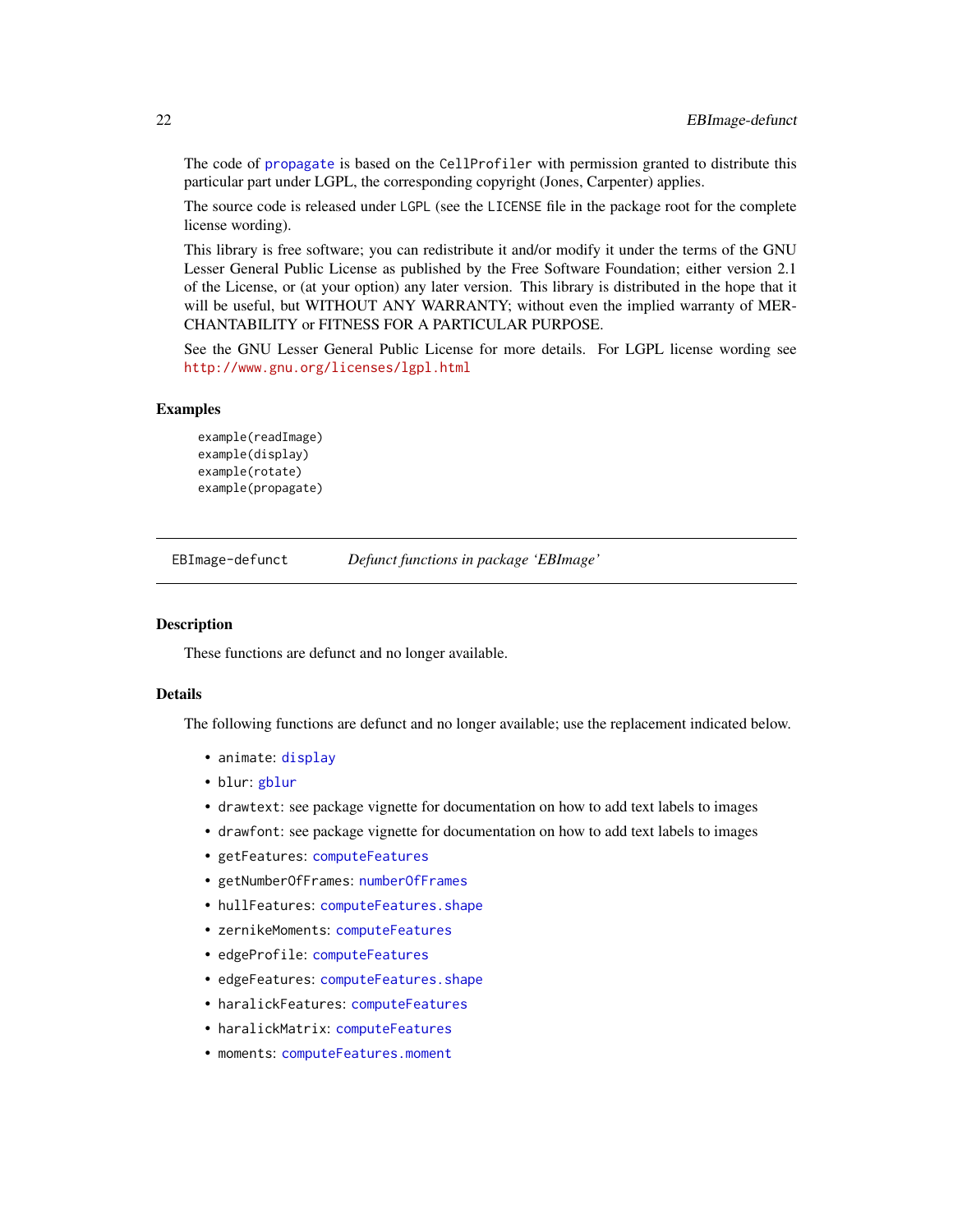#### <span id="page-22-0"></span>equalize 23

- cmoments: [computeFeatures.moment](#page-10-2)
- rmoments: [computeFeatures.moment](#page-10-2)
- smoments: [computeFeatures.moment](#page-10-2)
- dilateGreyScale: [dilate](#page-35-1)
- erodeGreyScale: [erode](#page-35-1)
- openingGreyScale: [opening](#page-35-1)
- closingGreyScale: [closing](#page-35-1)
- whiteTopHatGreyScale: [whiteTopHat](#page-35-1)
- blackTopHatGreyScale: [blackTopHat](#page-35-1)
- selfcomplementaryTopHatGreyScale: [selfComplementaryTopHat](#page-35-1)

# <span id="page-22-1"></span>equalize *Histogram Equalization*

# Description

Equalize the image histogram to a specified range and number of levels.

#### Usage

equalize(x, range =  $c(0, 1)$ , levels = 256)

## **Arguments**

| X      | an Image object or an array                                                                           |
|--------|-------------------------------------------------------------------------------------------------------|
| range  | numeric vector of length 2, the output range of the equalized histogram                               |
| levels | number of grayscale levels (Grayscale images) or intensity levels of each chan-<br>nel (Color images) |

# Details

Histogram equalization is an adaptive image contrast adjustment method. It flattens the image histogram by performing linearization of the cumulative distribution function of pixel intensities.

Individual channels of Color images and frames of image stacks are equalized separately.

#### Value

An Image object or an array, containing the transformed version of x.

# Author(s)

Andrzej Oles, <andrzej.oles@embl.de>, 2014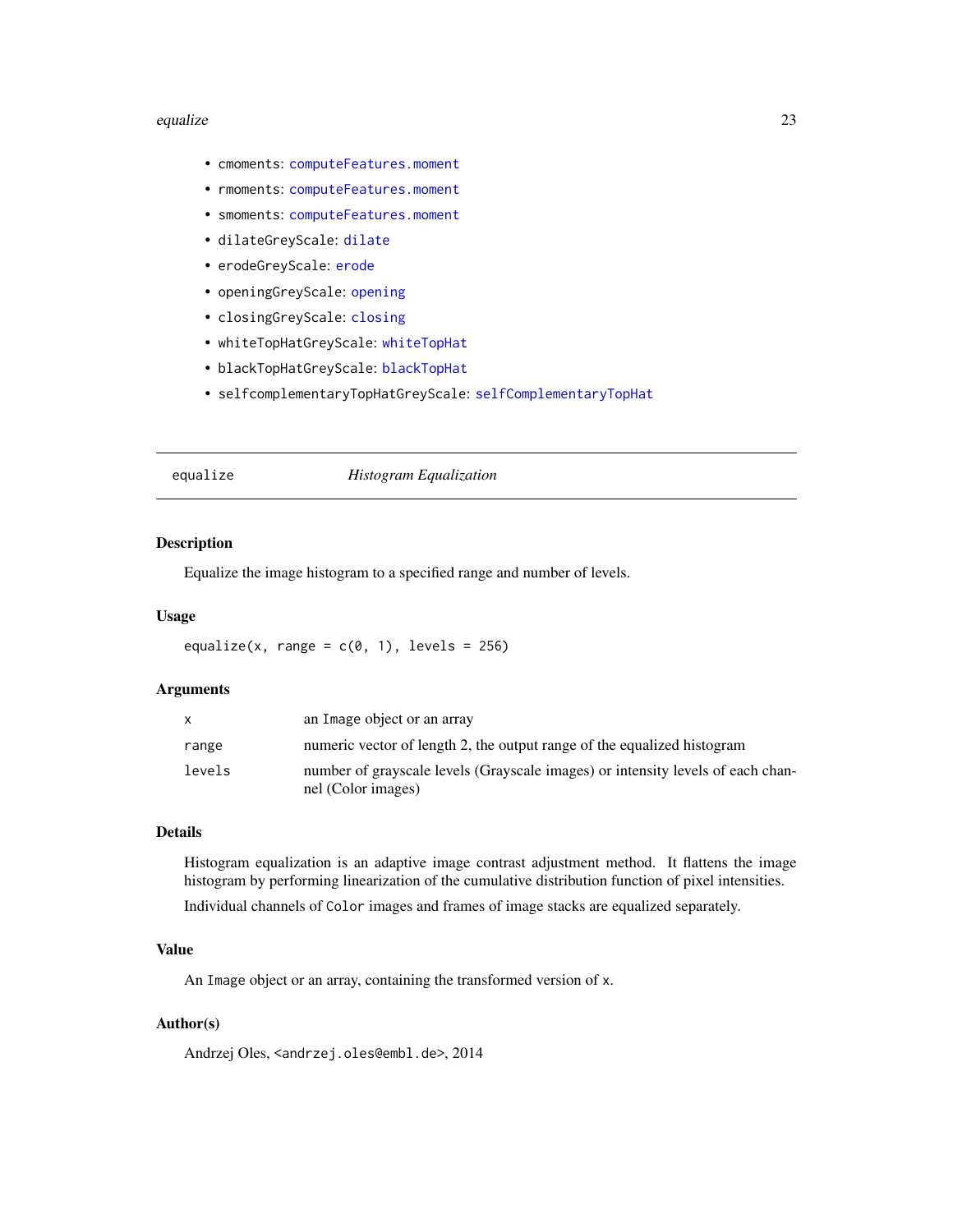#### 24 fillHull and the contract of the contract of the contract of the contract of the contract of the contract of the contract of the contract of the contract of the contract of the contract of the contract of the contract o

# See Also

[clahe](#page-5-1)

# Examples

```
x = readImage(system.file('images', 'cells.tif', package='EBImage'))
hist(x)
y = \text{equalize}(x)hist(y)
display(y, title='Equalized Grayscale Image')
x = readImage(system.file('images', 'sample-color.png', package='EBImage'))
hist(x)
y = \text{equalize}(x)hist(y)
display(y, title='Equalized Grayscale Image')
```
fillHull *Fill holes in objects*

# Description

Fill holes in objects.

#### Usage

fillHull(x)

# Arguments

x An Image object or an array.

# Details

fillHull fills holes in the objects defined in x, where objects are sets of pixels with the same unique integer value.

# Value

An Image object or an array, containing the transformed version of x.

#### Author(s)

Gregoire Pau, Oleg Sklyar; 2007

# See Also

[bwlabel](#page-3-1)

<span id="page-23-0"></span>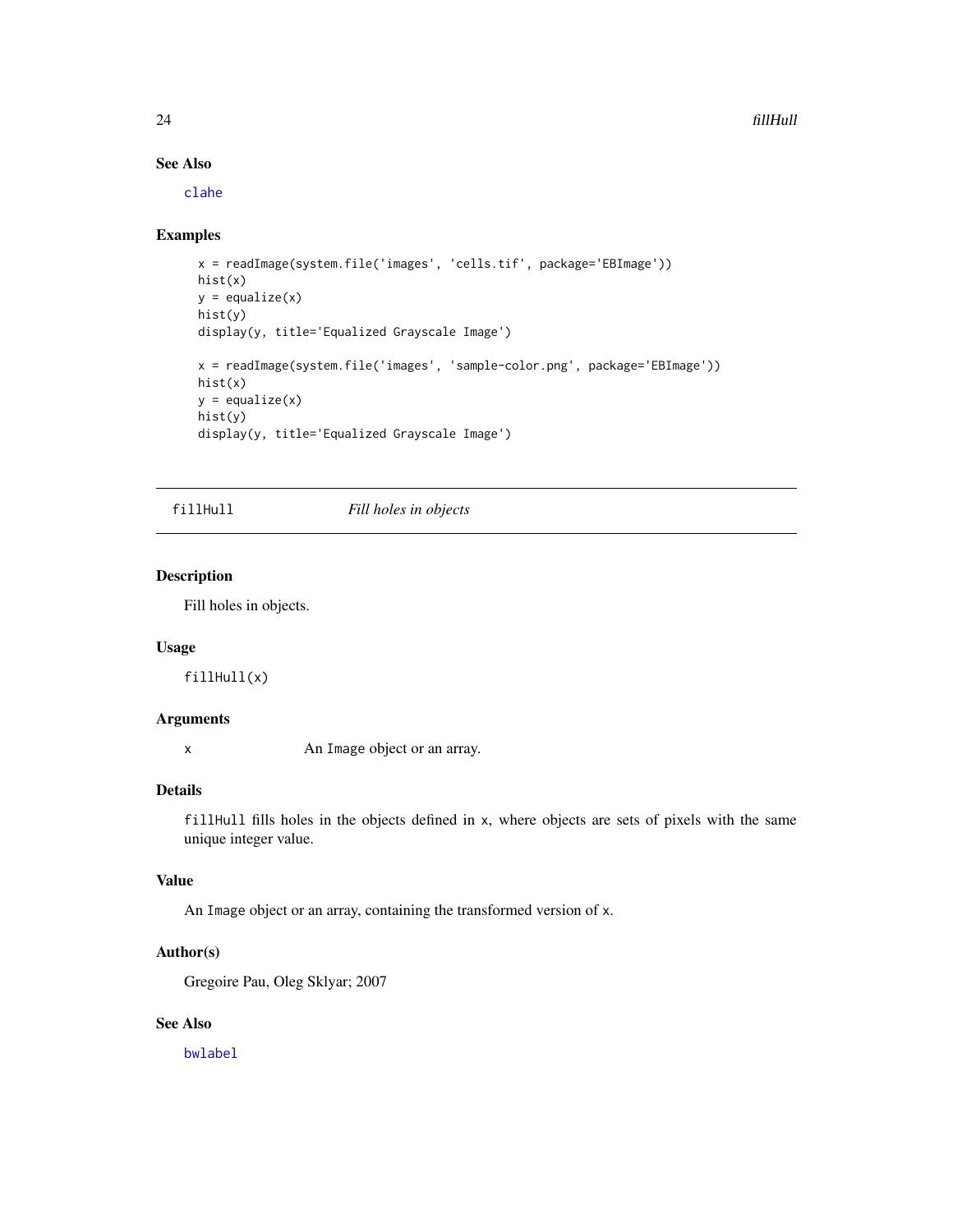#### <span id="page-24-0"></span>filter2 25

# Examples

```
x = readImage(system.file('images', 'nuclei.tif', package='EBImage'))
display(x)
y = thresh(x, 10, 10, 0.05)display(y, title='Cell nuclei')
y = fillHull(y)display(y, title='Cell nuclei without holes')
```
<span id="page-24-1"></span>

filter2 *2D Convolution Filter*

# Description

Filters an image using the fast 2D FFT convolution product.

# Usage

```
filter2(x, filter, boundary = c("circular", "replicate"))
```
#### **Arguments**

|          | An Image object or an array.                                                                                 |
|----------|--------------------------------------------------------------------------------------------------------------|
| filter   | An Image object or an array, with odd spatial dimensions. Must contain only<br>one frame.                    |
| boundary | Behaviour at image borders. The default is to wrap the image around borders.<br>For other modes see details. |

#### Details

Linear filtering is useful to perform low-pass filtering (to blur images, remove noise...) and highpass filtering (to detect edges, sharpen images). The function makeBrush is useful to generate filters.

The default "circular" behaviour at boundaries is to wrap the image around borders. In the "replicate" mode pixels outside the bounds of the image are assumed to equal the nearest border pixel value. Numeric values of boundary yield linear convolution by padding the image with the given value(s).

If x contains multiple frames, the filter is applied separately to each frame.

# Value

An Image object or an array, containing the filtered version of x.

# Author(s)

Andrzej Oles, Gregoire Pau ´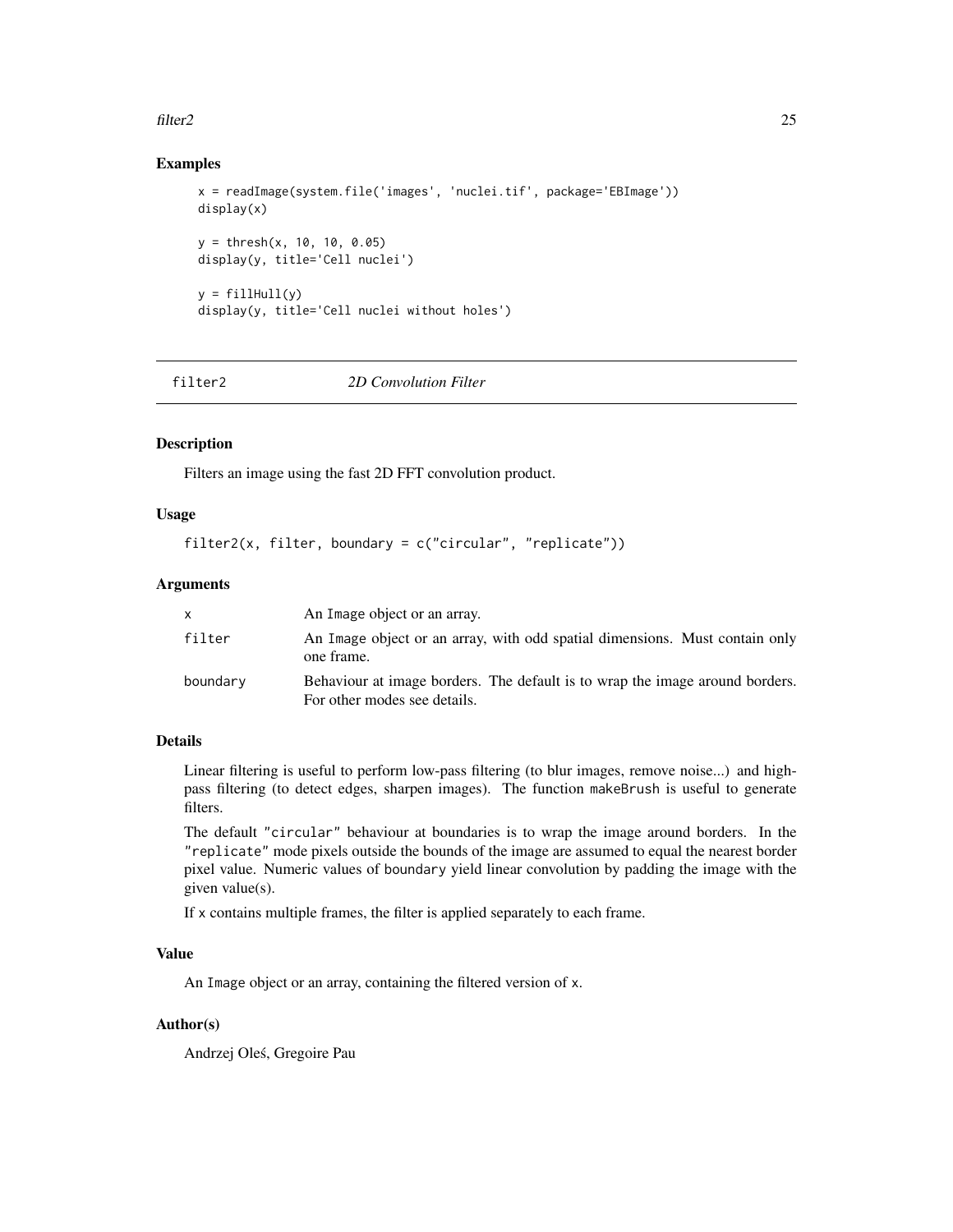# <span id="page-25-0"></span>See Also

[makeBrush](#page-35-1), [convolve](#page-0-0), [fft](#page-0-0), [blur](#page-21-1)

# Examples

```
x = readImage(system.file("images", "sample-color.png", package="EBImage"))
display(x, title='Sample')
## Low-pass disc-shaped filter
f = makeBrush(21, shape='disc', step=FALSE)
display(f, title='Disc filter')
f = f/sum(f)y = filter2(x, f)display(y, title='Filtered image')
## Low-pass filter with linear padded boundary
y = filter2(x, f, boundary=c(0,.5,1))display(y, title='Filtered image with linear padded boundary')
## High-pass Laplacian filter
la = matrix(1, nc=3, nr=3)la[2,2] = -8y = filter2(x, la)display(y, title='Filtered image')
## High-pass Laplacian filter with replicated boundary
y = filter2(x, la, boundary='replicate')
display(y, title='Filtered image with replicated boundary')
```
floodFill *Region filling*

# Description

Fill regions in images.

# Usage

```
floodFill(x, pts, col, tolerance=0)
```
#### Arguments

| x.  | An Image object or an array.                                                          |
|-----|---------------------------------------------------------------------------------------|
| pts | Coordinates of the start filling points given as either of the following: a vector of |
|     | the form $c(x1, y1, x2, y2, )$ , a list of points, a matrix or data frame where       |
|     | rows represent points and columns are the x and y coordinates. For image stacks       |
|     | different points for each frame can be specified by providing them in a list of       |
|     | length matching the number of 'render' frames.                                        |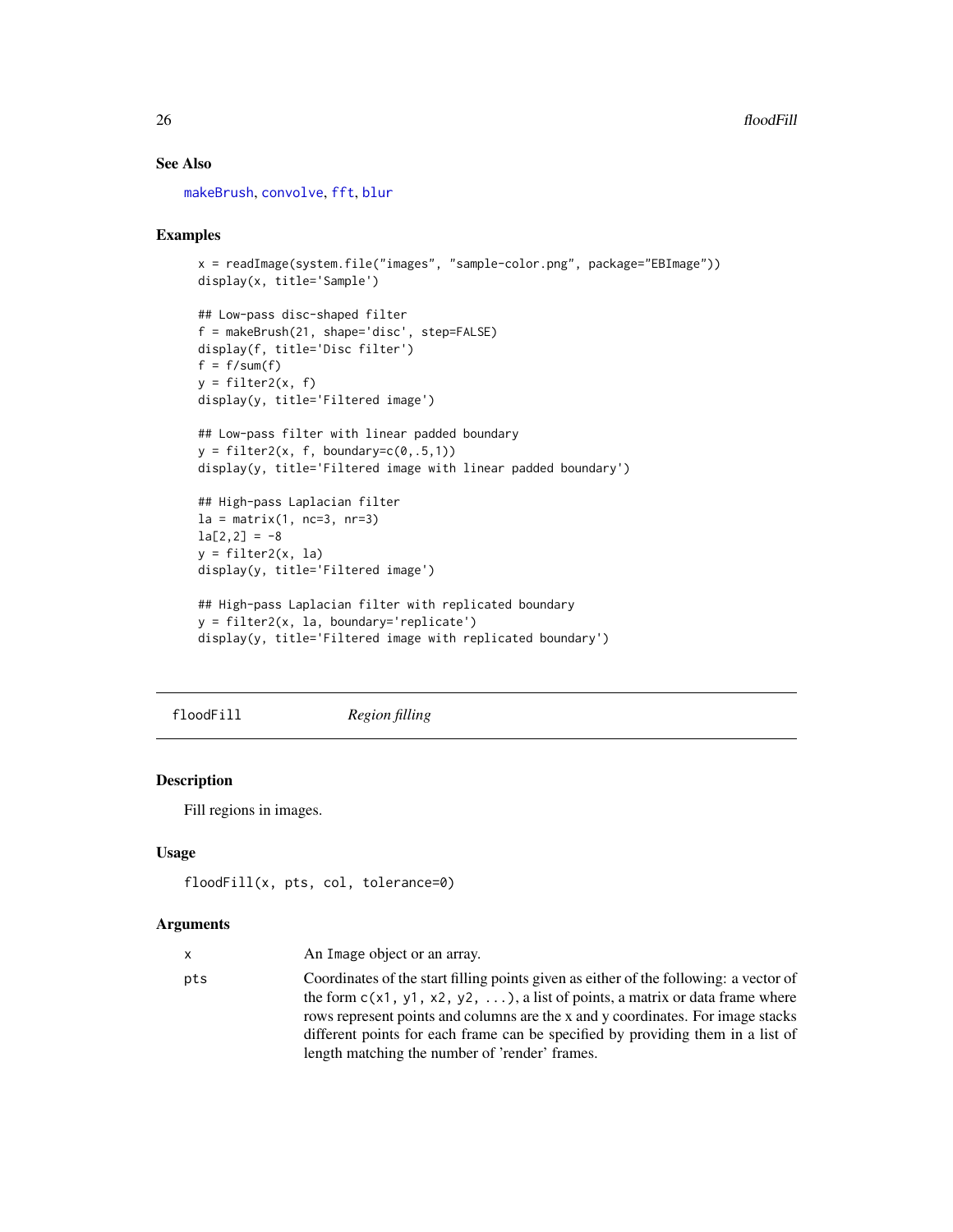#### floodFill 27 and 27 and 27 and 27 and 27 and 27 and 27 and 27 and 27 and 27 and 27 and 27 and 27 and 27 and 27

tolerance Color tolerance used during the fill.

# Details

Flood fill is performed using the fast scan line algorithm. Filling starts at pts and grows in connected areas where the absolute difference of the pixels intensities (or colors) remains below tolerance.

#### Value

An Image object or an array, containing the transformed version of x.

#### Author(s)

Gregoire Pau, Oleg Sklyar; 2007

```
x = readImage(system.file("images", "shapes.png", package="EBImage"))
## fill a shape with 50% shade of gray
y = floatFill(x, c(67, 146), 0.5)display(y)
## fill with color
y = toRGB(y)y = \text{floatFill}(y, c(48, 78), 'orange')display(y)
## fill multiple shapes with different colors
y = y[110:512, 1:130, ]points = rbind(c(50, 50), c(100, 50), c(150, 50))colors = c("red", "green", "blue")
y = floodFill(y, points, colors)
display(y)
## area fill
x = readImage(system.file("images", "sample.png", package="EBImage"))
y = floatfill(x, rbind(c(200, 400), c(200, 325)), 1, tolerance=0.1)
display(y)
## application to image stacks
f = system.file("images", "nuclei.tif", package="EBImage")
x = readImage(f)[1:250, 1:250, ]x = opening(thresh(x, 12, 12), makeBrush(5, shape='disc'))
xy = \text{lapply}(getFrames(bwlabel(x)), function(x) computeFeatures.moment(x)[,1:2])y = floatfill(toRGB(x), xy, c("red", "green", "blue"))display(y)
```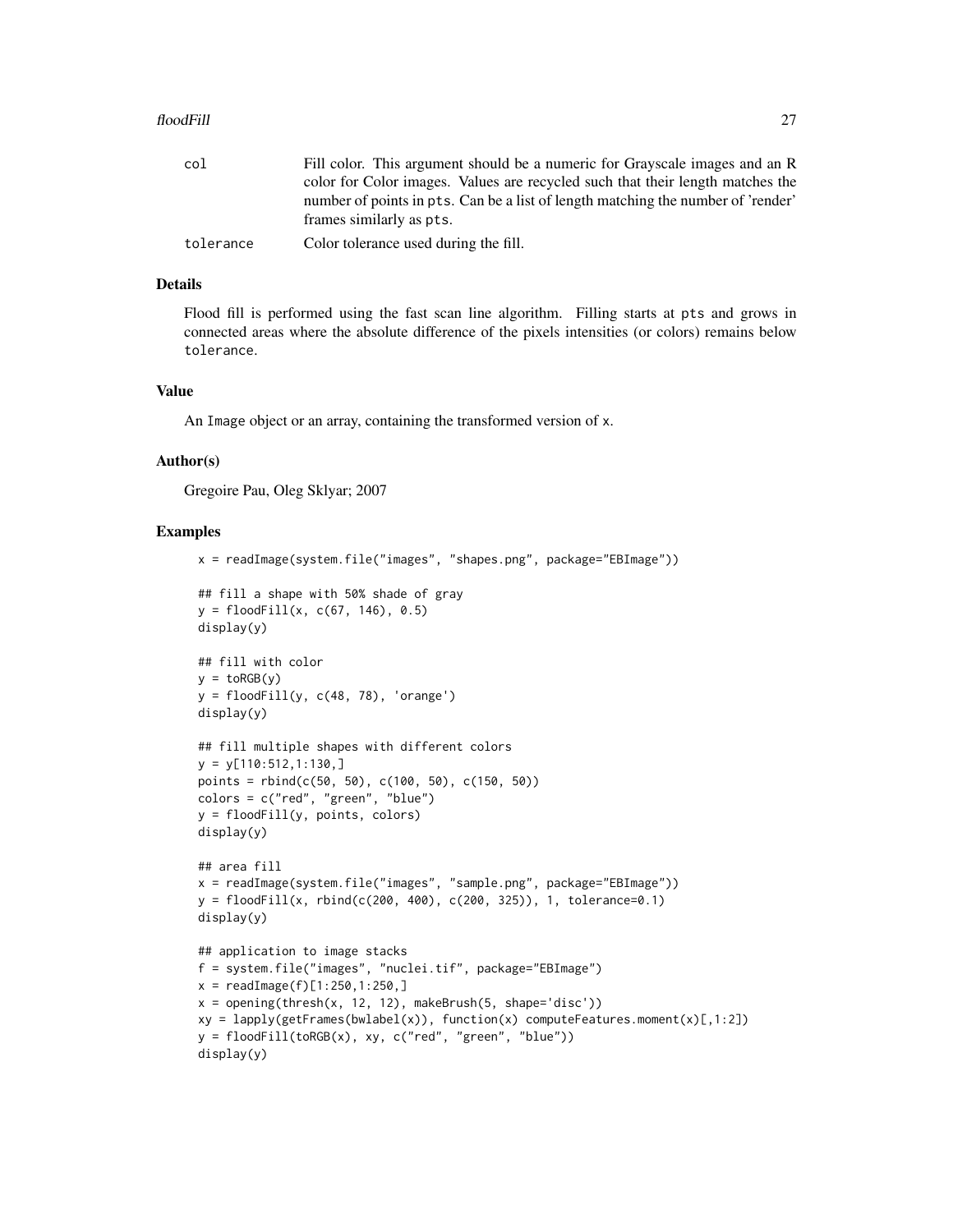<span id="page-27-1"></span><span id="page-27-0"></span>

Filters an image with a low-pass Gaussian filter.

# Usage

```
gblur(x, sigma, radius = 2 * ceiling(3 * sigma) + 1, ...)
```
# Arguments

| X      | An Image object or an array.                                                                        |
|--------|-----------------------------------------------------------------------------------------------------|
| sigma  | A numeric denoting the standard deviation of the Gaussian filter used for blur-<br>ring.            |
| radius | The radius of the filter in pixels. Default is $2 \times \text{ceiling}(3 \times \text{sigma})+1$ . |
| .      | Arguments passed to filter <sub>2</sub> .                                                           |

# Details

The Gaussian filter is created with the function makeBrush.

# Value

An Image object or an array, containing the filtered version of x.

# Author(s)

Oleg Sklyar, <osklyar@ebi.ac.uk>, 2005-2007

# See Also

[filter2](#page-24-1), [makeBrush](#page-35-1)

```
x = readImage(system.file("images", "sample.png", package="EBImage"))
display(x)
y = gblur(x, sigma=8)display(y, title='gblur(x, sigma=8)')
```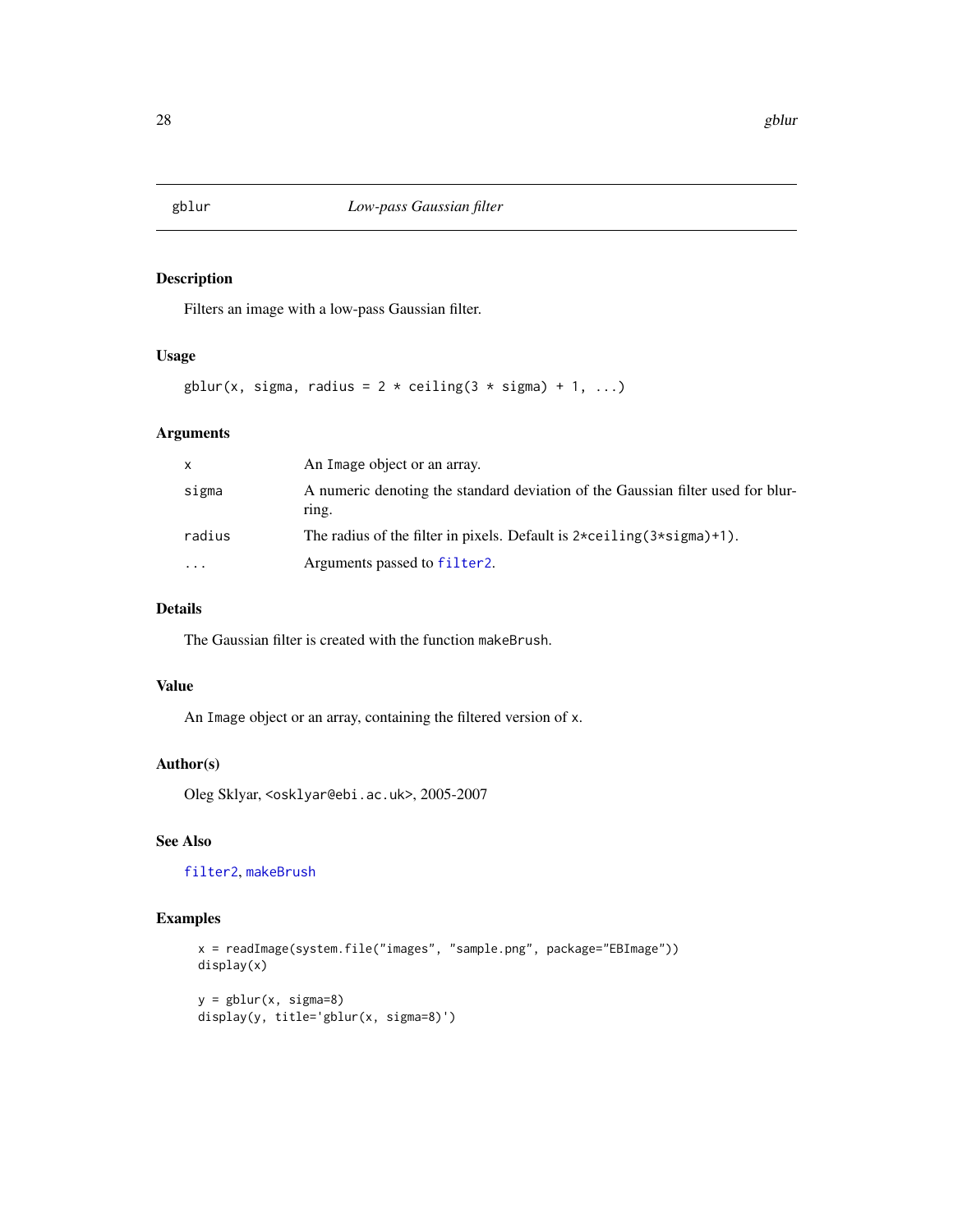<span id="page-28-2"></span><span id="page-28-0"></span>Image *Image class*

#### <span id="page-28-1"></span>Description

EBImage uses the Image class to store and process images. Images are stored as multi-dimensional arrays containing the pixel intensities. Image extends the base class array and uses the colormode slot to store how the color information of the multi-dimensional data is handled.

The colormode slot can be either Grayscale or Color. In either mode, the first two dimensions of the underlying array are understood to be the spatial dimensions of the image. In the Grayscale mode the remaining dimensions contain other image frames. In the Color mode, the third dimension contains color channels of the image, while higher dimensions contain image frames. The number of channels is not limited and can be any number  $\geq$  1; these can be, for instance, the red, green, blue and, possibly, alpha channel. Note that grayscale images containing an alpha channel are stored with colormode=Color.

All methods from the EBImage package work either with Image objects or multi-dimensional arrays. In the latter case, the color mode is assumed to be Grayscale.

#### Usage

```
Image(data, dim, colormode)
as.Image(x)
is.Image(x)
## S3 method for class 'Image'
as.array(x, ...)## S3 method for class 'Image'
as.raster(x, max = 1, i = 1, ...)
colorMode(y)
colorMode(y) <- value
imageData(y)
imageData(y) <- value
getFrame(y, i, type = c('total', 'render'))
getFrames(y, i, type = c('total', 'render'))
numberOfFrames(y, type = c('total', 'render'))
```
# Arguments

| data | A vector or array containing the pixel intensities of an image. If missing, the<br>default 1x1 zero-filled array is used. |
|------|---------------------------------------------------------------------------------------------------------------------------|
| dim  | A vector containing the final dimensions of an Image object. If missing, equals<br>to dim(data).                          |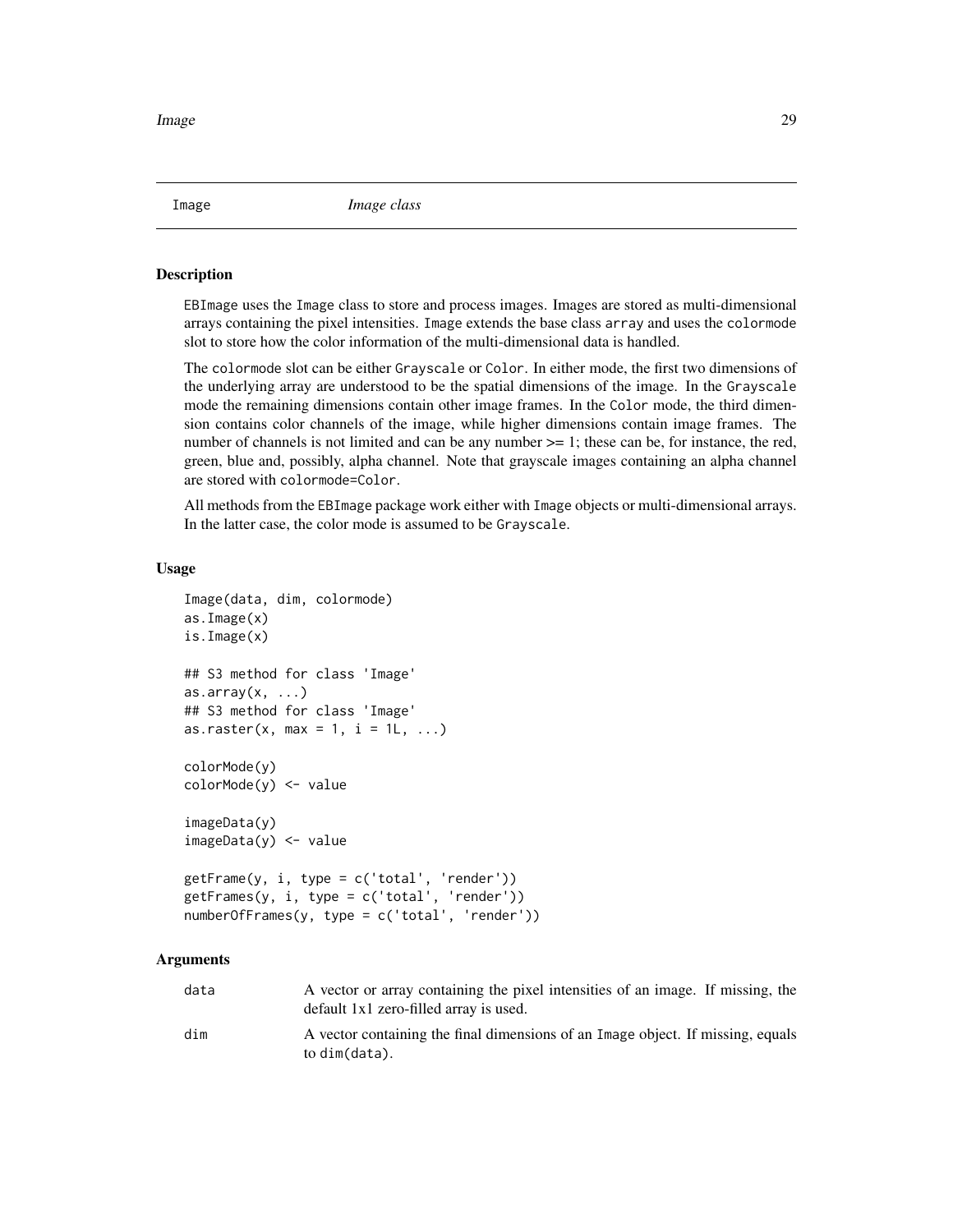<span id="page-29-0"></span>

| colormode    | A numeric or a character string containing the color mode which can be either<br>Grayscale or Color. If missing, equals to Grayscale.                            |
|--------------|------------------------------------------------------------------------------------------------------------------------------------------------------------------|
| $\mathsf{x}$ | An R object.                                                                                                                                                     |
| y            | An Image object or an array.                                                                                                                                     |
| max          | Number giving the maximum of the color values range.                                                                                                             |
| $\mathbf{i}$ | Number(s) of frame(s). A single number in case of getFrame, or a vector of<br>frame numbers for getFrames. If missing all frames are returned.                   |
| value        | For color Mode, a numeric or a character string containing the color mode which<br>can be either Grayscale or Color. For imageData, an Image object or an array. |
| type         | A character string containing total or render. Default is total.                                                                                                 |
| .            | further arguments passed to or from other methods.                                                                                                               |

# Details

Depending on type, numberOfFrames returns the total number of frames contained in the object y or the number of rendered frames. The total number of frames is independent of the color mode and equals to the product of all the dimensions except the two first ones. The number of rendered frames is equal to the total number of frames in the Grayscale color mode, or to the product of all the dimensions except the three first ones in the Color color mode.

getFrame returns the i-th frame contained in the image y. If type is total, the function is unaware of the color mode and returns an xy-plane. For type=render, the function returns the i-th image as shown by the display function.

#### Value

Image and as.Image return a new Image object.

is.Image returns TRUE if x is an Image object and FALSE otherwise.

as.raster coerces an Image object to its raster representation. For stacked images the i-th frame is returned (by default the first one).

colorMode returns the color mode of y and colorMode<- changes the color mode of y.

imageData returns the array contained in an Image object.

#### Author(s)

Oleg Sklyar, <osklyar@ebi.ac.uk>, 2005-2007

# See Also

[readImage](#page-30-1), [writeImage](#page-30-1), [display](#page-13-1)

```
s1 = exp(12i * pi * seq(-1, 1, length=300)^2)y = Image(out(Tm(s1), Re(s1)))display(normalize(y))
```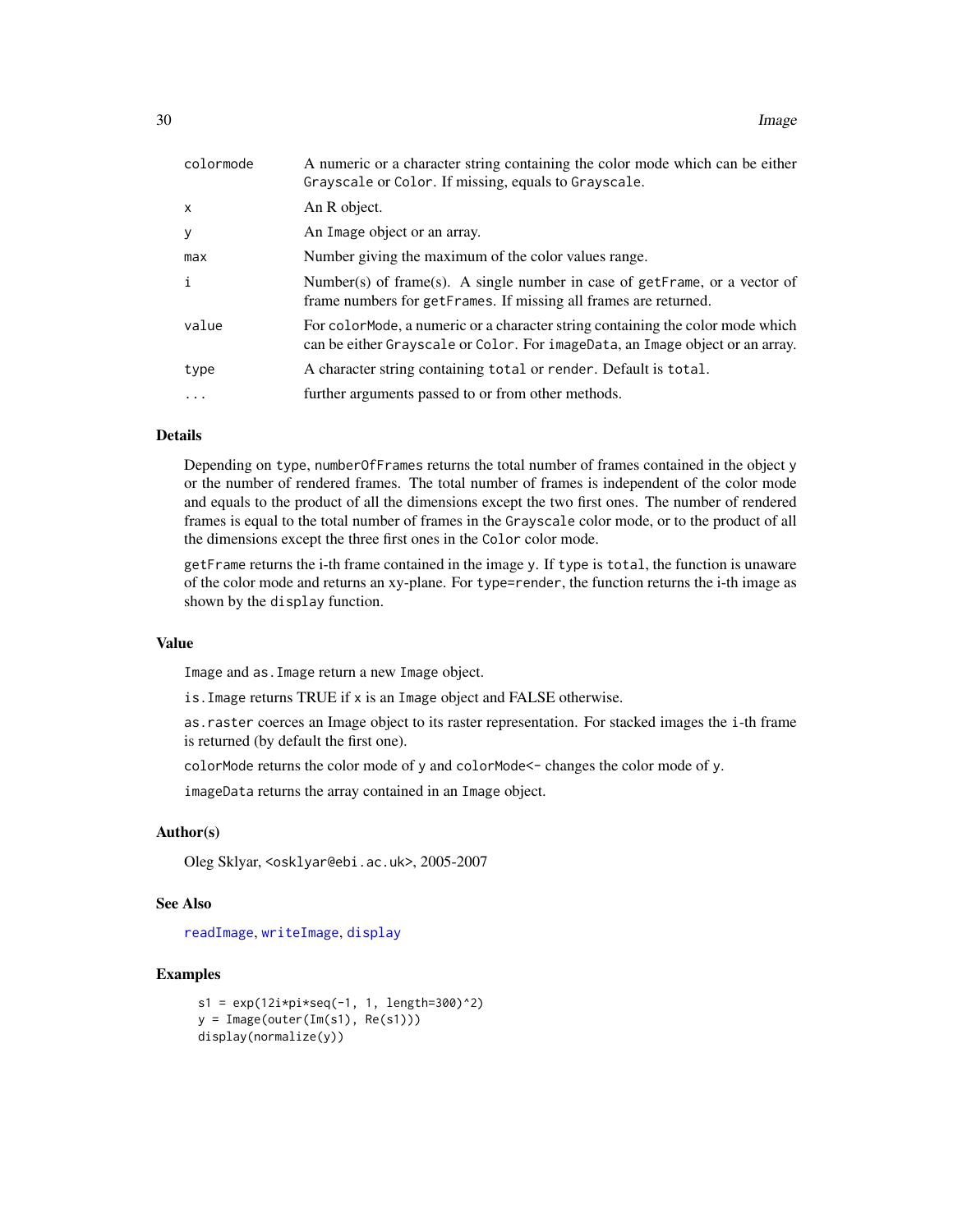```
io 31
```

```
x = \text{Image}(rnorm(300*300*3), dim=c(300,300,3), colormode='Color')display(x)
w = matrix(seq(0, 1, len=300), nc=300, nr=300)m = abind::abind(w, t(w), along=3)z = Image(m, colormode='Color')
display(normalize(z))
y = Image(matrix(c('red', 'violet', '#ff51a5', 'yellow'), nrow=10, ncol=10))
display(y, interpolate=FALSE)
## colorMode example
x = readImage(system.file('images', 'nuclei.tif', package='EBImage'))
x = x[,, 1:3]display(x, title='Cell nuclei')
colorMode(x) = Color
display(x, title='Cell nuclei in RGB')
```
io *Image I/O*

# <span id="page-30-1"></span>Description

Read images from files and URLs, and write images to files.

#### Usage

```
readImage(files, type, all = TRUE, names = sub("\\.[^.]*$", "", basename(files)), ...)
writeImage(x, files, type, quality = 100, bits.per.sample, compression = "none", ...)
```
# Arguments

| files           | a character vector of file names or URLs.                                                                                                                          |  |
|-----------------|--------------------------------------------------------------------------------------------------------------------------------------------------------------------|--|
| type            | image type (optional). Supported values are: jpeg, png, and tiff. If missing,<br>file format is automatically determined by file name extension.                   |  |
| all             | logical: when the file contains more than one image should all frames be read,<br>or only the first one?                                                           |  |
| names           | a character vector used for frame names. Should have the same length as files.                                                                                     |  |
| x               | an Image object or an array.                                                                                                                                       |  |
| bits.per.sample |                                                                                                                                                                    |  |
|                 | a numeric scalar specifying the number of bits per sample (only for tiff files).<br>Supported values are 8 and 16.                                                 |  |
| compression     | the desired compression algorithm (only for tiff files). For a list of supported<br>values consult the documentation of the writeTIFF function from the tiff pack- |  |
|                 | age.                                                                                                                                                               |  |
| quality         | a numeric ranging from 1 to 100 (default) controlling the quality of the JPEG<br>output.                                                                           |  |
| $\ddotsc$       | arguments passed to the corresponding functions from the <b>jpeg</b> , <b>png</b> , and <b>tiff</b><br>packages.                                                   |  |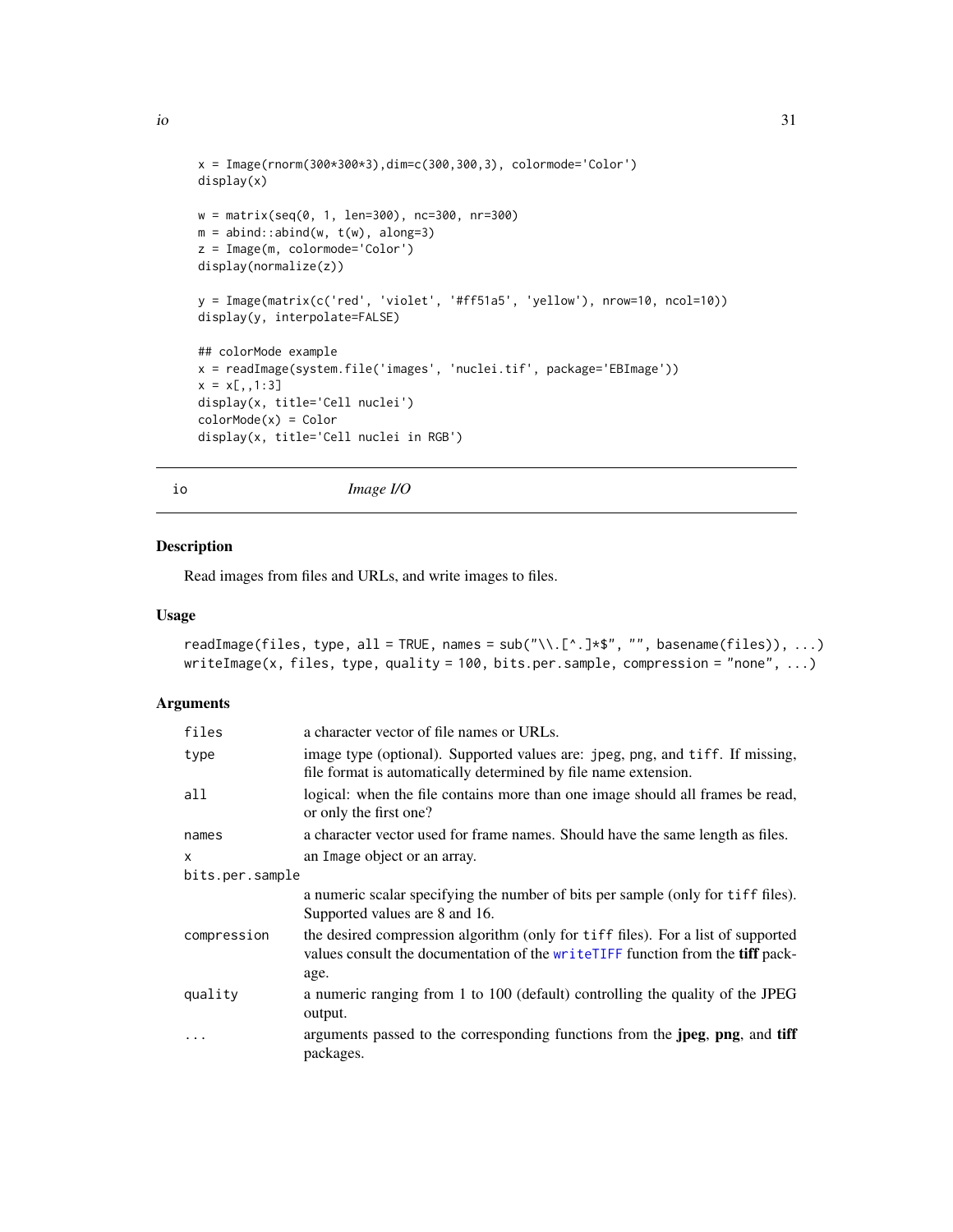#### Details

readImage loads all images from the files vector and returns them stacked into a single Image object containing an array of doubles ranging from 0 (black) to 1 (white). All images need to be of the same type and have the same dimensions and color mode. If type is missing, the appropriate file format is determined from file name extension. Color mode is determined automatically based on the number of channels. When the function fails to read an image it skips to the next element of the files vector issuing a warning message. Non-local files can be read directly from a valid URL.

writeImage writes images into files specified by files, were the number of files needs to be equal 1 or the number of frames. Given an image containing multiple frames and a single file name either the whole stack is written into a single TIFF file, or each frame is saved to an individual JPEG/PNG file (for files = "image. $*$ " frames are saved into image- $X.*$  files, where X equals the frame number less one; for an image containing n frames this results in file names numbered from  $0$  to  $n-1$ ).

When writing JPEG files the compression quality can be specified using quality. Valid values range from 100 (highest quality) to 1 (lowest quality). For TIFF files additional information about the desired number of bits per sample (bits.per.sample) and the compression algorithm (compression) can be provided. For a complete list of supported values please consult the documentation of the tiff package.

#### Value

readImage returns a new Image object.

writeImage returns an invisible vector of file names.

#### Note

Image formats have a limited dynamic range (e.g. JPEG: 8 bit, TIFF: 16 bit) and writeImage may cause some loss of accuracy. In specific, writing 16 bit image data to formats other than TIFF will strip the 8 LSB. When writing TIFF files a dynamic range check is performed and an appropriate value of bits.per.sample is set automatically.

### Author(s)

Andrzej Oles, <andrzej.oles@embl.de>, 2012

#### See Also

[Image](#page-28-2), [display](#page-13-1), [readJPEG](#page-0-0)/[writeJPEG](#page-0-0), [readPNG](#page-0-0)/[writePNG](#page-0-0), [readTIFF](#page-0-0)/[writeTIFF](#page-0-0)

# Examples

```
## Read and display an image
f = system.file("images", "sample-color.png", package="EBImage")
x = readImage(f)display(x)
## Read and display a multi-frame TIFF
y = readImage(system.file("images", "nuclei.tif", package="EBImage"))
display(y)
```
<span id="page-31-0"></span> $32$  io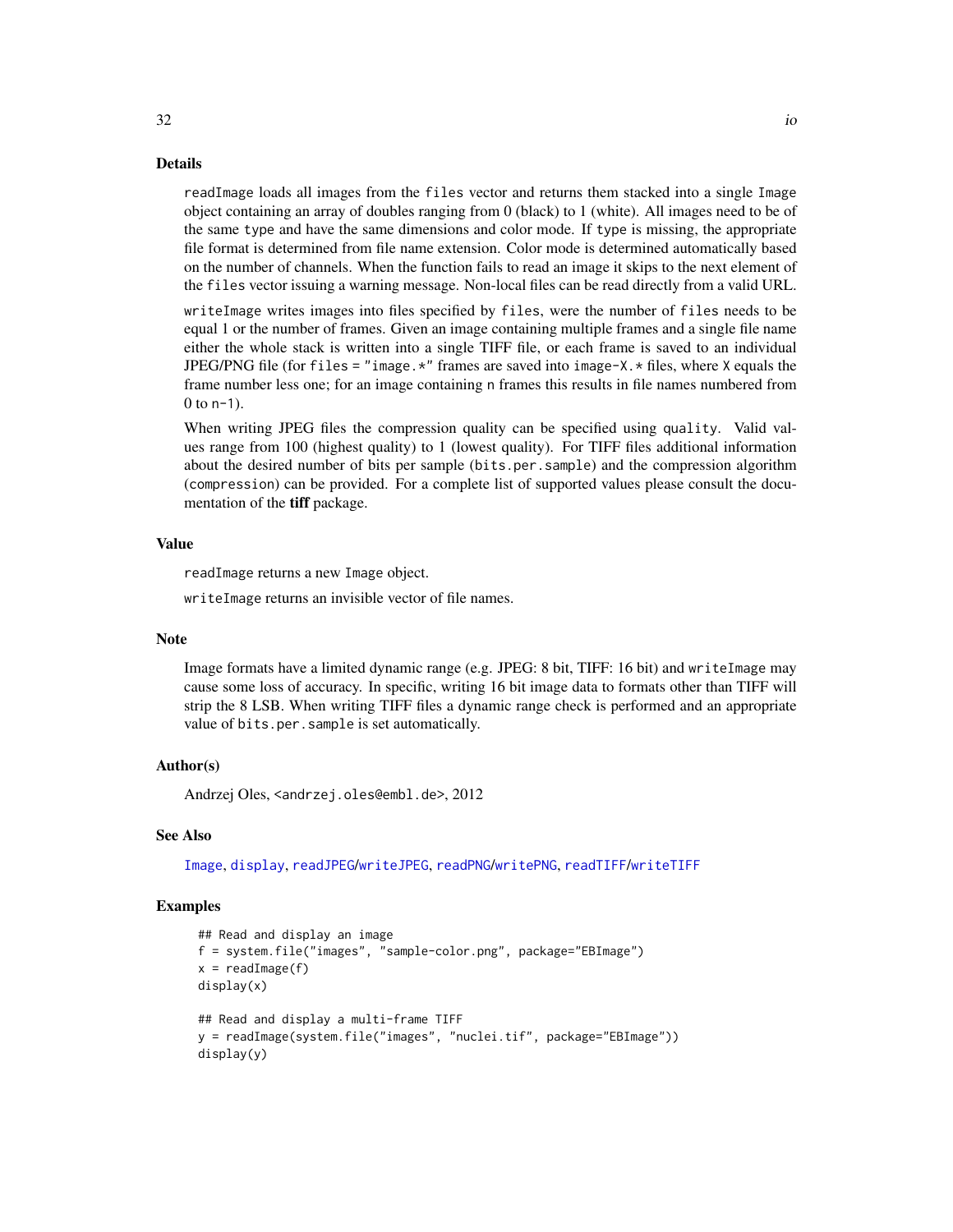```
## Read an image directly from a remote location by specifying its URL
try({
 im = readImage("http://www-huber.embl.de/EBImage/ExampleImages/berlin.tif")
 display(im, title = "Berlin Impressions")
})
## Convert a PNG file into JPEG
tempfile = tempfile("", , ".jpeg")
writeImage(x, tempfile, quality = 85)
cat("Converted '", f, "' into '", tempfile, "'.\n", sep="")
## Save a frame sequence
files = writeImage(y, tempfile("", , ".jpeg"), quality = 85)
cat("Files created: ", files, sep="\n")
```
localCurvature *Local Curvature*

# Description

Computes signed curvature along a line.

#### Usage

```
localCurvature(x, h, maxk)
```
#### Arguments

| $\mathsf{x}$ | A data frame or matrix of dimensions N x 2 containing the coordinates of the<br>line, where N is the number of points. The points should be ordered according to<br>their position on the line. The columns should contain the x and y coordinates.<br>The curvature calculation is unaffected by any permutation of the columns. Di-<br>rectly accepts a list element from ocontour. |
|--------------|---------------------------------------------------------------------------------------------------------------------------------------------------------------------------------------------------------------------------------------------------------------------------------------------------------------------------------------------------------------------------------------|
| h            | Specifies the length of the smoothing window. See $locfit$ : :1p for more details.                                                                                                                                                                                                                                                                                                    |
| maxk         | See locfit::locfit.raw for details.                                                                                                                                                                                                                                                                                                                                                   |

# Details

localCurvature fits a local non-parametric smoothing line (polynomial of degree 2) at each point along the line segment, and computes the curvature locally using numerical derivatives.

#### Value

Returns a list containing the contour coordinates x, the signed curvature at each point curvature and the arc length of the contour length.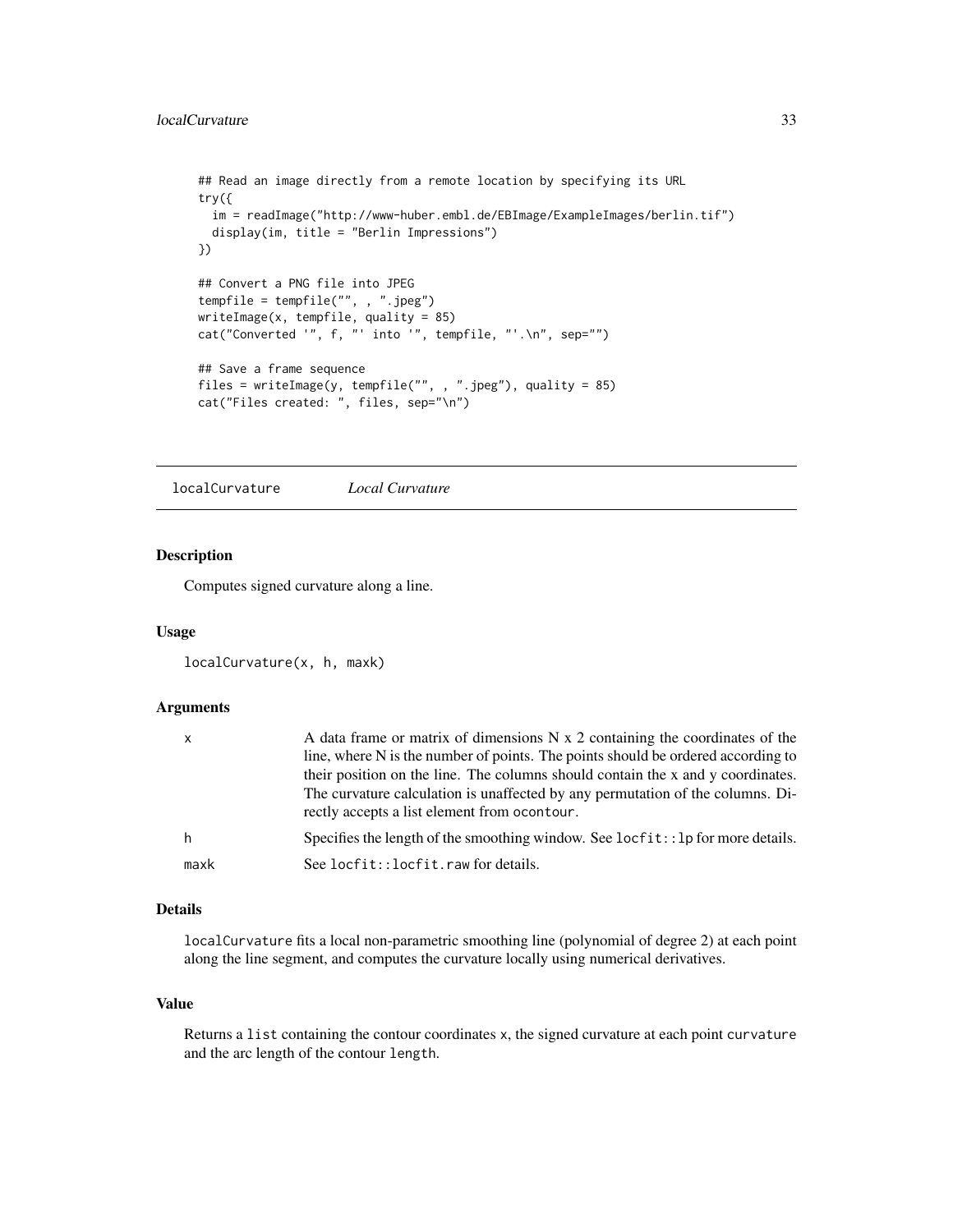<span id="page-33-0"></span>34 medianFilter

#### Author(s)

Joseph Barry, Wolfgang Huber, 2013

#### See Also

[ocontour](#page-38-1)

# Examples

```
## curvature goes as the inverse of the radius of a circle
range=seq(3.5,33.5,by=2)
plotRange=seq(0.5,33.5,length=100)
circleRes=array(dim=length(range))
names(circleRes)=range
for (i in seq_along(1:length(range))) {
 y=as.Image(makeBrush('disc', size=2*range[i]))
 y=ocontour(y)[[1]]
 circleRes[i]=abs(mean(localCurvature(x=y,h=range[i])$curvature, na.rm=TRUE))
}
plot(range, circleRes, ylim=c(0,max(circleRes, na.rm=TRUE)), xlab='Circle Radius', ylab='Curvature', type='p', :
points(plotRange, 1/plotRange, type='l')
## Calculate curvature
x = readImage(system.file("images", "shapes.png", package="EBImage"))[25:74, 60:109]
x = \text{resize}(x, 200)y = gblur(x, 3) > .3display(y)
contours = ocontour(bwlabel(y))c = localCurvature(x=contours[[1]], h=11)i = c$curvature >= 0
pos = neg = array(0, dim(x))pos[c$contour[i, ]+1] = c$curvature[i]neg[c$contour[:i,]+1] = -c$curvature[:i]display(10*(rgbImage(pos, , neg)), title = "Image curvature")
```
medianFilter *2D constant time median filtering*

#### **Description**

Process an image using Perreault's modern constant-time median filtering algorithm [1, 2].

#### Usage

medianFilter(x, size, cacheSize=512)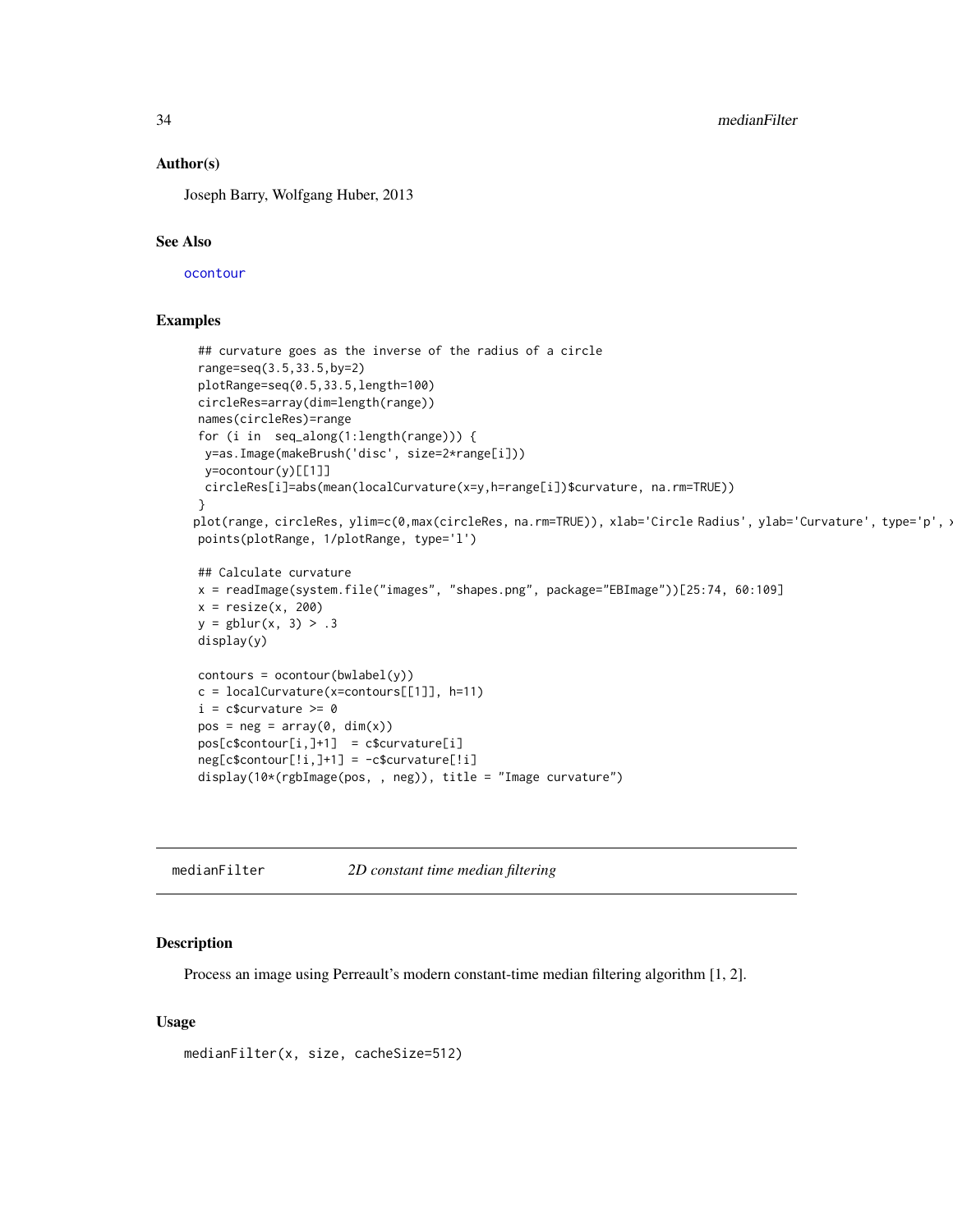#### <span id="page-34-0"></span>medianFilter 35

#### **Arguments**

| $\mathsf{x}$ | an Image object or an array.                        |
|--------------|-----------------------------------------------------|
| size         | integer, median filter radius.                      |
| cacheSize    | integer, the L2 cache size of the system CPU in kB. |

# Details

Median filtering is useful as a smoothing technique, e.g. in the removal of speckling noise.

For a filter of radius size, the median kernel is a 2\*size+1 times 2\*size+1 square.

The input image x should contain pixel values in the range from 0 to 1, inclusive; values lower than 0 or higher than 1 are clipped before applying the filter. Internal processing is performed using 16-bit precision. The behavior at image boundaries is such as the source image has been padded with pixels whose values equal the nearest border pixel value.

If the image contains multiple channels or frames, the filter is applied to each one of them separately.

# Value

An Image object or an array, containing the filtered version of x.

#### Author(s)

Joseph Barry, <joseph.barry@embl.de>, 2012

Andrzej Oleś, <andrzej.oles@embl.de>, 2016

# References

[1] S. Perreault and P. Hebert, "Median Filtering in Constant Time", IEEE Trans Image Process 16(9), 2389-2394, 2007

[2] <http://nomis80.org/ctmf.html>

# See Also

[gblur](#page-27-1)

```
x = readImage(system.file("images", "nuclei.tif", package="EBImage"))
display(x, title='Nuclei')
y = medianFilter(x, 5)display(y, title='Filtered nuclei')
```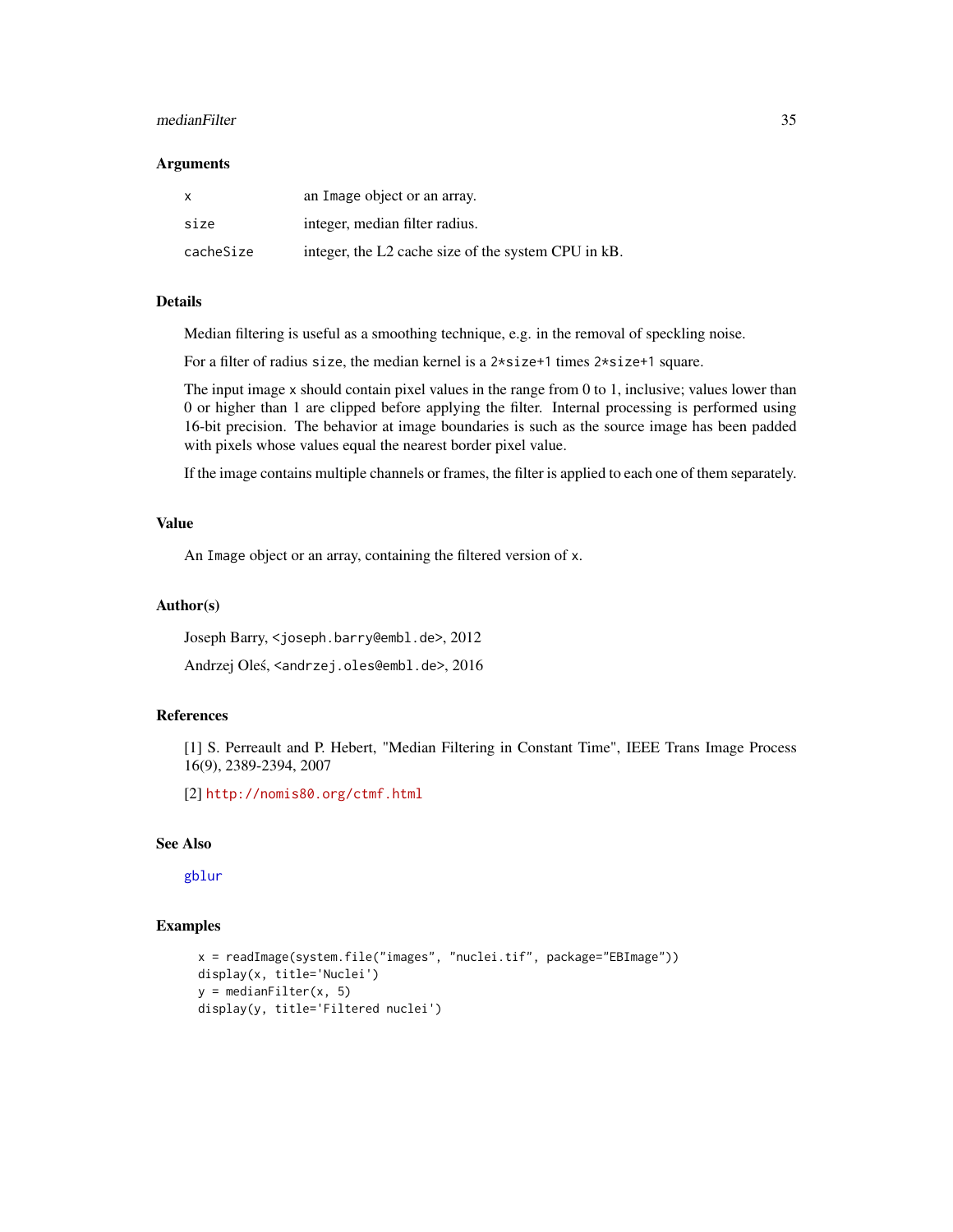<span id="page-35-1"></span><span id="page-35-0"></span>

Functions to perform morphological operations on binary and grayscale images.

# Usage

```
dilate(x, kern)
erode(x, kern)
opening(x, kern)
closing(x, kern)
whiteTopHat(x, kern)
blackTopHat(x, kern)
selfComplementaryTopHat(x, kern)
```
makeBrush(size, shape=c('box', 'disc', 'diamond', 'Gaussian', 'line'), step=TRUE, sigma=0.3, angle=45)

# Arguments

| $\mathsf{x}$ | An Image object or an array.                                                                                                                                                                                             |
|--------------|--------------------------------------------------------------------------------------------------------------------------------------------------------------------------------------------------------------------------|
| kern         | An Image object or an array, containing the structuring element. Kern is considerate<br>ered as a binary image, with pixels of value 0 being the background and pixels<br>with values other than 0 being the foreground. |
| size         | A numeric containing the size of the brush in pixels. This should be an odd<br>number; even numbers are rounded to the next odd one, i.e., size = 4 has the<br>same effect as $size = 5$ . Default is 5                  |
| shape        | A character vector indicating the shape of the brush. Can be box, disc, diamond,<br>Gaussian or line. Default is box.                                                                                                    |
| step         | a logical indicating if the brush is binary. Default is TRUE. This argument is<br>relevant only for the disc and diamond shapes.                                                                                         |
| sigma        | An optional numeric containing the standard deviation of the Gaussian shape.<br>Default is 0.3.                                                                                                                          |
| angle        | An optional numeric containing the angle at which the line should be drawn.<br>The angle is one between the top of the image and the line.                                                                               |

# Details

dilate applies the mask kern by positioning its center over every pixel of the image x, the output value of the pixel is the maximum value of x covered by the mask. In case of binary images this is equivalent of putting the mask over every background pixel, and setting it to foreground if any of the pixels covered by the mask is from the foreground.

erode applies the mask kern by positioning its center over every pixel of the image x, the output value of the pixel is the minimum value of x covered by the mask. In case of binary images this is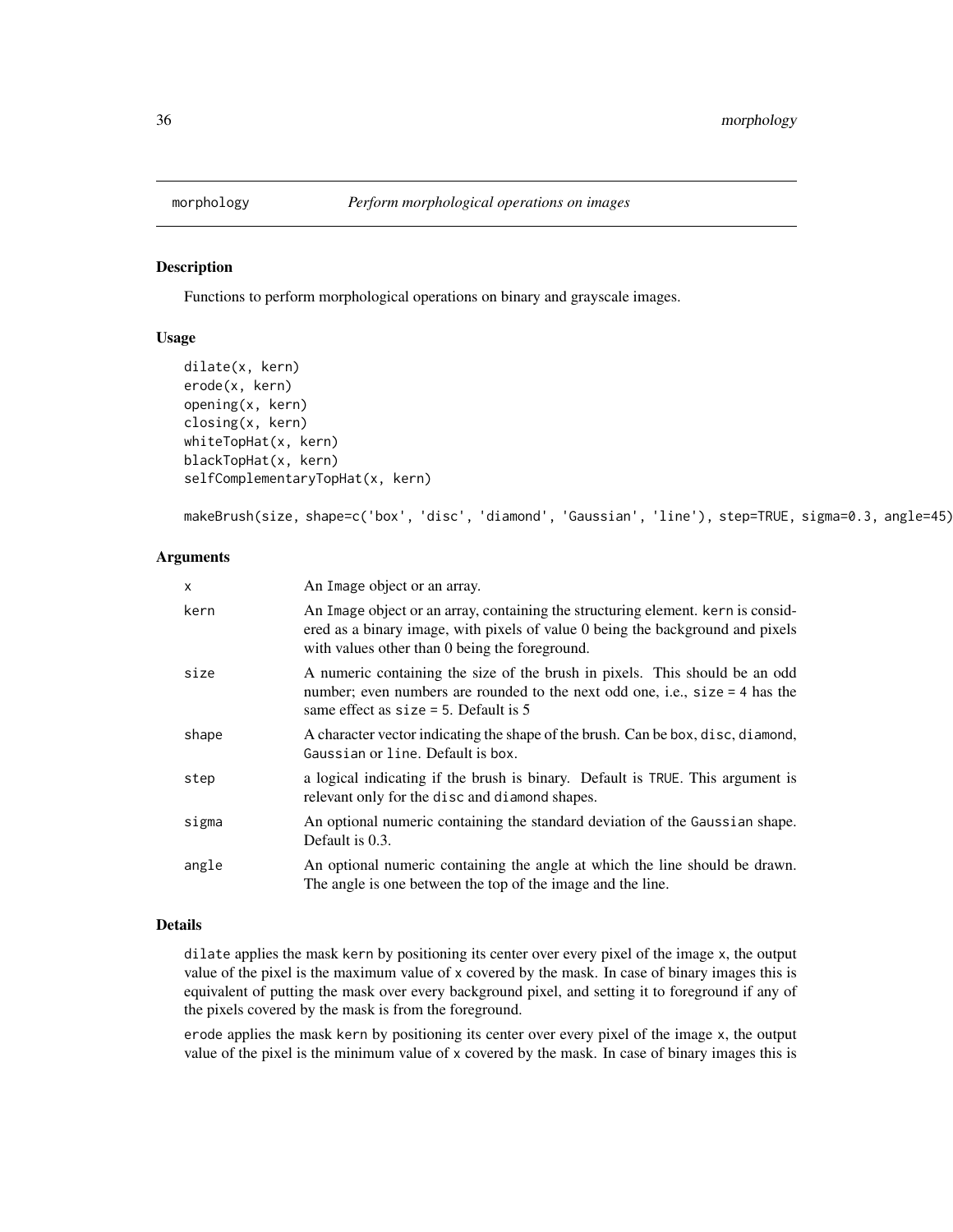#### morphology 37

equivalent of putting the mask over every foreground pixel, and setting it to background if any of the pixels covered by the mask is from the background.

opening is an erosion followed by a dilation and closing is a dilation followed by an erosion.

whiteTopHat returns the difference between the original image x and its opening by the structuring element kern.

blackTopHat subtracts the original image x from its closing by the structuring element kern.

selfComplementaryTopHat is the sum of the whiteTopHat and the blackTopHat, simplified the difference between the closing and the opening of the image.

makeBrush generates brushes of various sizes and shapes that can be used as structuring elements.

Processing Pixels at Image Borders (Padding Behavior): Morphological functions position the center of the structuring element over each pixel in the input image. For pixels close to the edge of an image, parts of the neighborhood defined by the structuring element may extend past the border of the image. In such a case, a value is assigned to these undefined pixels, as if the image was padded with additional rows and columns. The value of these padding pixels varies for dilation and erosion operations. For dilation, pixels beyond the image border are assigned the minimum value afforded by the data type, which in case of binary images is equivalent of setting them to background. For erosion, pixels beyond the image border are assigned the maximum value afforded by the data type, which in case of binary images is equivalent of setting them to foreground.

# Value

dilate, erode, opening, whiteTopHat, blackTopHat and selfComplementaryTopHat return the transformed Image object or array x, after the corresponding morphological operation.

makeBrush generates a 2D matrix containing the desired brush.

#### Note

Morphological operations are implemented using the efficient Urbach-Wilkinson algorithm [1]. Its required computing time is independent of both the image content and the number of gray levels used.

#### Author(s)

```
Ilia Kats <<ilia-kats@gmx.net>> (2012), Andrzej Oles <<andrzej.oles@embl.de>> (2015)
```
#### References

[1] E. R. Urbach and M.H.F. Wilkinson, "Efficient 2-D grayscale morphological transformations with arbitrary flat structuring elements", IEEE Trans Image Process 17(1), 1-8, 2008

#### Examples

```
x = readImage(system.file("images", "shapes.png", package="EBImage"))
kern = makeBrush(5, shape='diamond')
```
display(x)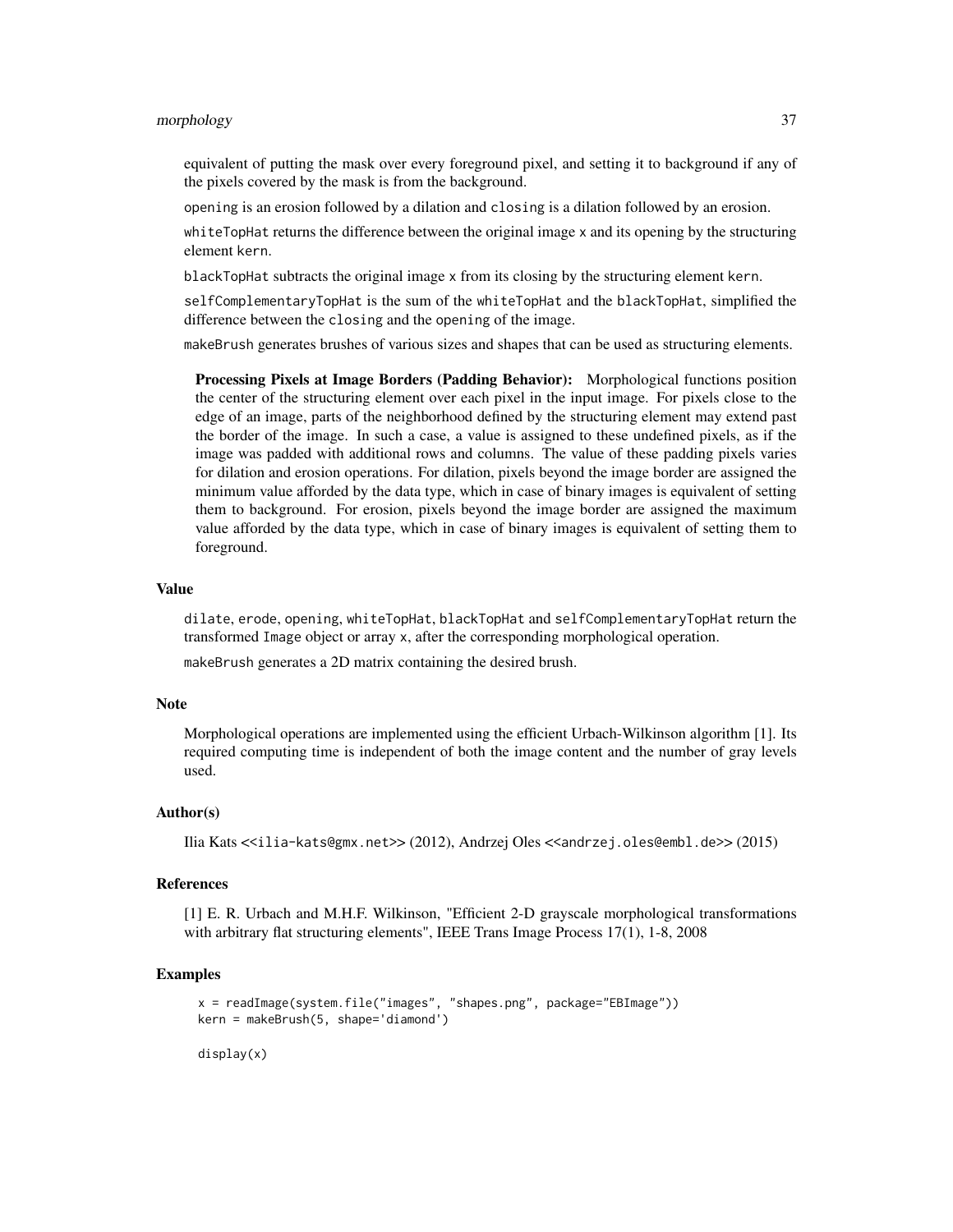```
display(kern, title='Structuring element')
display(erode(x, kern), title='Erosion of x')
display(dilate(x, kern), title='Dilatation of x')
## makeBrush
display(makeBrush(99, shape='diamond'))
display(makeBrush(99, shape='disc', step=FALSE))
display(2000*makeBrush(99, shape='Gaussian', sigma=10))
```
<span id="page-37-1"></span>normalize *Intensity values linear scaling*

# Description

Linearly scale the intensity values of an image to a specified range.

#### Usage

```
## S4 method for signature 'Image'
normalize(object, separate=TRUE, ft=c(0,1), inputRange)
```

```
## S4 method for signature 'array'
normalize(object, separate=TRUE, ft=c(0,1), inputRange)
```
# Arguments

| object     | an Image object or an array                                                                                            |
|------------|------------------------------------------------------------------------------------------------------------------------|
| separate   | if TRUE, normalizes each frame separately                                                                              |
| ft         | a numeric vector of 2 values, target minimum and maximum intensity values<br>after normalization                       |
| inputRange | a numeric vector of 2 values, sets the range of the input intensity values; values<br>exceeding this range are clipped |

#### Details

normalize performs linear interpolation of the intensity values of an image to the specified range ft. If inputRange is not set the whole dynamic range of the image is used as input. By specifying inputRange the input intensity range of the image can be limited to [min, max]. Values exceeding this range are clipped, i.e. intensities lower/higher than min/max are set to min/max.

#### Value

An Image object or an array, containing the transformed version of object.

#### Author(s)

Oleg Sklyar, <osklyar@ebi.ac.uk>, 2006-2007 Andrzej Oles, <andrzej.oles@embl.de>, 2013

<span id="page-37-0"></span>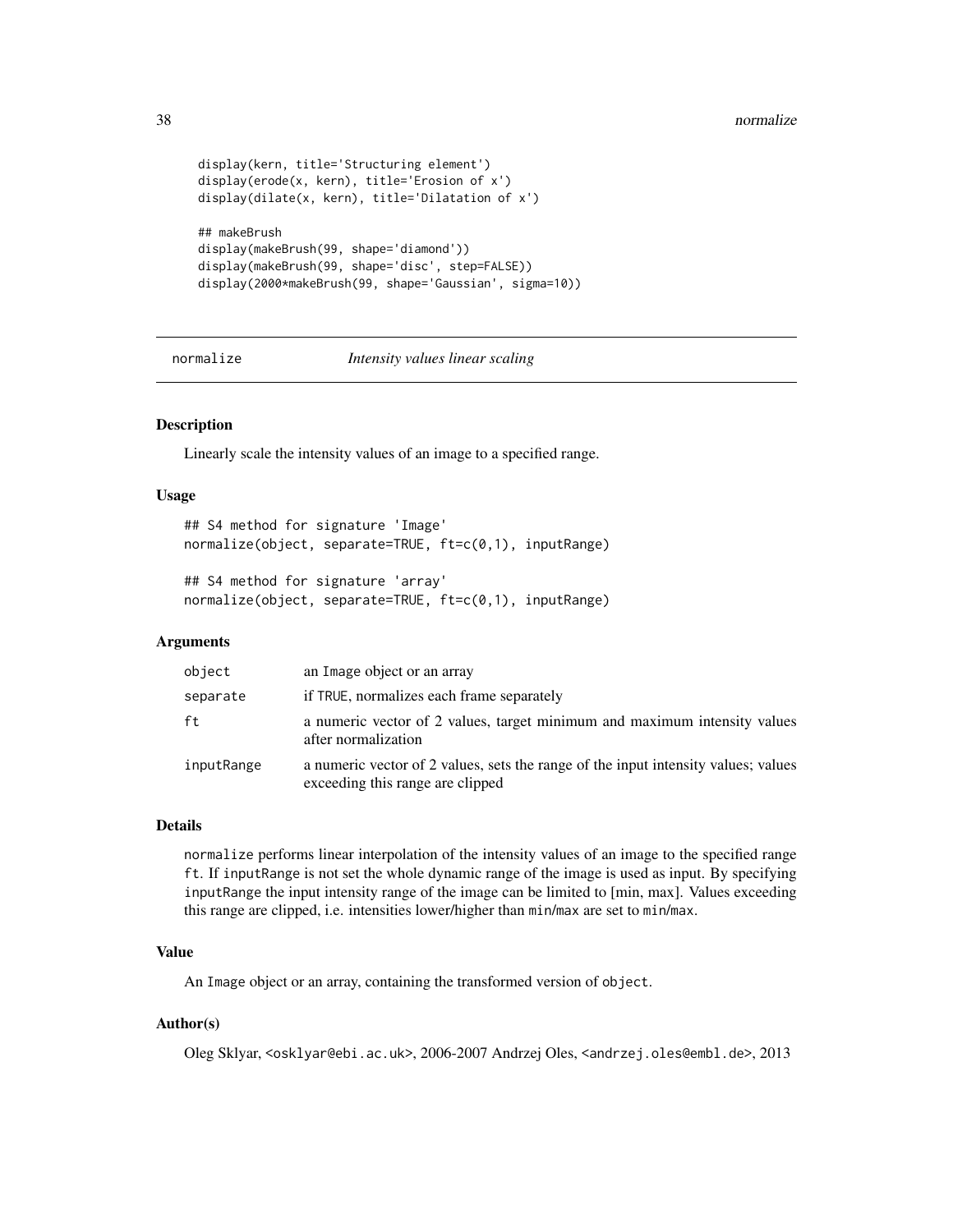#### <span id="page-38-0"></span>ocontour 39

#### Examples

```
x = readImage(system.file('images', 'shapes.png', package='EBImage'))
x = x[110:512,1:130]
y = bwlabel(x)display(x, title='Original')
print(range(y))
y = normalize(y)print(range(y))
display(y, title='Segmented')
```
<span id="page-38-1"></span>ocontour *Oriented contours*

# Description

Computes the oriented contour of objects.

# Usage

ocontour(x)

#### Arguments

x An Image object or an array, containing objects. Only integer values are considered. Pixels of value 0 constitute the background. Each object is a set of pixels with the same unique integer value. Objects are assumed connected.

#### Value

A list of matrices, containing the coordinates of object oriented contours.

# Author(s)

Gregoire Pau, <gpau@ebi.ac.uk>, 2008

```
x = readImage(system.file("images", "shapes.png", package="EBImage"))
x = x[1:120,50:120]
display(x)
oc = ocontour(x)plot(oc[[1]], type='l')
points(oc[[1]], col=2)
```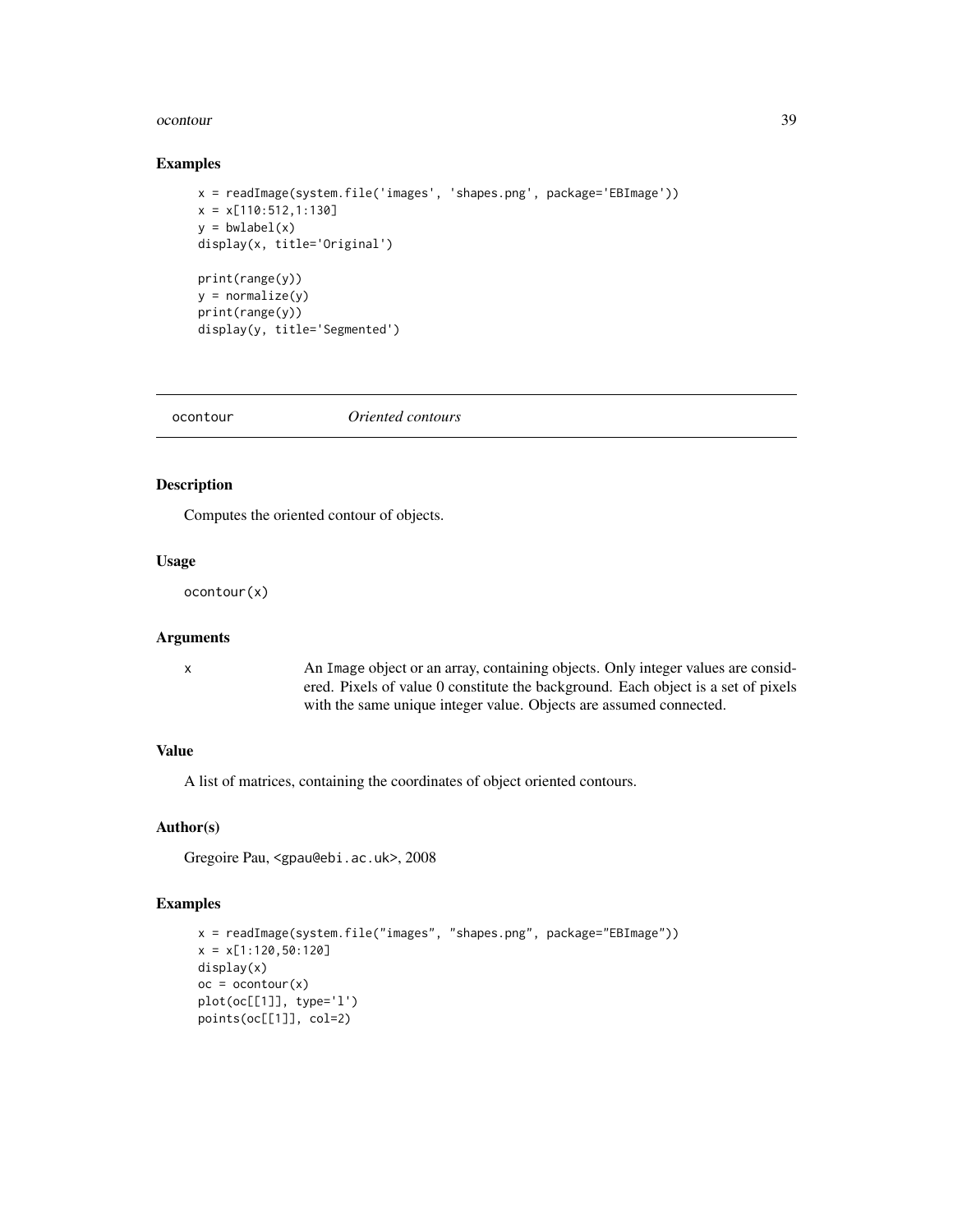<span id="page-39-0"></span>Returns a threshold value based on Otsu's method, which can be then used to reduce the grayscale image to a binary image.

#### Usage

otsu(x, range =  $c(0, 1)$ , levels = 256)

#### **Arguments**

|        | A Grayscale Image object or an array.                                            |
|--------|----------------------------------------------------------------------------------|
| range  | Numeric vector of length 2 specifying the histogram range used for thresholding. |
| levels | Number of grayscale levels.                                                      |

## Details

Otsu's thresholding method [1] is useful to automatically perform clustering-based image thresholding. The algorithm assumes that the distribution of image pixel intensities follows a bi-modal histogram, and separates those pixels into two classes (e.g. foreground and background). The optimal threshold value is determined by minimizing the combined intra-class variance.

The threshold value is calculated for each image frame separately resulting in a output vector of length equal to the total number of frames in the image.

The default number of levels corresponds to the number of gray levels of an 8bit image. It is recommended to adjust this value according to the bit depth of the processed data, i.e. set levels to  $2^{\text{A}}16 = 65536$  when working with 16bit images.

#### Value

A vector of length equal to the total number of frames in x. Each vector element contains the Otsu's threshold value calculated for the corresponding image frame.

# Author(s)

Philip A. Marais <philipmarais@gmail.com>, Andrzej Oles <andrzej.oles@embl.de>, 2014

#### References

[1] Nobuyuki Otsu, "A threshold selection method from gray-level histograms". IEEE Trans. Sys., Man., Cyber. 9 (1): 62-66. doi:10.1109/TSMC.1979.4310076 (1979)

# See Also

[thresh](#page-48-1)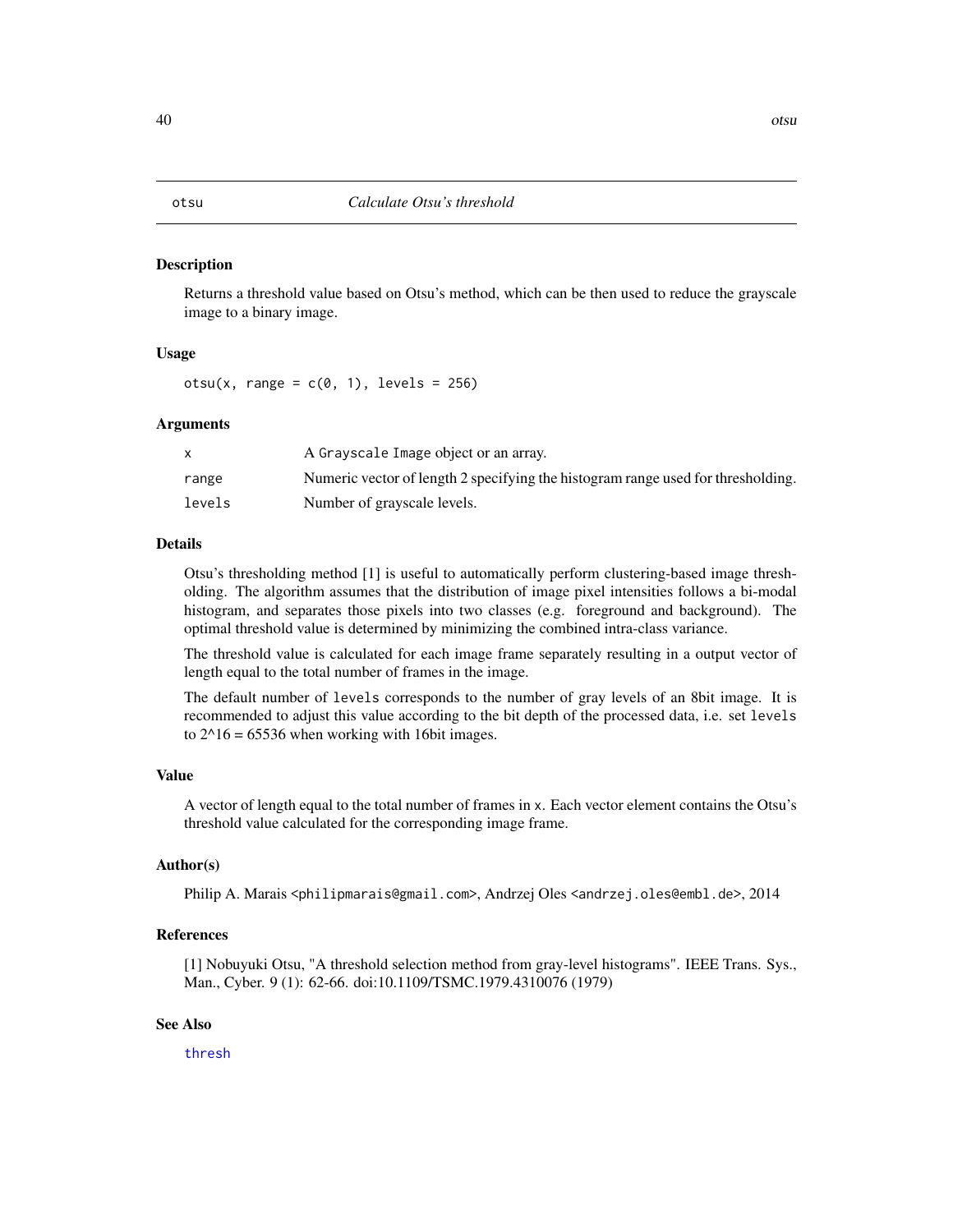# <span id="page-40-0"></span>paintObjects 41

# Examples

```
x = readImage(system.file("images", "sample.png", package="EBImage"))
display(x)
## threshold using Otsu's method
y = x > otsu(x)display(y)
```
<span id="page-40-1"></span>paintObjects *Mark objects in images*

# Description

Higlight objects in images by outlining and/or painting them.

# Usage

```
paintObjects(x, tgt, opac=c(1, 1), col=c('red', NA), thick=FALSE, closed=FALSE)
```
# Arguments

| $\boldsymbol{\mathsf{x}}$ | An Image object in Grayscale color mode or an array containing object masks.<br>Object masks are sets of pixels with the same unique integer value.                             |
|---------------------------|---------------------------------------------------------------------------------------------------------------------------------------------------------------------------------|
| tgt                       | An Image object or an array, containing the intensity values of the objects.                                                                                                    |
| opac                      | A numeric vector of two opacity values for drawing object boundaries and object<br>bodies. Opacity ranges from 0 to 1, with 0 being fully transparent and 1 fully<br>opaque.    |
| col                       | A character vector of two R colors for drawing object boundaries and object<br>bodies. By default, object boundaries are painted in red while object bodies are<br>not painted. |
| thick                     | A logical indicating whether to use thick boundary contours. Default is FALSE.                                                                                                  |
| closed                    | A logical indicating whether object contours should be closed along image edges<br>or remain open.                                                                              |

# Value

An Image object or an array, containing the painted version of tgt.

# Author(s)

Oleg Sklyar, <osklyar@ebi.ac.uk>, 2006-2007 Andrzej Oles, <andrzej.oles@embl.de>, 2015

# See Also

[bwlabel](#page-3-1), [watershed](#page-51-1), [computeFeatures](#page-10-1), [colorLabels](#page-7-1)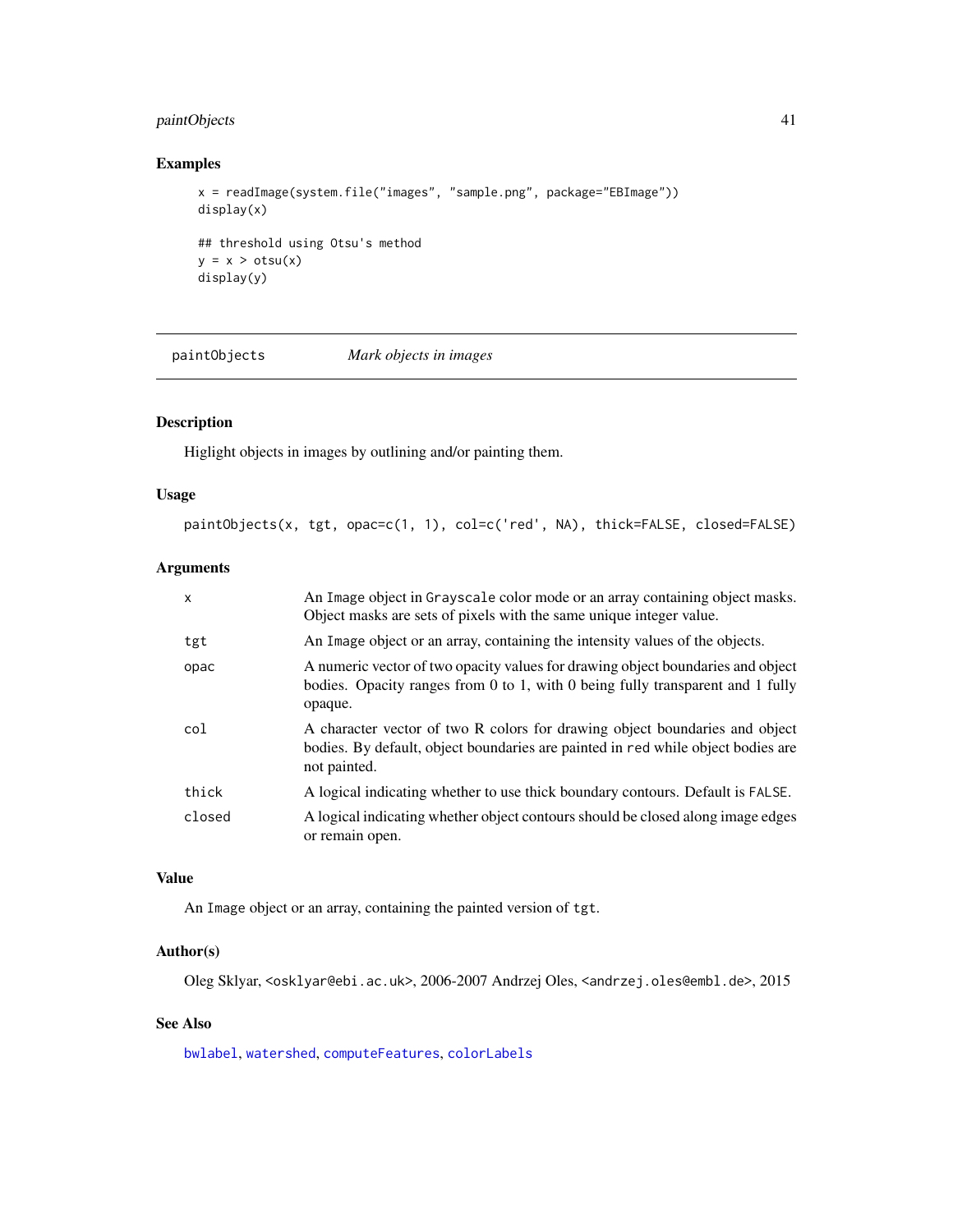# Examples

```
## load images
nuc = readImage(system.file('images', 'nuclei.tif', package='EBImage'))
cel = readImage(system.file('images', 'cells.tif', package='EBImage'))
img = rgbImage(green=cel, blue=nuc)
display(img, title='Cells')
## segment nuclei
nmask = thresh(nuc, 10, 10, 0.05)
nmask = opening(nmask, makeBrush(5, shape='disc'))
nmask = fillHull(nmask)
nmask = bwlabel(nmask)
display(normalize(nmask), title='Cell nuclei mask')
## segment cells, using propagate and nuclei as 'seeds'
ctmask = opening(cel>0.1, makeBrush(5, shape='disc'))
cmask = propagate(cel, nmask, ctmask)
display(normalize(cmask), title='Cell mask')
## using paintObjects to highlight objects
res = paintObjects(cmask, img, col='#ff00ff')
res = paintObjects(nmask, res, col='#ffff00')
display(res, title='Segmented cells')
```
<span id="page-41-1"></span>propagate *Voronoi-based segmentation on image manifolds*

# Description

Find boundaries between adjacent regions in an image, where seeds have been already identified in the individual regions to be segmented. The method finds the Voronoi region of each seed on a manifold with a metric controlled by local image properties. The method is motivated by the problem of finding the borders of cells in microscopy images, given a labelling of the nuclei in the images.

Algorithm and implementation are from Jones et al. [1].

# Usage

```
propagate(x, seeds, mask=NULL, lambda=1e-4)
```
#### Arguments

|       | An Image object or an array, containing the image to segment.                                                                                             |
|-------|-----------------------------------------------------------------------------------------------------------------------------------------------------------|
| seeds | An Image object or an array, containing the seeding objects of the already iden-<br>tified regions.                                                       |
| mask  | An optional Image object or an array, containing the binary image mask of the<br>regions that can be segmented. If missing, the whole image is segmented. |

<span id="page-41-0"></span>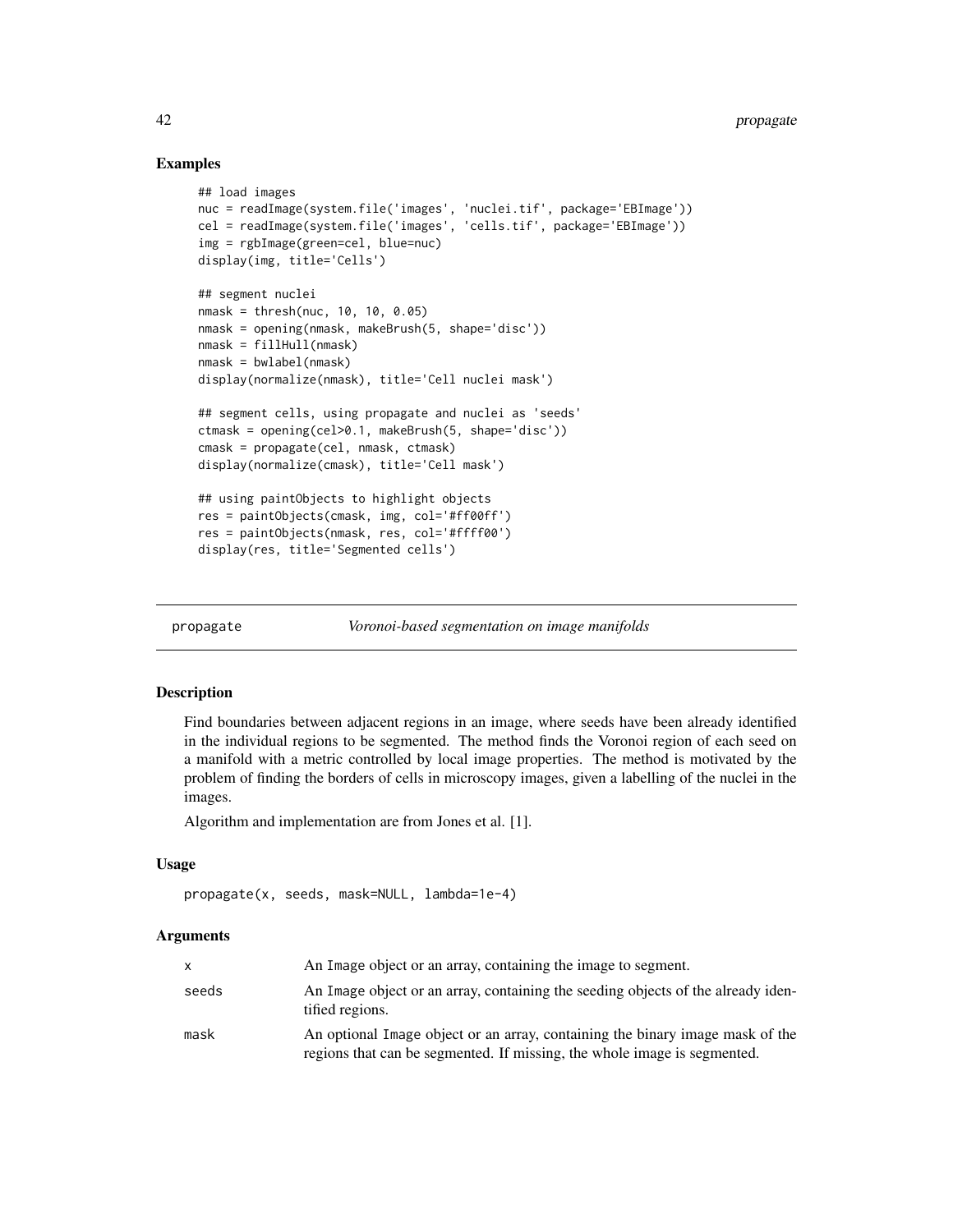#### <span id="page-42-0"></span>propagate and the set of the set of the set of the set of the set of the set of the set of the set of the set of the set of the set of the set of the set of the set of the set of the set of the set of the set of the set of

lambda A numeric value. The regularization parameter used in the metric, determining the trade-off between the Euclidean distance in the image plane and the contribution of the gradient of x. See details.

#### Details

The method operates by computing a discretized approximation of the Voronoi regions for given seed points on a Riemann manifold with a metric controlled by local image features.

Under this metric, the infinitesimal distance d between points v and v+dv is defined by:

 $d^2 = ( (t(dv)*g)^2 + lambda*t(dv)*dv )/(lambda + 1)$ 

, where g is the gradient of image x at point v.

lambda controls the weight of the Euclidean distance term. When lambda tends to infinity, d tends to the Euclidean distance. When lambda tends to 0, d tends to the intensity gradient of the image.

The gradient is computed on a neighborhood of 3x3 pixels.

Segmentation of the Voronoi regions in the vicinity of flat areas (having a null gradient) with small values of lambda can suffer from artifacts coming from the metric approximation.

#### Value

An Image object or an array, containing the labelled objects.

# License

The implementation is based on CellProfiler C++ source code [2, 3]. An LGPL license was granted by Thouis Jones to use this part of CellProfiler's code for the propagate function.

## Author(s)

The original CellProfiler code is from Anne Carpenter <carpenter@wi.mit.edu>, Thouis Jones <thouis@csail.mit.edu>, In Han Kang <inthek@mit.edu>. Responsible for this implementation: Greg Pau.

#### References

[1] T. Jones, A. Carpenter and P. Golland, "Voronoi-Based Segmentation of Cells on Image Manifolds", CVBIA05 (535-543), 2005

[2] A. Carpenter, T.R. Jones, M.R. Lamprecht, C. Clarke, I.H. Kang, O. Friman, D. Guertin, J.H. Chang, R.A. Lindquist, J. Moffat, P. Golland and D.M. Sabatini, "CellProfiler: image analysis software for identifying and quantifying cell phenotypes", Genome Biology 2006, 7:R100

[3] CellProfiler: http://www.cellprofiler.org

#### See Also

[bwlabel](#page-3-1), [watershed](#page-51-1)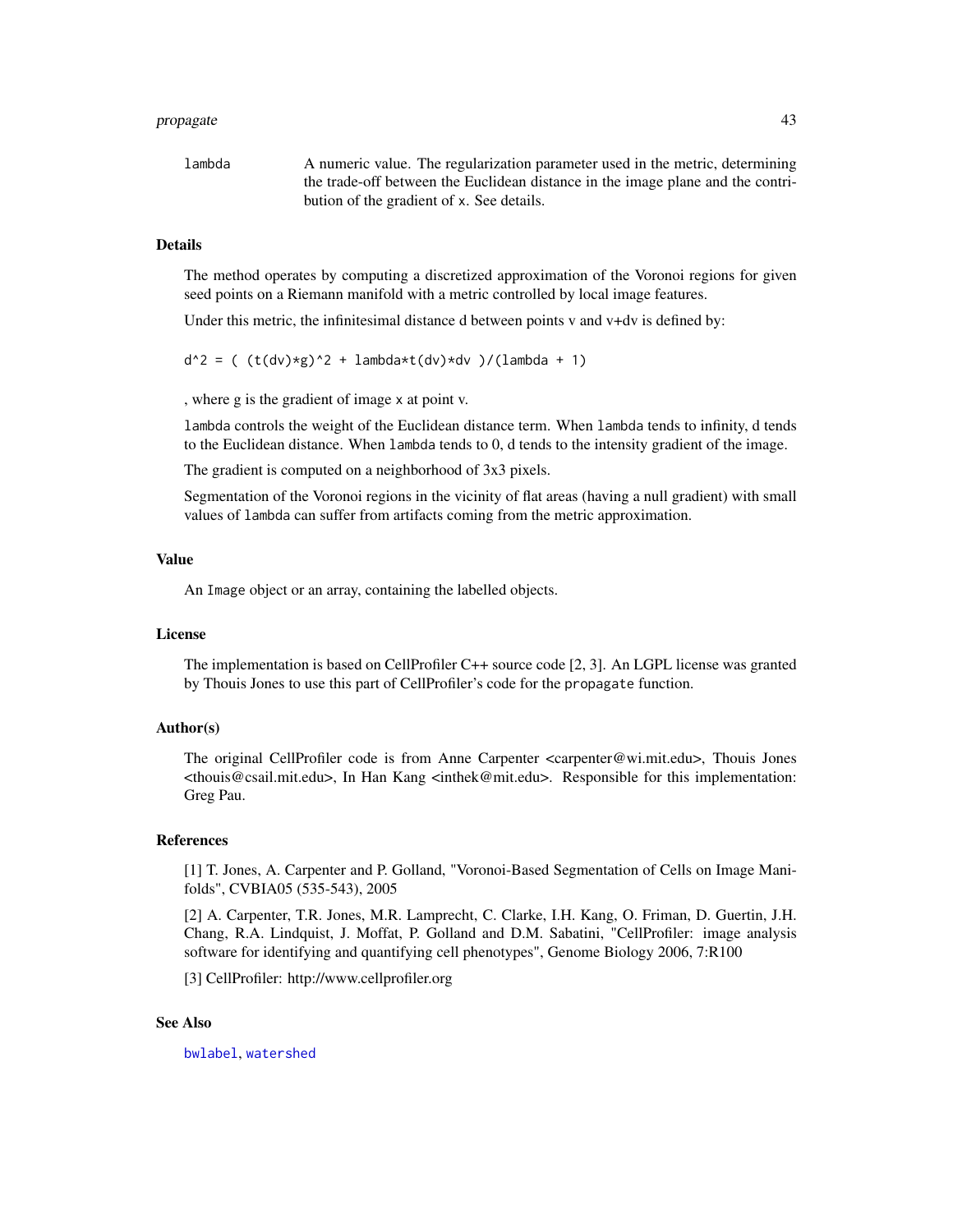44 resize

# Examples

```
## a paraboloid mountain in a plane
 n = 400x = (n/4)^2 - matrix(
(rep(1:n, times=n) - n/2)^2 + (rep(1:n, each=n) - n/2)^2,nrow=n, ncol=n)
 x = normalize(x)## 4 seeds
 seeds = array(0, dim=c(n,n))seeds[51:55, 301:305] = 1
 seeds[301:305, 101:105] = 2
 seeds[201:205, 141:145] = 3
 seeds[331:335, 351:355] = 4
 lambda = 10^seq(-8, -1, by=1)
 segmented = Image(dim=c(dim(x), length(lambda)))for(i in seq_along(lambda)) {
   prop = propagate(x, seeds, lambda=lambda[i])
   prop = prop/max(prop)
   segmented[, , i] = prop}
 display(x, title='Image')
 display(seeds/max(seeds), title='Seeds')
 display(segmented, title="Voronoi regions", all=TRUE)
```
resize *Spatial linear transformations*

#### <span id="page-43-1"></span>Description

The following functions perform all spatial linear transforms: reflection, rotation, translation, resizing, and general affine transform.

#### Usage

```
flip(x)
flop(x)
rotate(x, angle, filter = "bilinear", output.dim, output.origin, ...)translate(x, v, filter = "none", ...)
resize(x, w, h, output.dim = c(w, h), output.origin = c(0, 0), antialias = FALSE, ...)
affine(x, m, filter = c("bilinear", "none"), output.dim, bg,col = "black", antialias = TRUE)
```
<span id="page-43-0"></span>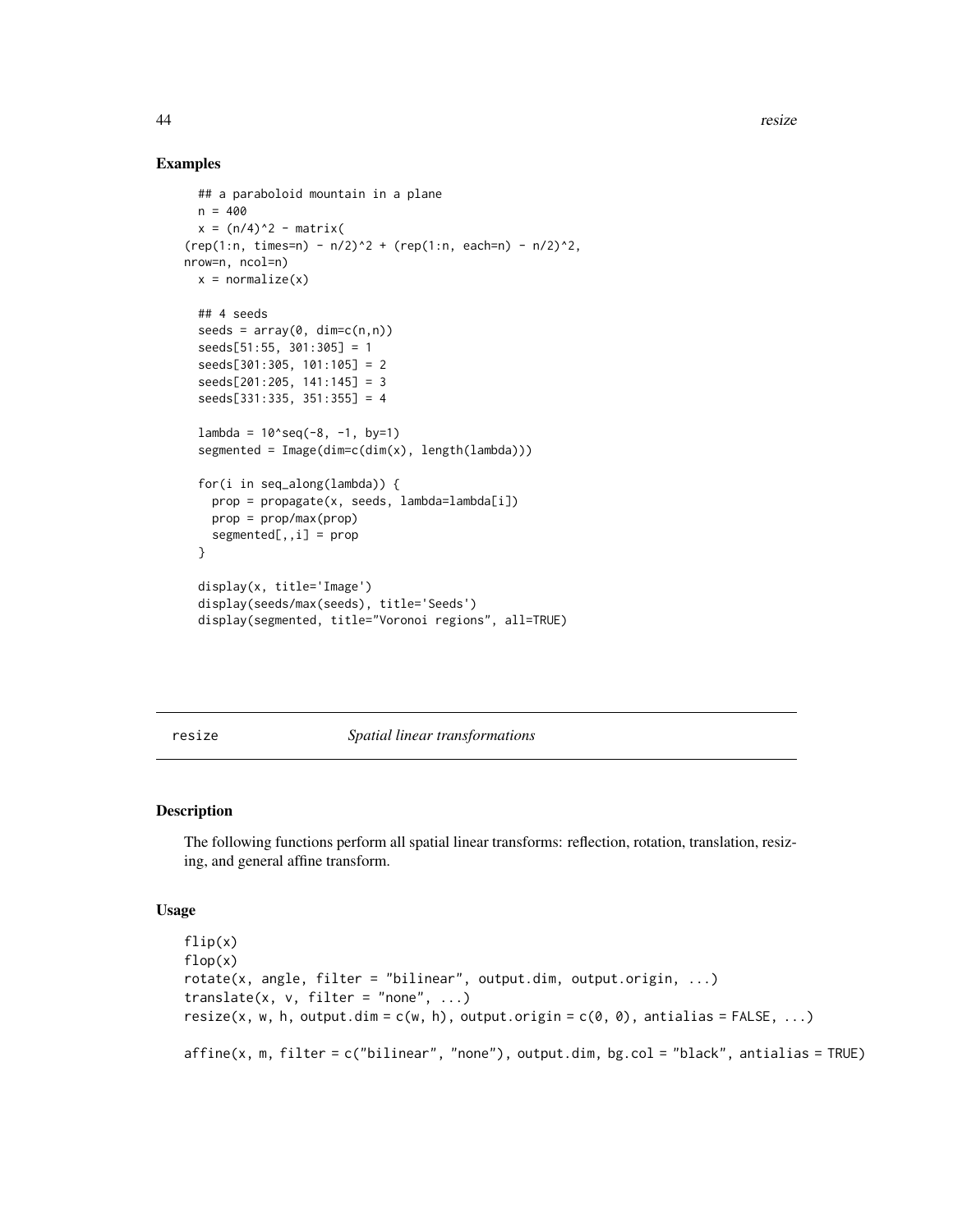#### resize that the contract of the contract of the contract of the contract of the contract of the contract of the contract of the contract of the contract of the contract of the contract of the contract of the contract of th

#### **Arguments**

| $\mathsf{x}$  | An Image object or an array.                                                                                                                                                                                                            |
|---------------|-----------------------------------------------------------------------------------------------------------------------------------------------------------------------------------------------------------------------------------------|
| angle         | A numeric specifying the image rotation angle in degrees.                                                                                                                                                                               |
| $\mathsf{V}$  | A vector of 2 numbers denoting the translation vector in pixels.                                                                                                                                                                        |
| w, h          | Width and height of the resized image. One of these arguments can be missing<br>to enable proportional resizing.                                                                                                                        |
| filter        | A character string indicating the interpolating sampling filter. Valid values are<br>'none' or 'bilinear'. See Details.                                                                                                                 |
| output.dim    | A vector of 2 numbers indicating the dimension of the output image. For affine<br>and translate the default is $dim(x)$ , for resize it equals $c(w, h)$ , and for<br>rotate it defaults to the bounding box size of the rotated image. |
| output.origin | A vector of 2 numbers indicating the output coordinates of the origin in pixels.                                                                                                                                                        |
| m             | A 3x2 matrix describing the affine transformation. See Details.                                                                                                                                                                         |
| $bg$ .col     | Color used to fill the background pixels, defaults to "black". In the case of multi-<br>frame images the value is recycled, and individual background for each frame<br>can be specified by providing a vector.                         |
| antialias     | If TRUE, perform bilinear sampling at image edges using bg.col.                                                                                                                                                                         |
| $\ddotsc$     | Arguments to be passed to affine, such as filter, output.dim, bg.col or<br>antialias.                                                                                                                                                   |

#### Details

flip mirrors x around the image horizontal axis (vertical reflection).

flop mirrors x around the image vertical axis (horizontal reflection).

rotate rotates the image clockwise by the given angle around the origin specified in output.origin. If no output.origin is provided, the result will be centered in a recalculated bounding box unless output.dim is provided.

resize scales the image x to the desired dimensions. The transformation origin can be specified in output.origin. For example, zooming about the output.origin can be achieved by setting output.dim to a value different from c(w, h).

affine returns the affine transformation of x, where pixels coordinates, denoted by the matrix px, are transformed to cbind(px, 1)%\*%m.

All spatial transformations except flip and flop are based on the general affine transformation. Spatial interpolation can be either none, also called nearest neighbor, where the resulting pixel value equals to the closest pixel value, or bilinear, where the new pixel value is computed by bilinear approximation of the 4 neighboring pixels. The bilinear filter gives smoother results.

# Value

An Image object or an array, containing the transformed version of x.

# Author(s)

Gregoire Pau, 2012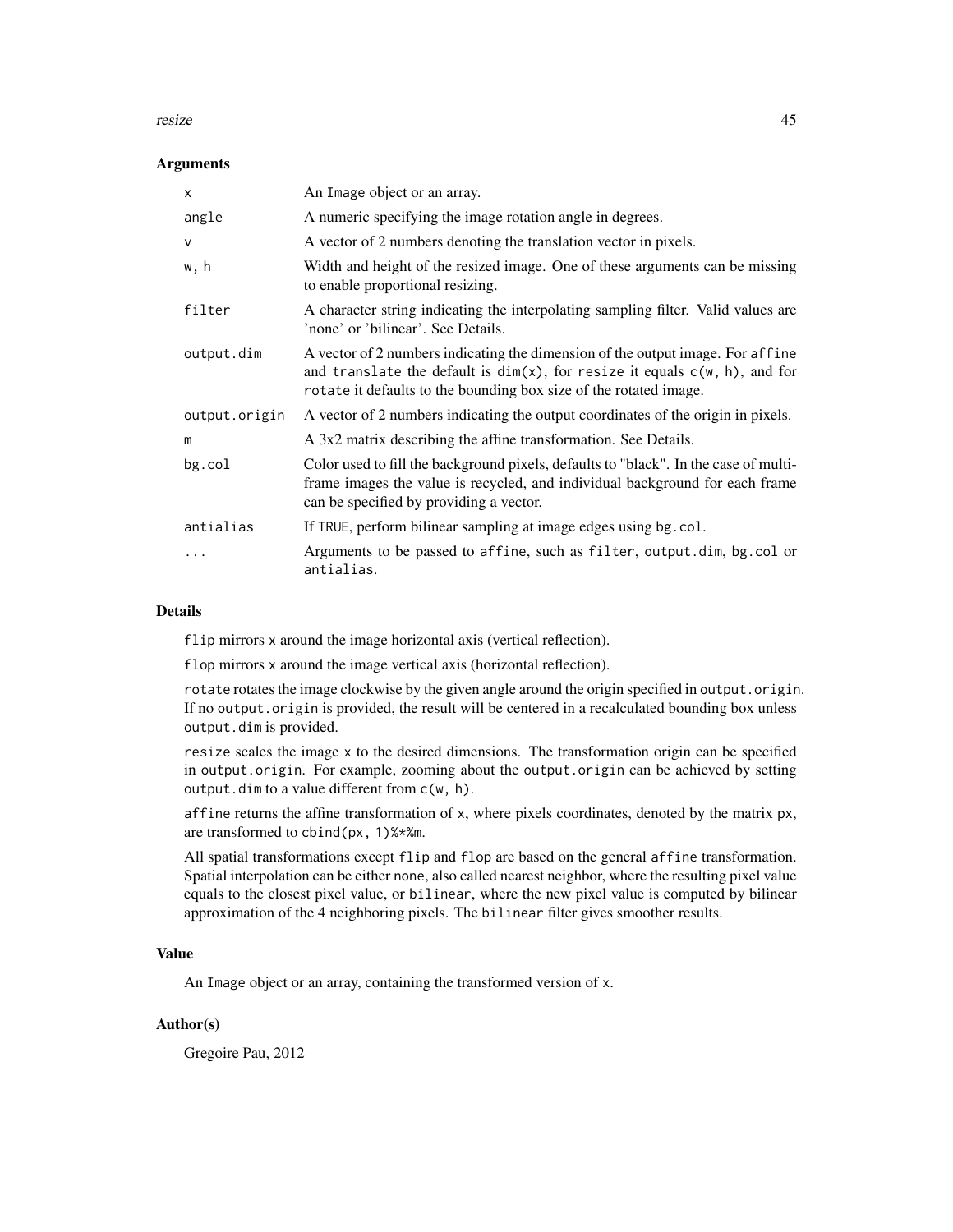# See Also

[transpose](#page-50-1)

#### Examples

```
x <- readImage(system.file("images", "sample.png", package="EBImage"))
display(x)
display( flip(x) )
display( flop(x) )
display( resize(x, 128) )
display( rotate(x, 30) )
display( translate(x, c(120, -20)) )
m <- matrix(c(0.6, 0.2, 0, -0.2, 0.3, 300), nrow=3)
display( affine(x, m) )
```
rmObjects *Object removal and re-indexation*

# Description

The rmObjects functions deletes objects from an image by setting their pixel intensity values to 0. reenumerate re-enumerates all objects in an image from 0 (background) to the actual number of objects.

# Usage

 $rmObjects(x, index, reenumerate = TRUE)$ 

reenumerate(x)

# Arguments

| x           | An Image object in Grayscale color mode or an array containing object masks.<br>Object masks are sets of pixels with the same unique integer value. |
|-------------|-----------------------------------------------------------------------------------------------------------------------------------------------------|
| index       | A numeric vector (or a list of vectors if x contains multiple frames) containing<br>the indexes of objects to remove in the frame.                  |
| reenumerate | Logical, should all the objects in the image be re-indexed afterwards (default).                                                                    |

#### Value

An Image object or an array, containing the new objects.

#### Author(s)

Oleg Sklyar, <osklyar@ebi.ac.uk>, 2006-2007

<span id="page-45-0"></span>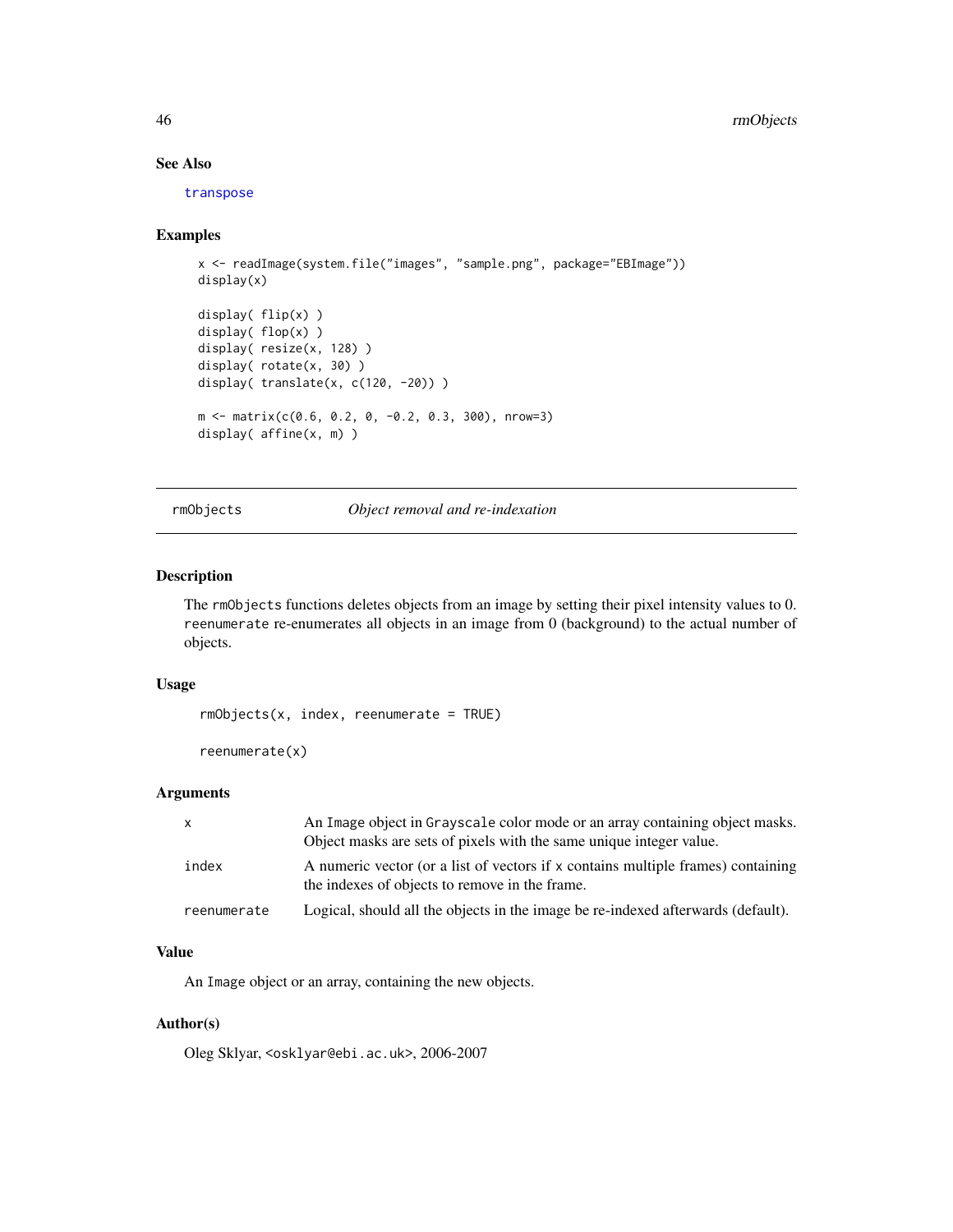# <span id="page-46-0"></span>stackObjects 47

# See Also

[bwlabel](#page-3-1), [watershed](#page-51-1)

# Examples

```
## make objects
x = readImage(system.file('images', 'shapes.png', package='EBImage'))
x = x[110:512, 1:130]y = bwlabel(x)## number of objects found
max(y)
display(normalize(y), title='Objects')
## remove every second letter
objects = list(
 seq.int(from = 2, to = max(y), by = 2),
  seq.int(from = 1, to = max(y), by = 2)
  \lambdaz = rmObjects(combine(y, y), objects)
display(normalize(z), title='Object removal')
## the number of objects left in each image
apply(z, 3, max)## perform object removal without re-enumerating
z = rmObjects(y, objects, reenumerate = FALSE)
## labels of objects left
unique(as.vector(z))[-1L]
## re-index objects
z = reenumerate(z)
unique(as.vector(z))[-1L]
```
<span id="page-46-1"></span>stackObjects *Places detected objects into an image stack*

#### Description

Places detected objects into an image stack.

#### Usage

```
stackObjects(x, ref, combine=TRUE, bg.col='black', ext)
```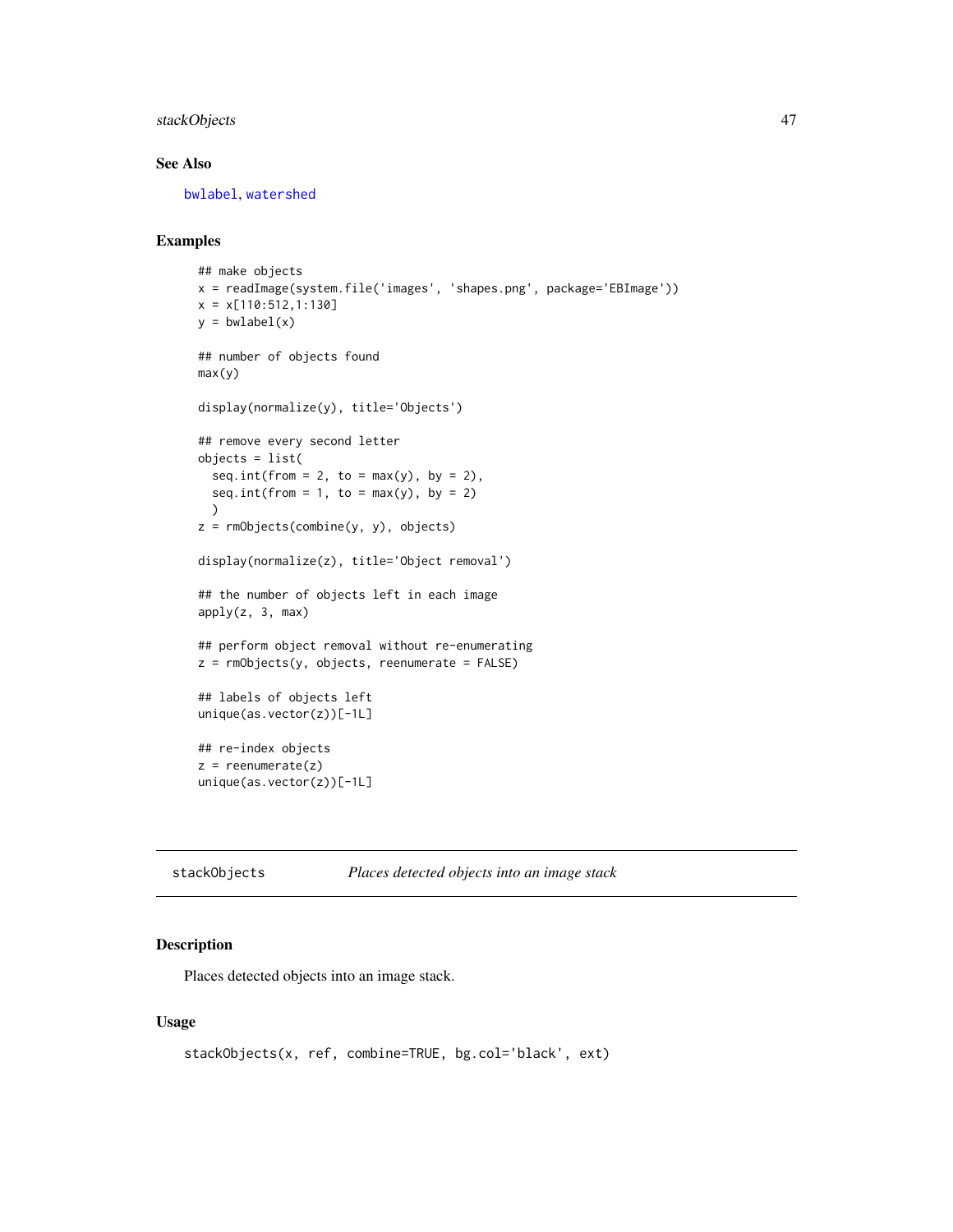#### <span id="page-47-0"></span>**Arguments**

| X         | An Image object or an array containing object masks. Object masks are sets of<br>pixels with the same unique integer value.                                           |
|-----------|-----------------------------------------------------------------------------------------------------------------------------------------------------------------------|
| ref       | An Image object or an array, containing the intensity values of the objects.                                                                                          |
| combine   | If x contains multiple images, specifies if the resulting list of image stacks with<br>individual objects should be combined using combine into a single image stack. |
| $bg$ .col | Background pixel color.                                                                                                                                               |
| ext       | A numeric controlling the size of the output image. If missing, ext is estimated<br>from data. See details.                                                           |

#### Details

stackObjects creates a set of n images of size (2\*ext+1, 2\*ext+1), where n is the number of objects in x, and places each object of x in this set.

If not specified, ext is estimated using the 98% quantile of m.majoraxis/2, where m.majoraxis is the semi-major axis descriptor extracted from computeFeatures.moment, taken over all the objects of the image x.

# Value

An Image object containing the stacked objects contained in x. If x contains multiple images and if combine is TRUE, stackObjects returns a list of Image objects.

#### Author(s)

Oleg Sklyar, <osklyar@ebi.ac.uk>, 2006-2007

# See Also

[combine](#page-9-1), [tile](#page-49-1), [computeFeatures.moment](#page-10-2)

# Examples

```
## simple example
x = readImage(system.file('images', 'shapes.png', package='EBImage'))
x = x[110:512, 1:130]y = bwlabel(x)display(normalize(y), title='Objects')
z = stackObjects(y, normalize(y))
display(z, title='Stacked objects')
## load images
nuc = readImage(system.file('images', 'nuclei.tif', package='EBImage'))
cel = readImage(system.file('images', 'cells.tif', package='EBImage'))
img = rgbImage(green=cel, blue=nuc)
display(img, title='Cells')
## segment nuclei
```
nmask = thresh(nuc, 10, 10, 0.05)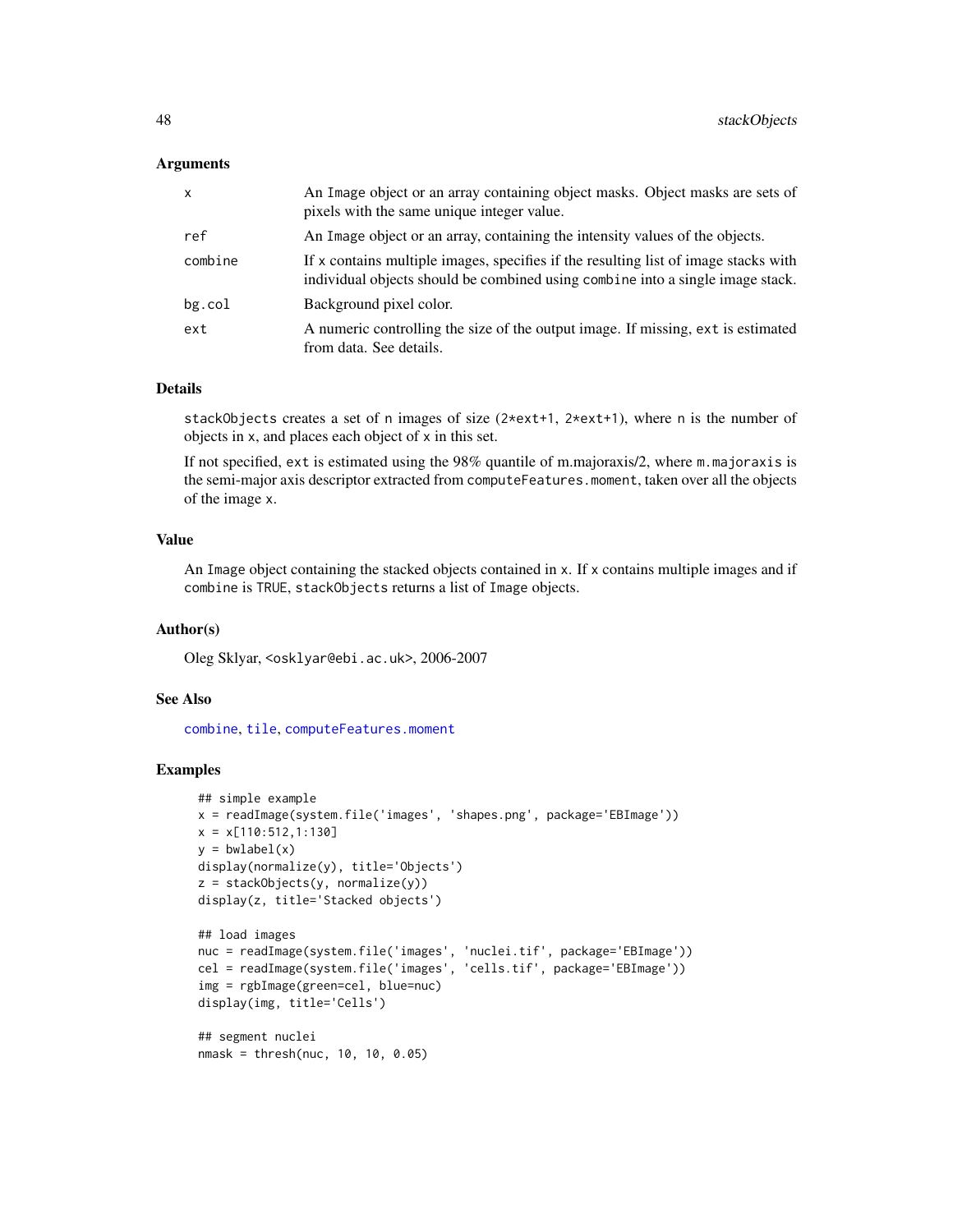#### <span id="page-48-0"></span>thresh 49

```
nmask = opening(nmask, makeBrush(5, shape='disc'))
nmask = fillHull(bwlabel(nmask))
## segment cells, using propagate and nuclei as 'seeds'
ctmask = opening(cel>0.1, makeBrush(5, shape='disc'))
cmask = propagate(cel, nmask, ctmask)
## using paintObjects to highlight objects
res = paintObjects(cmask, img, col='#ff00ff')
res = paintObjects(nmask, res, col='#ffff00')
display(res, title='Segmented cells')
## stacked cells
st = stackObjects(cmask, img)
display(st, title='Stacked objects')
```
#### thresh *Adaptive thresholding*

#### Description

Thresholds an image using a moving rectangular window.

#### Usage

```
thresh(x, w=5, h=5, offset=0.01)
```
#### Arguments

| $\mathsf{x}$ | An Image object or an array.                            |
|--------------|---------------------------------------------------------|
| w.h          | Half width and height of the moving rectangular window. |
| offset       | Thresholding offset from the averaged value.            |

#### Details

This function returns the binary image resulting from the comparison between an image and its filtered version with a rectangular window. It is equivalent of doing  $\{f = matrix(1, nc=2*wt+1,$ nr=2\*h+1); f = f/sum(f); x > (filter2(x, f, boundary="replicate") + offset) } but faster. The function filter2 provides hence more flexibility than thresh.

# Value

An Image object or an array, containing the transformed version of x.

# Author(s)

Oleg Sklyar, <osklyar@ebi.ac.uk>, 2005-2007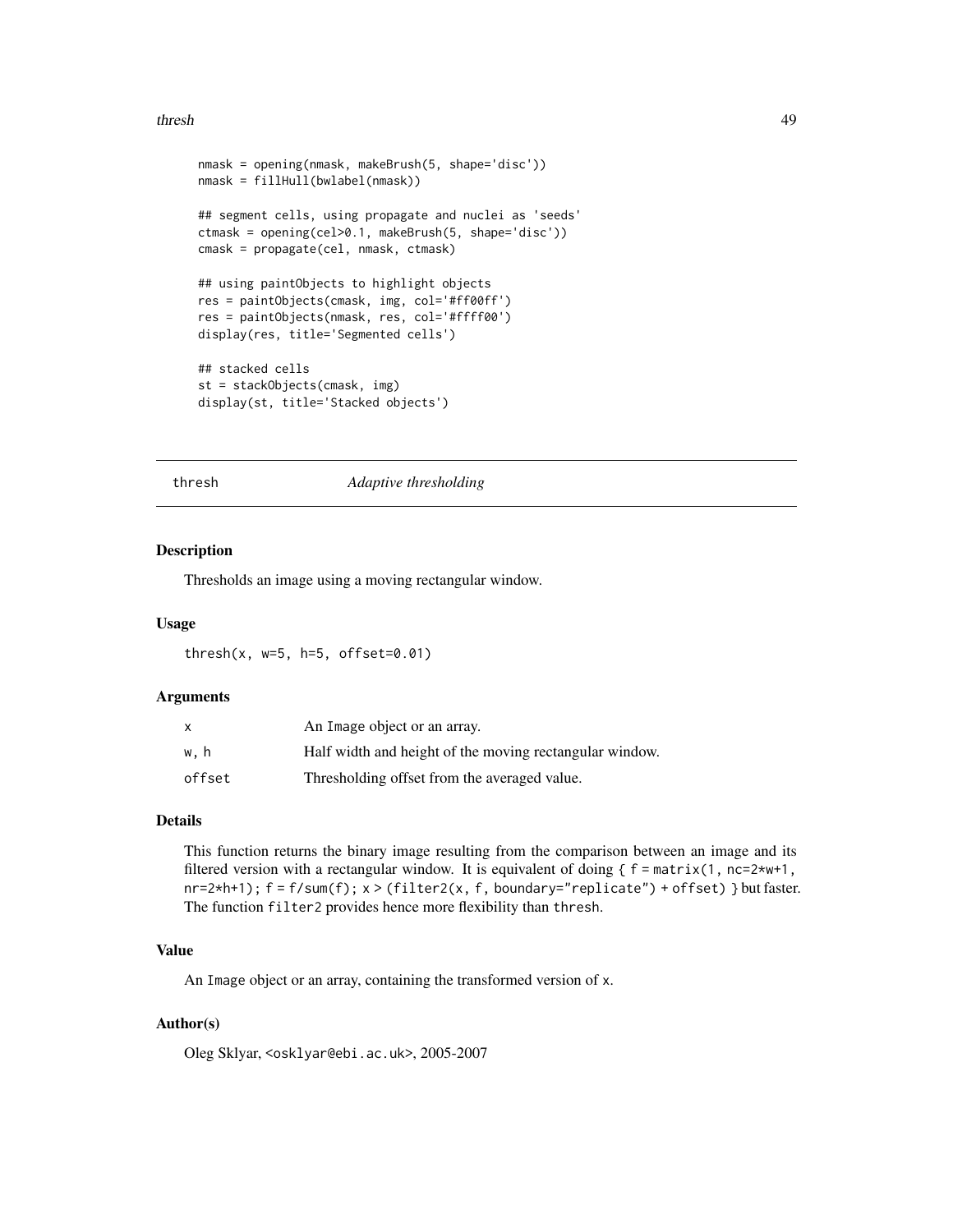# See Also

filter2

#### Examples

```
x = readImage(system.file('images', 'nuclei.tif', package='EBImage'))
display(x)
y = thresh(x, 10, 10, 0.05)
display(y)
```
<span id="page-49-1"></span>

| tile | Tiling/untiling images |  |
|------|------------------------|--|
|------|------------------------|--|

#### Description

Given a sequence of frames, tile generates a single image with frames tiled. untile is the inverse function and divides an image into a sequence of images.

#### Usage

```
tile(x, nx=10, lwd=1, fg.col="#E4AF2B", bg.col="gray")
untile(x, nim, lwd=1)
```
# Arguments

| x         | An Image object, an array or a list of these objects.                       |
|-----------|-----------------------------------------------------------------------------|
| nx        | The number of tiled images in a row.                                        |
| lwd       | The width of the grid lines between tiled images, can be 0.                 |
| fg.col    | The color of the grid lines.                                                |
| $bg$ .col | The color of the background for extra tiles.                                |
| nim       | A numeric vector of 2 elements for the number of images in both directions. |

# Details

After object segmentation, tile is a useful addition to stackObjects to have an overview of the segmented objects.

# Value

An Image object or an array, containing the tiled/untiled version of x.

# Author(s)

Oleg Sklyar, <osklyar@ebi.ac.uk>, 2006-2007

<span id="page-49-0"></span>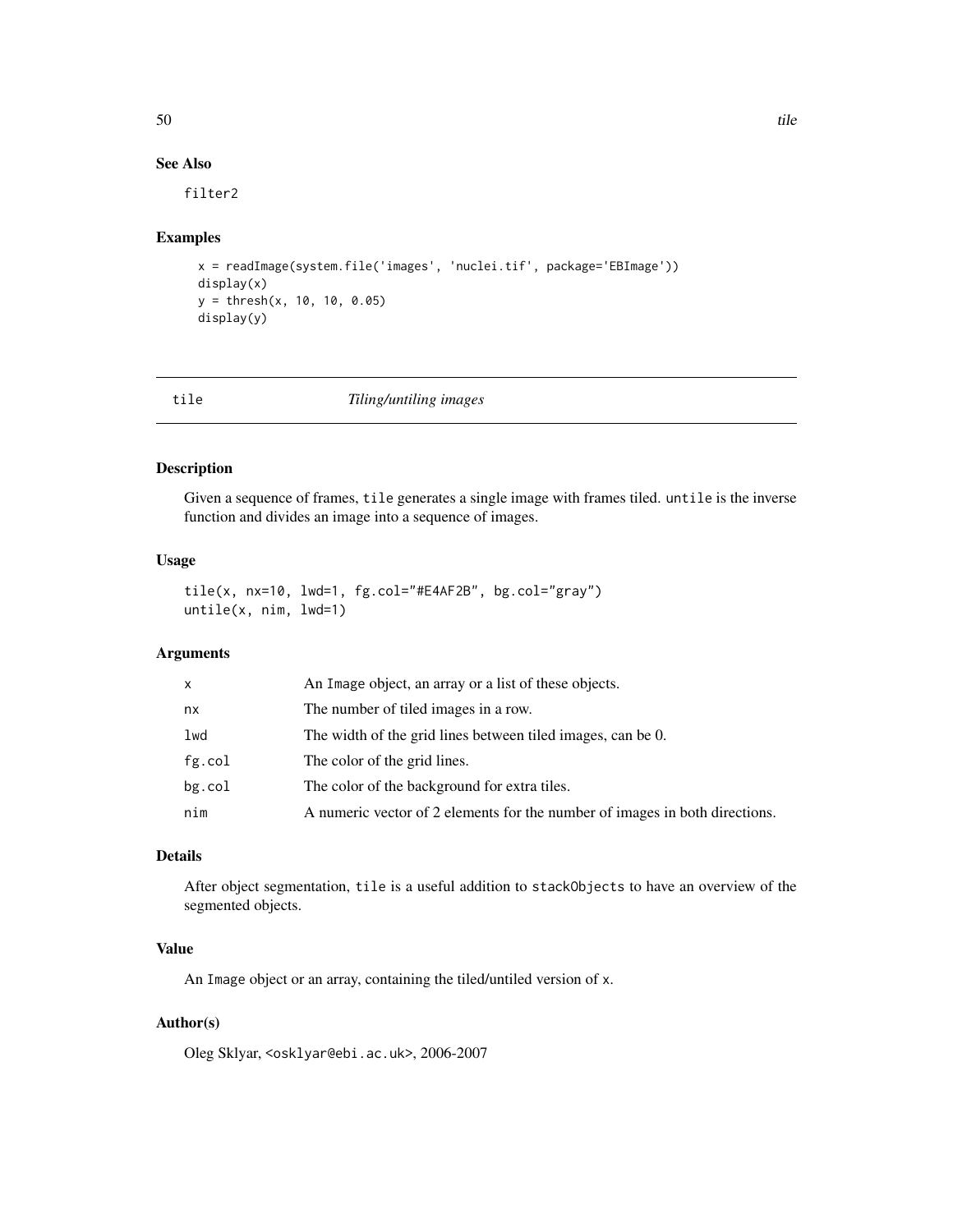#### <span id="page-50-0"></span>transpose 51

# See Also

[stackObjects](#page-46-1)

#### Examples

```
## make a set of blurred images
img = readImage(system.file("images", "sample-color.png", package="EBImage"))[257:768,,]
x = \text{resize}(\text{img}, 128, 128)xt = list()for (t in seq(0.1, 5, len=9)) xt=c(xt, list(gblur(x, s=t)))xt = combine(xt)display(xt, title='Blurred images')
## tile
xt = tile(xt, 3)display(xt, title='Tiles')
## untile
xu = unitile(img, c(3, 3))display(xu, title='Blocks')
```
<span id="page-50-1"></span>

transpose *Image Transposition*

# Description

Transposes an image by swapping its spatial dimensions.

#### Usage

transpose(x)

#### Arguments

x an Image object or an array.

# Details

The transposition of an image is performed by swapping the X and Y indices of its array representation.

# Value

A transformed version of x with its first two dimensions transposed.

#### Note

The function is implemented using an efficient cash-oblivious algorithm which is typically faster than R's aperm and t functions.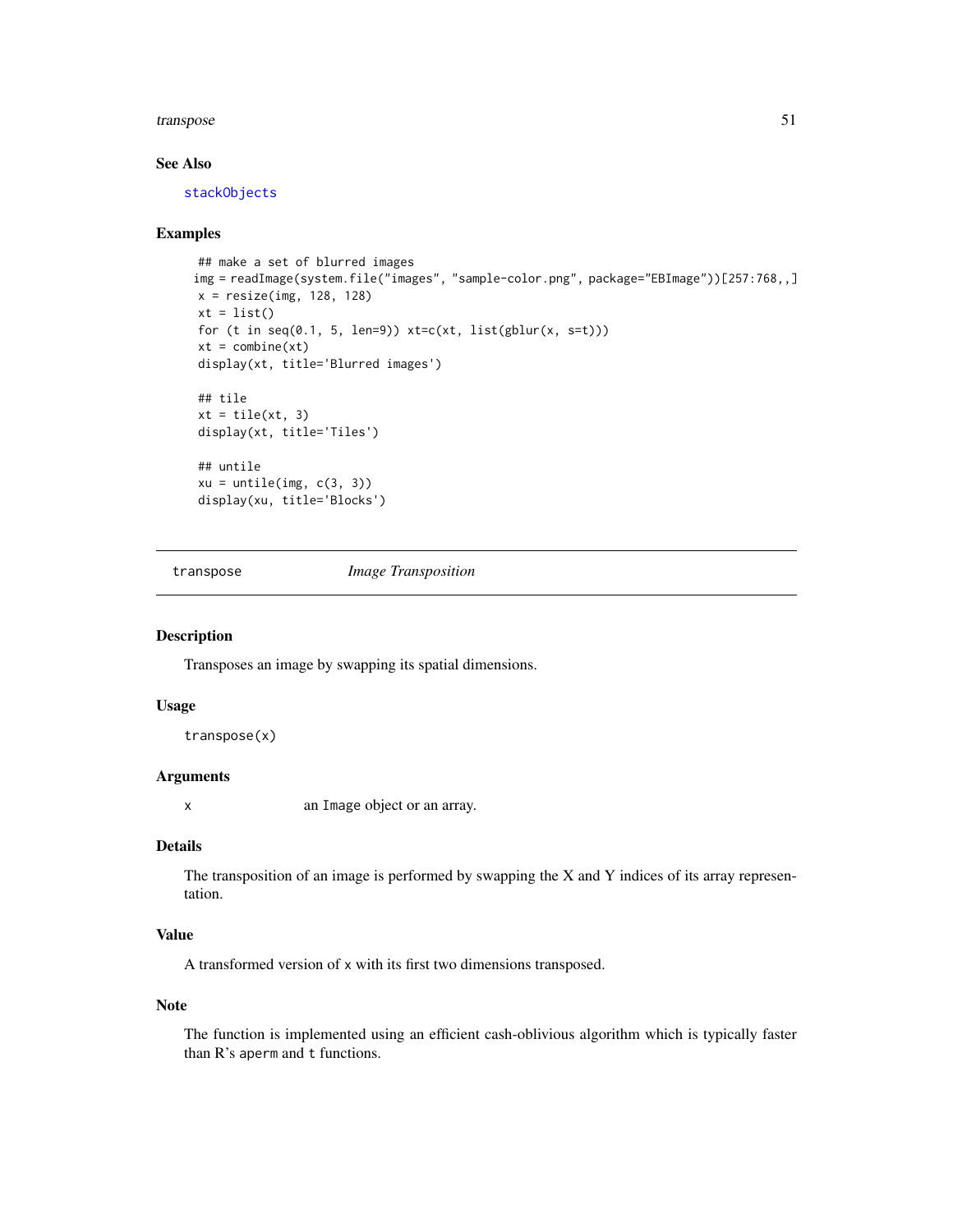#### 52 watershed

# Author(s)

Andrzej Oles, <andrzej.oles@embl.de>, 2012-2017

# See Also

[flip](#page-43-1), [flop](#page-43-1), [rotate](#page-43-1)

# Examples

```
x = readImage(system.file("images", "sample-color.png", package="EBImage"))
y =transpose(x)display(x, title='Original')
display(y, title='Transposed')
## performing the transposition of an image twice should result in the original image
z =transpose(y)
identical(x, z)
```

```
watershed Watershed transformation and watershed based object detection
```
# Description

Watershed transformation and watershed based object detection.

# Usage

watershed(x, tolerance=1, ext=1)

#### Arguments

| $\mathsf{x}$ | An Image object or an array.                                                                                                                                                                                                                                                                                                                                                                                                                                  |
|--------------|---------------------------------------------------------------------------------------------------------------------------------------------------------------------------------------------------------------------------------------------------------------------------------------------------------------------------------------------------------------------------------------------------------------------------------------------------------------|
| tolerance    | The minimum height of the object in the units of image intensity between its<br>highest point (seed) and the point where it contacts another object (checked for<br>every contact pixel). If the height is smaller than the tolerance, the object will<br>be combined with one of its neighbors, which is the highest. Tolerance should<br>be chosen according to the range of x. Default value is 1, which is a reasonable<br>value if x comes from distmap. |
| ext          | Radius of the neighborhood in pixels for the detection of neighboring objects.<br>Higher value smoothes out small objects.                                                                                                                                                                                                                                                                                                                                    |

<span id="page-51-0"></span>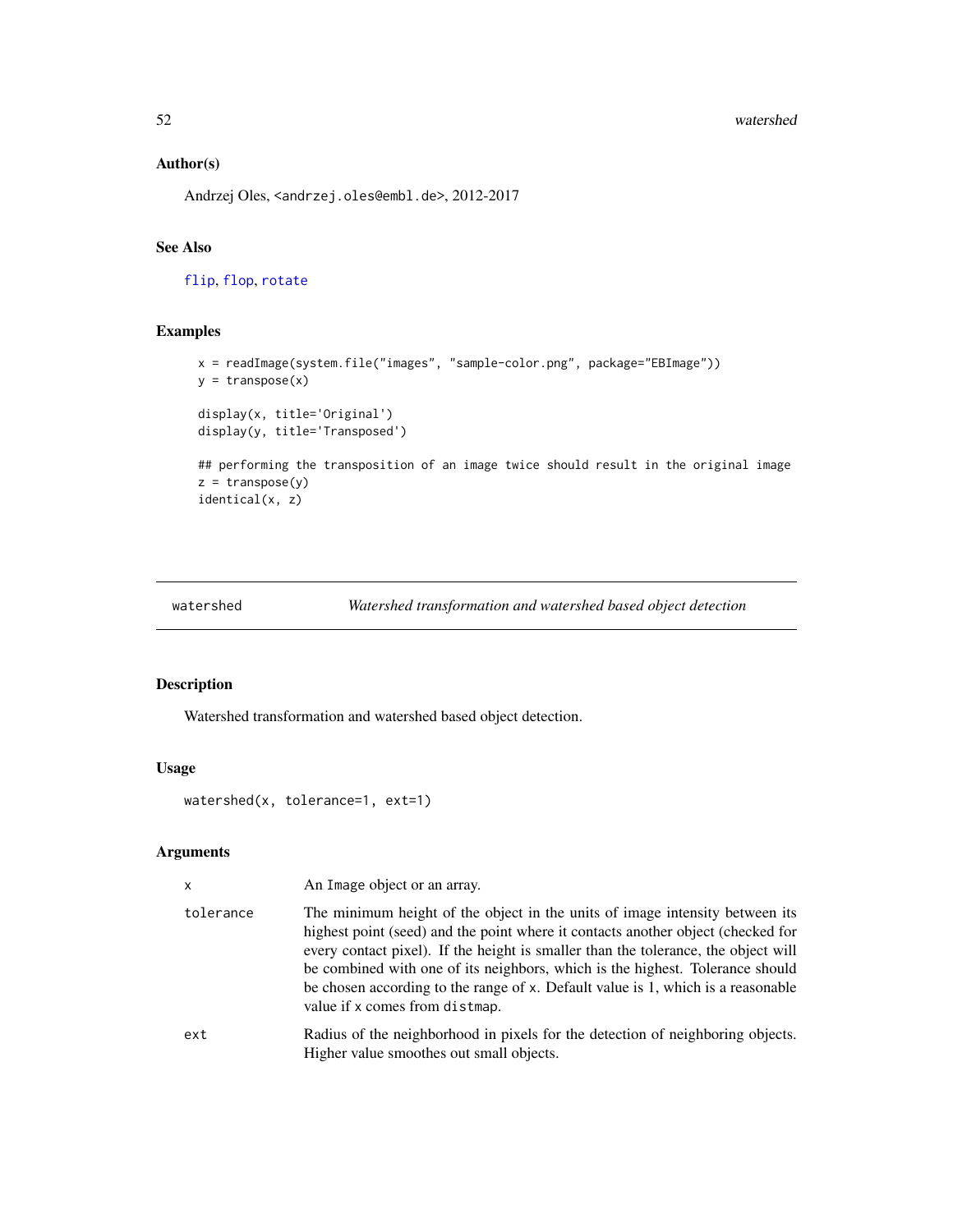#### <span id="page-52-0"></span>watershed 53

# Details

The algorithm identifies and separates objects that stand out of the background (zero). It inverts the image and uses water to fill the resulting valleys (pixels with high intensity in the source image) until another object or background is met. The deepest valleys become indexed first, starting from 1.

The function bwlabel is a simpler, faster alternative to segment connected objects from binary images.

# Value

An Grayscale Image object or an array, containing the labelled version of x.

# Author(s)

Oleg Sklyar, <osklyar@ebi.ac.uk>, 2007

# See Also

[bwlabel](#page-3-1), [propagate](#page-41-1)

```
x = readImage(system.file('images', 'shapes.png', package='EBImage'))
x = x[110:512, 1:130]display(x, title='Binary')
y = \text{distmap}(x)display(normalize(y), title='Distance map')
w = watershed(y)display(normalize(w), title='Watershed')
```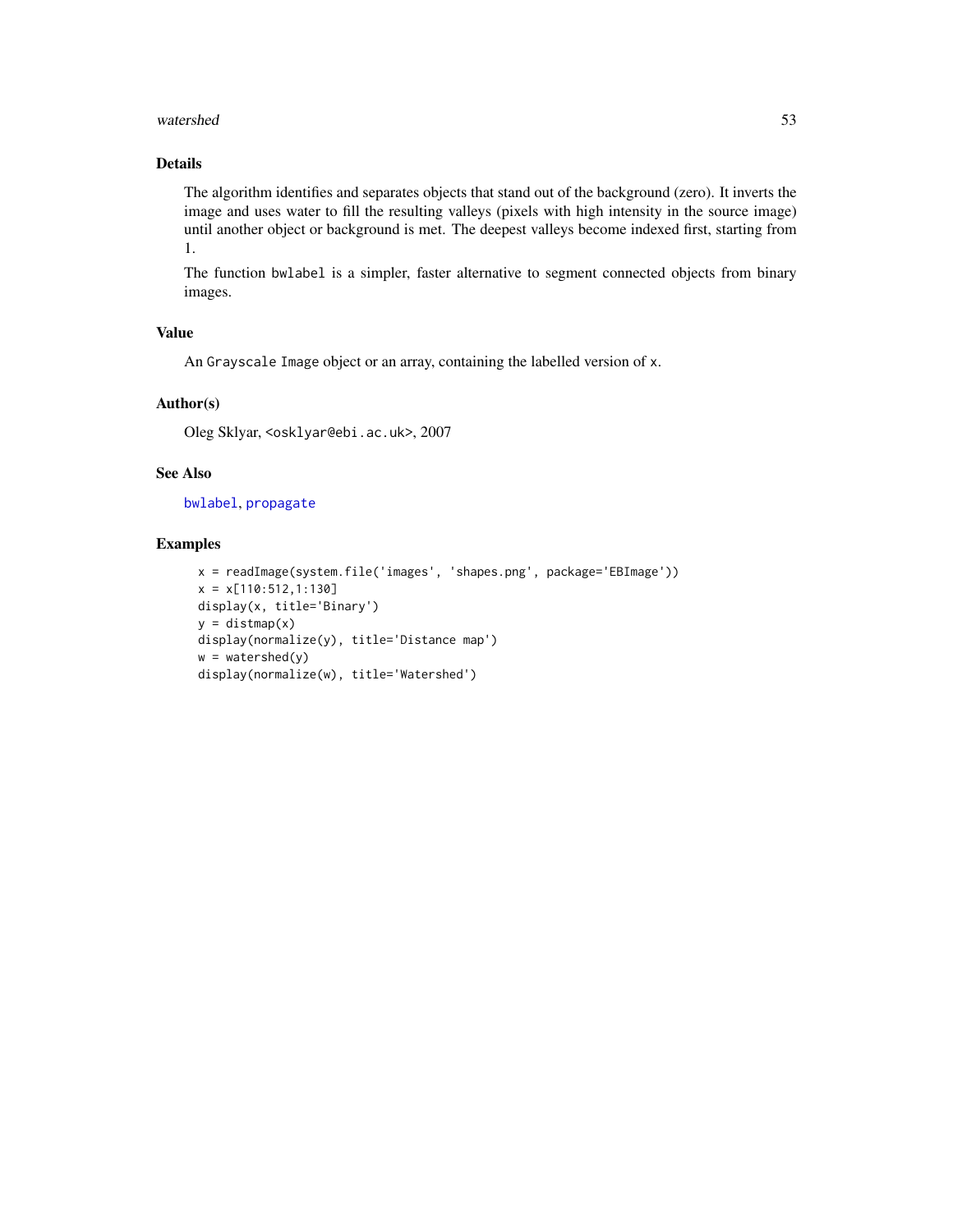# <span id="page-53-0"></span>Index

∗ color conversion channel , [5](#page-4-0) ∗ color mode channel , [5](#page-4-0) ∗ delete objects rmObjects , [46](#page-45-0) ∗ display display , [14](#page-13-0) ∗ equalization equalize , [23](#page-22-0) ∗ image IO io , [31](#page-30-0) ∗ image manipulation stackObjects , [47](#page-46-0) ∗ manip otsu , [40](#page-39-0) thresh , [49](#page-48-0) tile , [50](#page-49-0) watershed , [52](#page-51-0) ∗ methods abind, [3](#page-2-0) ∗ mirror resize , [44](#page-43-0) ∗ normalization normalize , [38](#page-37-0) ∗ object detection propagate , [42](#page-41-0) ∗ package EBImage, [20](#page-19-0) EBImage-defunct, [22](#page-21-0) ∗ resize resize , [44](#page-43-0) ∗ rotation resize , [44](#page-43-0) ∗ transformation resize , [44](#page-43-0) ∗ watershed segmentation watershed , [52](#page-51-0) ∗ watershed transformation

watershed , [52](#page-51-0) [,Image,ANY,ANY,ANY-method *(*Image *)* , [29](#page-28-0) [,Image-method *(*Image *)* , [29](#page-28-0) abind , *[3](#page-2-0)* , [3](#page-2-0) , *[10](#page-9-0)* abind,ANY-method *(*abind *)* , [3](#page-2-0) abind,Image-method *(*abind *)* , [3](#page-2-0) abind,list-method *(*abind *)* , [3](#page-2-0) abind-methods *(*abind *)* , [3](#page-2-0) affine *(*resize *)* , [44](#page-43-0) animate *(*EBImage-defunct *)* , [22](#page-21-0) as.array.Image *(*Image *)* , [29](#page-28-0) as.Image *(*Image *)* , [29](#page-28-0) as.raster.Image *(*Image *)* , [29](#page-28-0) blackTopHat , *[23](#page-22-0)* blackTopHat *(*morphology *)* , [36](#page-35-0) blackTopHatGreyScale *(*EBImage-defunct *)* , [22](#page-21-0) blur , *[26](#page-25-0)* blur *(*EBImage-defunct *)* , [22](#page-21-0) bwlabel , [4](#page-3-0) , *[8](#page-7-0)* , *[13](#page-12-0)* , *[24](#page-23-0)* , *[41](#page-40-0)* , *[43](#page-42-0)* , *[47](#page-46-0)* , *[53](#page-52-0)* channel, [5](#page-4-0) clahe , [6](#page-5-0) , *[24](#page-23-0)* closing , *[23](#page-22-0)* closing *(*morphology *)* , [36](#page-35-0) closingGreyScale *(*EBImage-defunct *)* , [22](#page-21-0) cmoments *(*EBImage-defunct *)* , [22](#page-21-0) Color *(*Image *)* , [29](#page-28-0) colorLabels , *[4](#page-3-0)* , [8](#page-7-0) , *[41](#page-40-0)* colormap , [9](#page-8-0) colorMode , *[6](#page-5-0)* colorMode *(*Image *)* , [29](#page-28-0) colormode *(*Image *)* , [29](#page-28-0) colorMode<- *(*Image *)* , [29](#page-28-0) combine , *[3](#page-2-0)* , [10](#page-9-0) , *[48](#page-47-0)* combine,ANY,NULL-method *(*combine *)* , [10](#page-9-0) combine,array,array-method *(*combine *)* , [10](#page-9-0) combine,Image,Image-method *(*combine *)* , [10](#page-9-0)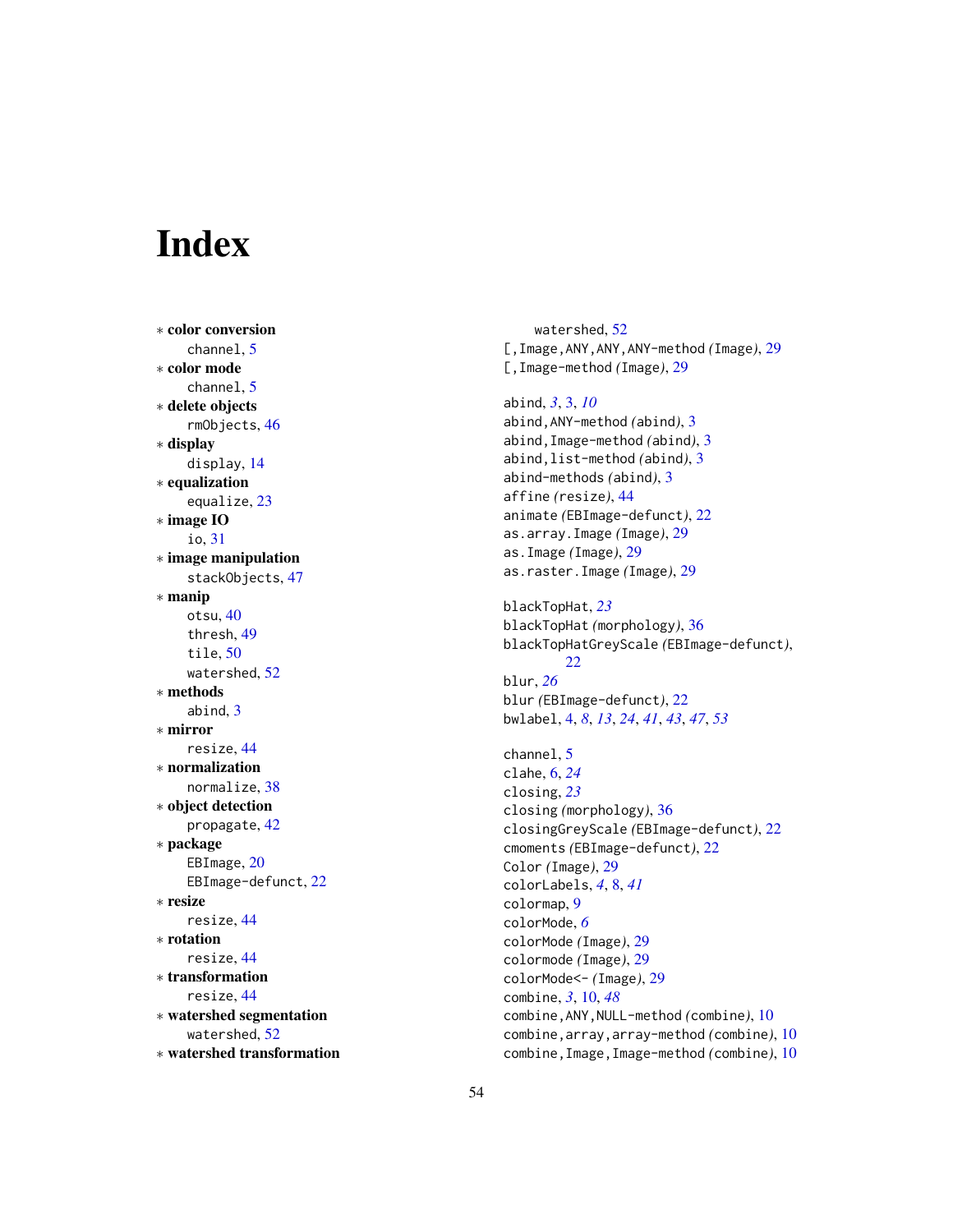#### INDEX 55

combine,list,missing-method *(*combine*)*, [10](#page-9-0) combine,matrix,matrix-method *(*combine*)*, [10](#page-9-0) combine,NULL,ANY-method *(*combine*)*, [10](#page-9-0) combine,NULL,NULL-method *(*combine*)*, [10](#page-9-0) computeFeatures, *[4](#page-3-0)*, [11,](#page-10-0) *[22](#page-21-0)*, *[41](#page-40-0)* computeFeatures.moment, *[22,](#page-21-0) [23](#page-22-0)*, *[48](#page-47-0)* computeFeatures.shape, *[22](#page-21-0)* convolve, *[26](#page-25-0)* createWidget, *[14](#page-13-0)*

dilate, *[23](#page-22-0)* dilate *(*morphology*)*, [36](#page-35-0) dilateGreyScale *(*EBImage-defunct*)*, [22](#page-21-0) display, [14,](#page-13-0) *[16](#page-15-0)*, *[22](#page-21-0)*, *[30](#page-29-0)*, *[32](#page-31-0)* display-shiny, [16](#page-15-0) displayOutput *(*display-shiny*)*, [16](#page-15-0) distmap, [18](#page-17-0) drawCircle, [19](#page-18-0) drawfont *(*EBImage-defunct*)*, [22](#page-21-0) drawtext *(*EBImage-defunct*)*, [22](#page-21-0)

EBImage, [20](#page-19-0) EBImage-defunct, [22](#page-21-0) edgeFeatures *(*EBImage-defunct*)*, [22](#page-21-0) edgeProfile *(*EBImage-defunct*)*, [22](#page-21-0) equalize, *[8](#page-7-0)*, [23](#page-22-0) erode, *[23](#page-22-0)* erode *(*morphology*)*, [36](#page-35-0) erodeGreyScale *(*EBImage-defunct*)*, [22](#page-21-0)

fft, *[26](#page-25-0)* fillHull, [24](#page-23-0) filter2, *[12](#page-11-0)*, [25,](#page-24-0) *[28](#page-27-0)* flip, *[52](#page-51-0)* flip *(*resize*)*, [44](#page-43-0) floodFill, [26](#page-25-0) flop, *[52](#page-51-0)* flop *(*resize*)*, [44](#page-43-0)

gblob *(*computeFeatures*)*, [11](#page-10-0) gblur, *[22](#page-21-0)*, [28,](#page-27-0) *[35](#page-34-0)* getFeatures *(*EBImage-defunct*)*, [22](#page-21-0) getFrame *(*Image*)*, [29](#page-28-0) getFrames *(*Image*)*, [29](#page-28-0) getNumberOfFrames *(*EBImage-defunct*)*, [22](#page-21-0) Grayscale *(*Image*)*, [29](#page-28-0)

haralickFeatures *(*EBImage-defunct*)*, [22](#page-21-0)

haralickMatrix *(*EBImage-defunct*)*, [22](#page-21-0) hist,Image-method *(*Image*)*, [29](#page-28-0) hullFeatures *(*EBImage-defunct*)*, [22](#page-21-0)

Image, [29,](#page-28-0) *[32](#page-31-0)* image,Image-method *(*Image*)*, [29](#page-28-0) Image-class *(*Image*)*, [29](#page-28-0) imageData *(*Image*)*, [29](#page-28-0) imageData<- *(*Image*)*, [29](#page-28-0) io, [31](#page-30-0) is.Image *(*Image*)*, [29](#page-28-0)

localCurvature, [33](#page-32-0) log,Image-method *(*Image*)*, [29](#page-28-0)

makeBrush, *[26](#page-25-0)*, *[28](#page-27-0)* makeBrush *(*morphology*)*, [36](#page-35-0) Math2,Image-method *(*Image*)*, [29](#page-28-0) median.Image *(*Image*)*, [29](#page-28-0) medianFilter, [34](#page-33-0) moments *(*EBImage-defunct*)*, [22](#page-21-0) morphology, [36](#page-35-0)

normalize, *[8](#page-7-0)*, [38](#page-37-0) normalize,array-method *(*normalize*)*, [38](#page-37-0) normalize,Image-method *(*normalize*)*, [38](#page-37-0) normalize,matrix-method *(*normalize*)*, [38](#page-37-0) numberOfFrames, *[22](#page-21-0)* numberOfFrames *(*Image*)*, [29](#page-28-0)

ocontour, *[34](#page-33-0)*, [39](#page-38-0) opening, *[23](#page-22-0)* opening *(*morphology*)*, [36](#page-35-0) openingGreyScale *(*EBImage-defunct*)*, [22](#page-21-0) Ops,Image,Image-method *(*Image*)*, [29](#page-28-0) Ops,Image,numeric-method *(*Image*)*, [29](#page-28-0) Ops,numeric,Image-method *(*Image*)*, [29](#page-28-0) otsu, [40](#page-39-0)

paintObjects, *[4](#page-3-0)*, [41](#page-40-0) par, *[15](#page-14-0)* plot.Image *(*display*)*, [14](#page-13-0) print.Image *(*Image*)*, [29](#page-28-0) propagate, *[4](#page-3-0)*, *[13](#page-12-0)*, *[22](#page-21-0)*, [42,](#page-41-0) *[53](#page-52-0)*

quantile.Image *(*Image*)*, [29](#page-28-0)

readImage, *[30](#page-29-0)* readImage *(*io*)*, [31](#page-30-0) readJPEG, *[32](#page-31-0)*